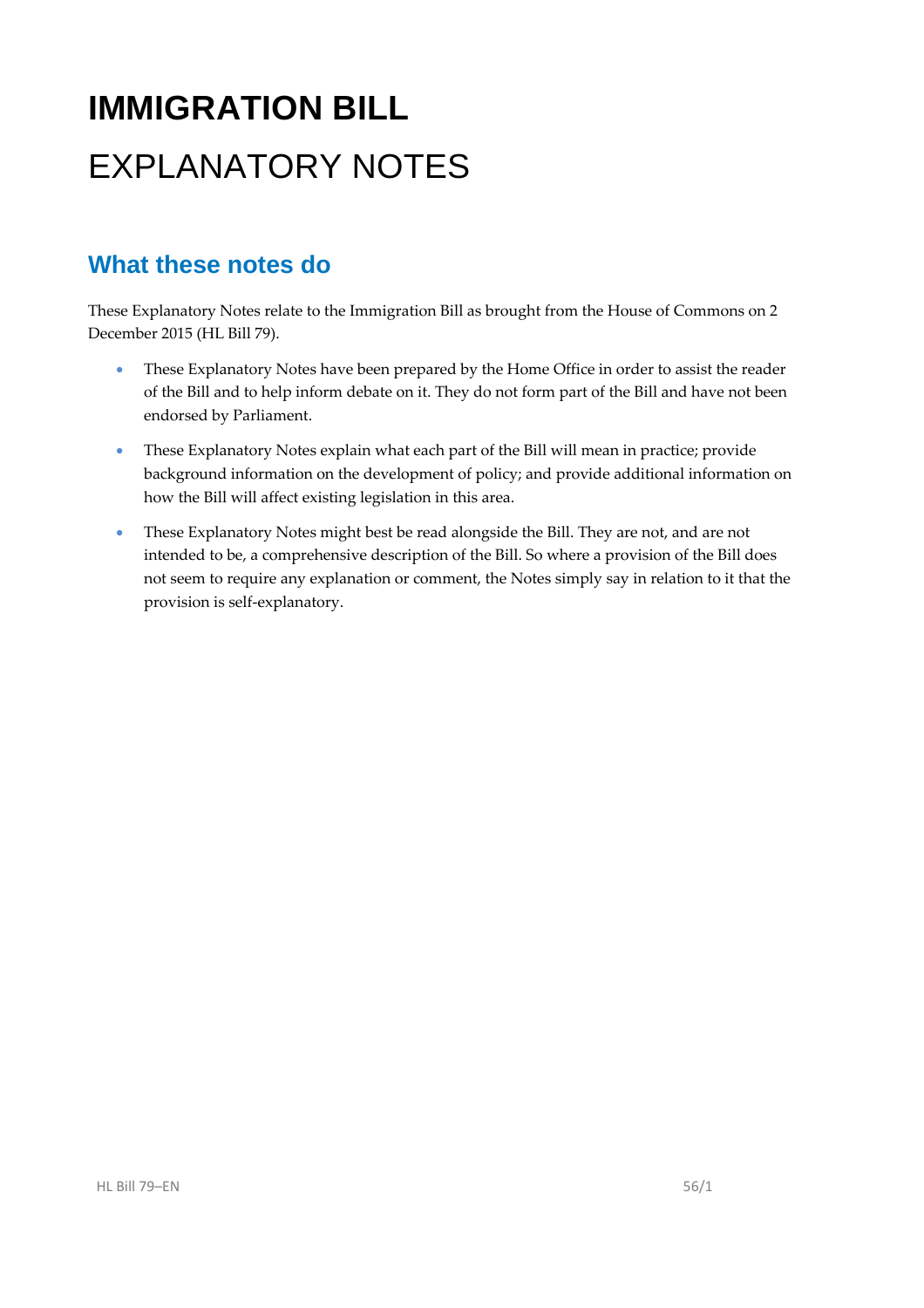## **Table of Contents**

| Subject                                                                                                                                     | Page of these Notes |
|---------------------------------------------------------------------------------------------------------------------------------------------|---------------------|
| <b>Overview of the Bill</b>                                                                                                                 | 5                   |
| Policy background                                                                                                                           | 5                   |
| Labour Market and Illegal Working                                                                                                           | 5                   |
| <b>Access to Services</b>                                                                                                                   | $\overline{7}$      |
| Enforcement                                                                                                                                 | 8                   |
| Appeals                                                                                                                                     | 9                   |
| Support for certain categories of migrant                                                                                                   | 10                  |
| <b>Border Security</b>                                                                                                                      | 10                  |
| Language Requirement for public sector workers                                                                                              | 11                  |
| Fees                                                                                                                                        | 11                  |
| Legal background                                                                                                                            | 12                  |
| <b>Territorial extent and application</b>                                                                                                   | 13                  |
| <b>Commentary on provisions of Bill</b>                                                                                                     | 13                  |
| Part 1: Labour Market and Illegal Working                                                                                                   | 13                  |
| Clause 1: Director of Labour Market Enforcement                                                                                             | 13                  |
| Clause 2: Labour Market Enforcement Strategy                                                                                                | 14                  |
| Clause 3: Non-compliance in the labour market etc: interpretation<br>Clause 4: Annual and other reports                                     | 14<br>14            |
| Clause 5: Publication of strategy and reports                                                                                               | 14                  |
| Clause 6: Information hub                                                                                                                   | 15                  |
| Clause 7: Restriction on exercising functions in relation to individual cases                                                               | 15                  |
| Clause 8: Offence of illegal working                                                                                                        | 15                  |
| Clause 9: Offence of employing an illegal worker<br>Clause 10: Licensing Act 2003: amendments relating to illegal working                   | 16<br>16            |
| Clause 11: Private hire vehicles etc.                                                                                                       | 16                  |
| Clause 12: Illegal working closure notices and illegal working compliance orders                                                            | 16                  |
| Part 2: Access to Services                                                                                                                  | 16                  |
| Clause 13: Offence of leasing premises                                                                                                      | 16                  |
| Clause 14: Eviction                                                                                                                         | 18                  |
| Clause 15: Order for possession of dwelling-house                                                                                           | 19                  |
| Clause 16: Extension to Wales, Scotland and Northern Ireland                                                                                | 20                  |
| Clause 17: Powers to carry out searches relating to driving licences<br>Clause 18: Offence of driving when unlawfully in the United Kingdom | 20<br>21            |
| Clause 19: Bank accounts                                                                                                                    | 22                  |
| Part 3: Enforcement                                                                                                                         | 22                  |
| Clause 20: Powers in connection with examination, detention and removal                                                                     | 22                  |
| Clause 21: Search of premises in connection with imposition of civil penalty                                                                | 23                  |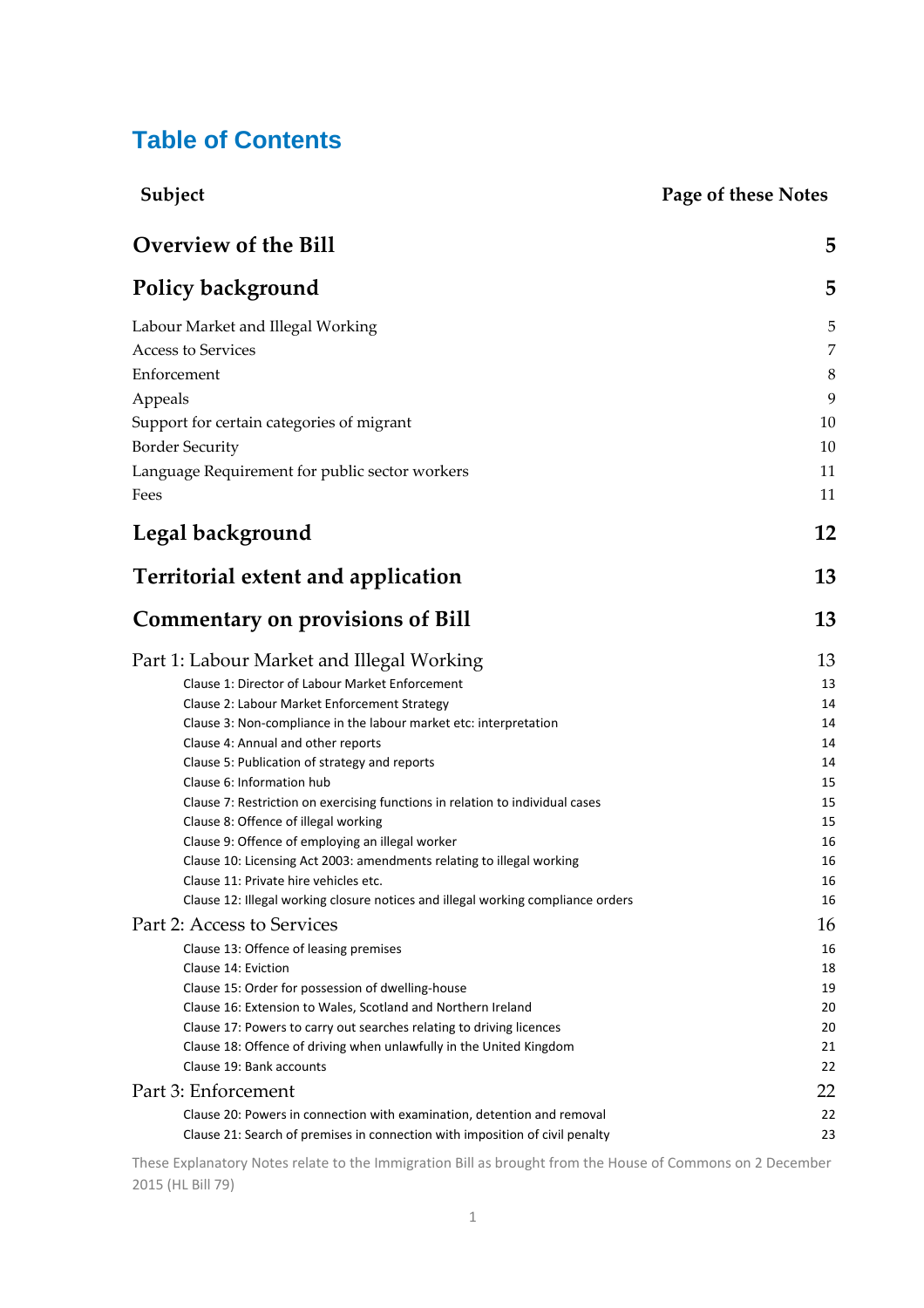| Clause 22: Seizure and retention in relation to offences                                                     | 23       |
|--------------------------------------------------------------------------------------------------------------|----------|
| Clause 23: Duty to pass on items seized under section 22                                                     | 23       |
| Clause 24: Retention of things seized under Part 3 of the Immigration Act 1971                               | 24       |
| Clause 25: Search for nationality documents by detainee custody officers etc                                 | 24       |
| Clause 26: Seizure of nationality documents by detainee custody officers etc                                 | 24       |
| Clause 27: Amendments relating to sections 25 and 26                                                         | 24<br>24 |
| Clause 28: Amendments to search warrant provisions<br>Clause 29: Supply of information to Secretary of State | 24       |
| Clause 30: Detention etc. by immigration officers in Scotland                                                | 25       |
| Clause 31: Interpretation of Part                                                                            | 25       |
| Clause 32: Immigration bail                                                                                  | 26       |
| Clause 33: Power to cancel leave extended under section 3C of the Immigration Act 1971                       | 26       |
| Part 4: Appeals                                                                                              | 27       |
| Clause 34: Appeals from within the UK: certification of human rights claims                                  | 27       |
| Clause 35: Continuation of leave: repeals                                                                    | 28       |
| Clause 36: Deemed refusal of leave to enter: repeals                                                         | 28       |
| Part 5: Support for certain categories of migrant                                                            | 28       |
| Clause 37: Support for certain categories of migrant                                                         | 28       |
| Clause 38: Availability of local authority support                                                           | 28       |
| Clause 39: Transfer of responsibility for relevant children                                                  | 28       |
| Clause 40: Duty to provide information for the purposes of transfers of responsibility                       | 29       |
| Clause 41: Request for transfer of responsibility for relevant children                                      | 29       |
| Clause 42: Scheme for transfer of responsibility for relevant children                                       | 29       |
| Clause 43: Extension to Wales, Scotland and Northern Ireland                                                 | 29       |
| Part 6: Border Security                                                                                      | 29       |
| Clause 44: Penalties relating to airport control areas                                                       | 29       |
| Clause 45: Maritime enforcement                                                                              | 29       |
| Clause 46: Persons excluded from the United Kingdom under international obligations                          | 29       |
| Part 7: Language Requirements for Public Sector Workers                                                      | 30       |
| Clause 47: English language requirements for public sector workers                                           | 30       |
| Clause 48: Meaning of "public authority"                                                                     | 30       |
| Clause 49: Power to expand meaning of person working for public authority                                    | 30       |
| Clause 50: Duty to issue codes of practice                                                                   | 31       |
| Clause 51: Procedure for codes of practice<br>Clause 52: Application of Part to Wales                        | 31<br>31 |
| Clause 53: Interpretation of Part                                                                            | 31       |
| Clause 54: Crown application                                                                                 | 31       |
| Part 8: Fees                                                                                                 | 31       |
| Clause 55: Immigration skills charge                                                                         | 31       |
| Clause 56: Power to make passport fees regulations                                                           | 32       |
| Clause 57: Passport fees regulations: supplemental                                                           | 32       |
| Clause 58: Power to charge fees for passport validation services                                             | 32       |
| Clause 59: Civil registration fees                                                                           | 32       |
| Part 9: Final Provisions                                                                                     | 33       |
| Schedules                                                                                                    | 33       |
| Schedule 1: Licensing Act 2003: amendments relating to illegal working                                       | 33       |
| Schedule 2: Private hire vehicles etc.                                                                       | 34       |
| Metropolitan Public Carriage Act 1869 (c.115)                                                                | 35       |
| The Local Government (Miscellaneous Provisions) Act 1976                                                     | 35       |
| These Explanatory Notes relate to the Immigration Bill as brought from the House of Commons on 2 December    |          |

2015 (HL Bill 79)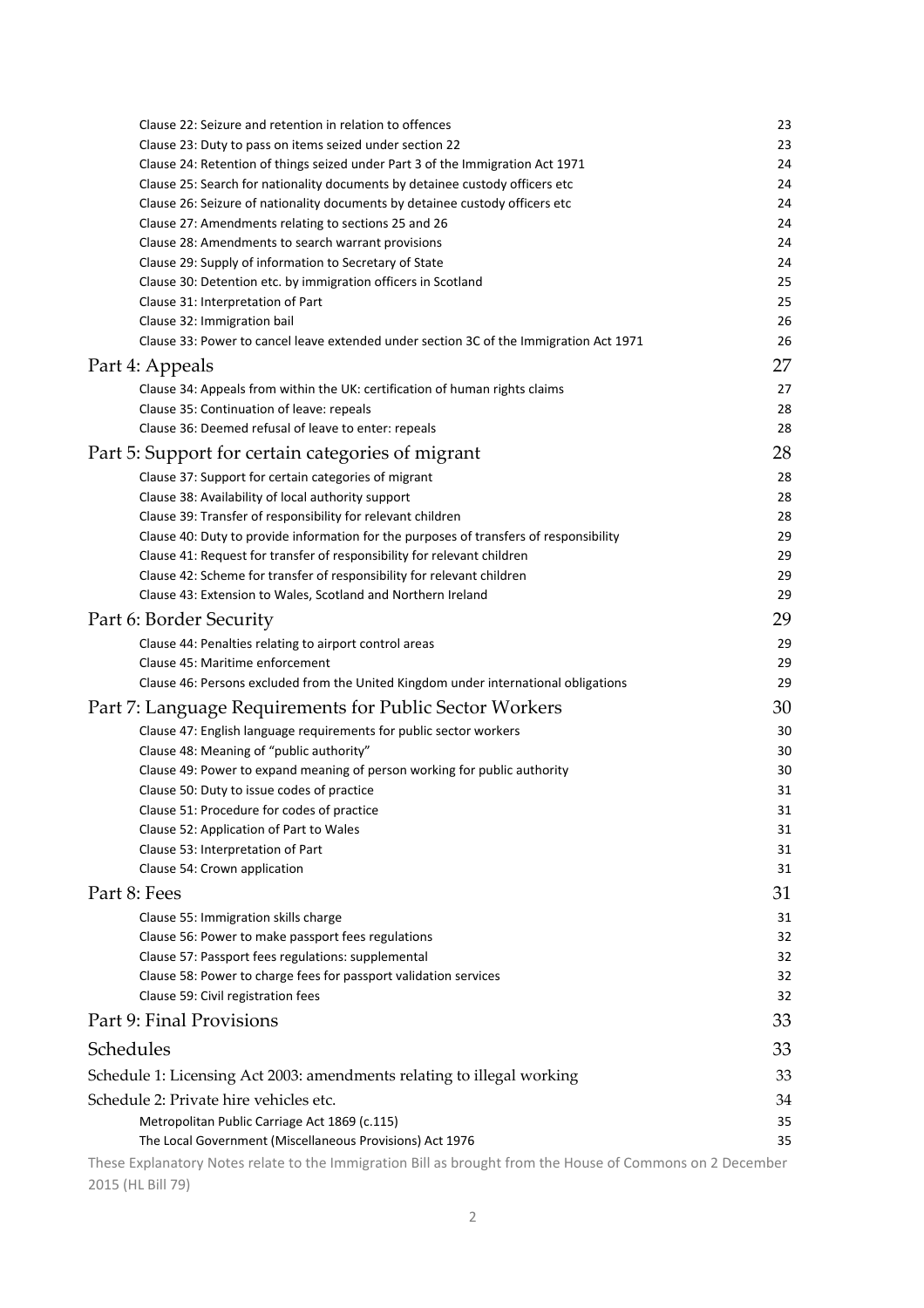| Commencement                                                                                                        | 55       |
|---------------------------------------------------------------------------------------------------------------------|----------|
|                                                                                                                     |          |
| Part 2: Consequential and related amendments                                                                        | 55       |
| Part 1: Powers to make regulations for the charging of fees                                                         | 54       |
| Schedule 12: Civil registration fees                                                                                | 54       |
| Part 3 of new Schedule 4A                                                                                           | 54       |
| Part 2 of new Schedule 4A                                                                                           | 54       |
| New Part 3A to 1971 Act<br>Part 1 of new Schedule 4A to the Immigration Act 1971                                    | 51<br>52 |
| Schedule 11: Maritime enforcement                                                                                   | 51       |
| Paragraph 28H - regulations under this part of this schedule                                                        | 50       |
| Paragraph 28G - interpretation of this part of this schedule                                                        | 50       |
| Paragraph 28F - service of documents                                                                                | 50       |
| Paragraph 28E - enforcement                                                                                         | 50       |
| Paragraph 28D - appeals                                                                                             | 49       |
| Paragraph 28C - objections                                                                                          | 49       |
| Paragraph 28B - penalty notices                                                                                     | 49       |
| Schedule 10: Penalties relating to airport control areas                                                            | 48       |
| Schedule 9: Availability of local authority support                                                                 | 47       |
| Part 2: Transitional provision                                                                                      | 47       |
| Part 1: Amendments of the Immigration Acts                                                                          | 46       |
| Schedule 8: Support for certain categories of migrant                                                               | 46       |
| Part 2: Consequential amendments                                                                                    | 46       |
| Part 1 - Main provisions                                                                                            | 44       |
| Schedule 7: Immigration bail                                                                                        | 44       |
|                                                                                                                     | 44       |
|                                                                                                                     |          |
| Schedule 6: Duty to supply nationality documents to Secretary of State: persons to whom duty applies                |          |
| Schedule 5: Amendments to search warrant provisions                                                                 | 44       |
| Schedule 4: Bank accounts                                                                                           | 42       |
| Paragraph 17: Interpretation                                                                                        | 42       |
| Paragraph 16: Guidance                                                                                              | 41       |
| Paragraph 15: Compensation                                                                                          | 41       |
| Paragraph 14: Exemption from liability                                                                              | 41       |
| Paragraph 13: Reimbursement of costs                                                                                | 41       |
| Paragraph 12: Access to other premises                                                                              | 40       |
| Paragraph 11: Notices and orders: offences                                                                          | 40       |
| Paragraph 10: Notice and orders: enforcement                                                                        | 40       |
| Paragraph 8: Variation or discharge of illegal working compliance orders<br>Paragraph 9: Notice and orders: appeals | 39<br>39 |
| Paragraph 7: Extension of illegal working compliance orders                                                         | 39       |
| Paragraph 6: Compliance orders: adjournment of hearing                                                              | 39       |
| Paragraph 5: Illegal working compliance orders                                                                      | 38       |
| Paragraph 4: Service of notices                                                                                     | 38       |
| Paragraph 3: Cancellation of closure notices                                                                        | 38       |
| Paragraph 2: Illegal working closure notices: further provision                                                     | 37       |
| Paragraph 1: Illegal working closure notices                                                                        | 37       |
| Schedule 3: Illegal working closure notices and compliance orders                                                   | 37       |
| Private Hire Vehicles (London) Act 1998                                                                             | 36       |
|                                                                                                                     |          |

## **Financial implications of the Bill 55**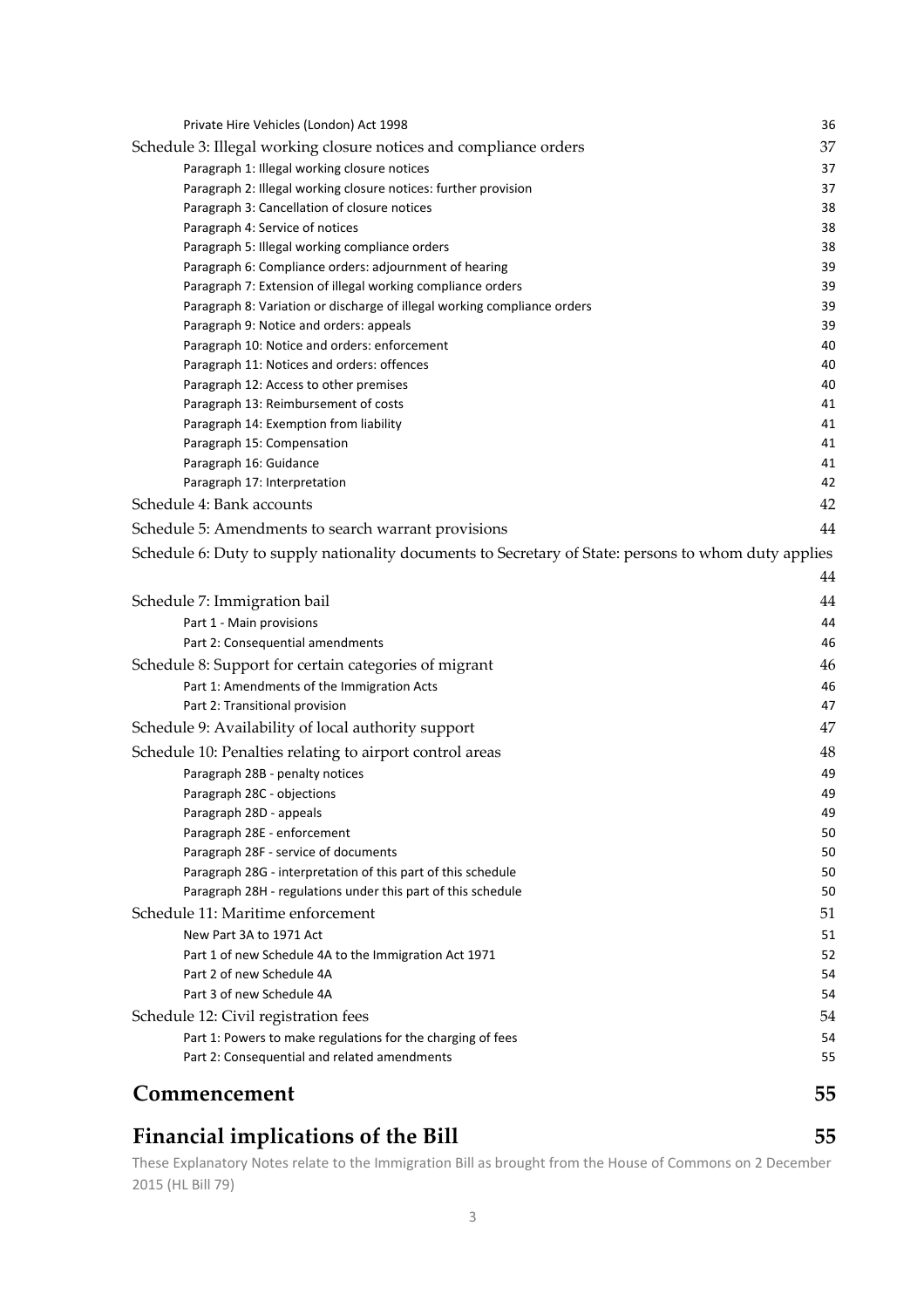| Parliamentary approval for financial costs or for charges imposed | 56 |
|-------------------------------------------------------------------|----|
| <b>Compatibility with the European Convention on Human Rights</b> | 56 |
| <b>Related documents</b>                                          | 56 |
| <b>Annex A - Glossary</b>                                         | 58 |
| Annex B - Territorial extent and application                      | 59 |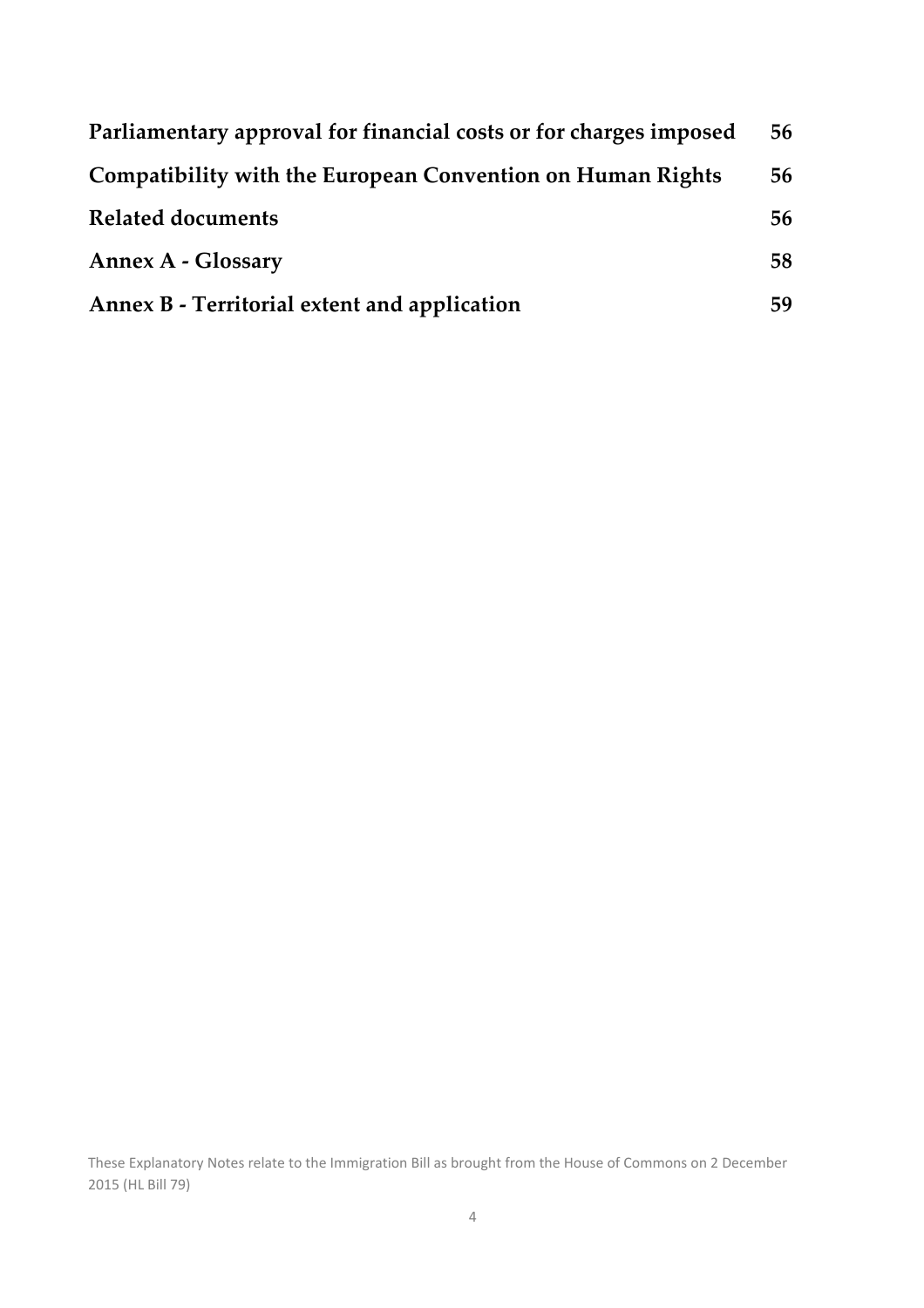## **Overview of the Bill**

- 1 This Bill implements a number of policies outlined in the Conservative Party Manifesto. The Bill contains measures to tackle illegal working, enhance the enforcement of labour market rules, deny illegal migrants access to services including housing and banking, provide new powers for immigration officers, as well as other measures to improve the security and operation of the immigration system.
- 2 The purpose of the Bill is to tackle illegal immigration by making it harder to live and work illegally in the UK. The intention behind the Bill is that without access to work, illegal migrants will depart voluntarily, but where they do not, the Bill contains other measures to support enforced removals.

## **Policy background**

## **Labour Market and Illegal Working**

- 3 Migrant workers are particularly vulnerable to labour market exploitation and may find themselves living and working in dangerous and degrading conditions. Protections are already in place to ensure that those entitled to work in the UK are paid at least the national minimum wage and benefit from other employment rights. These include enforcement of the national minimum wage by HMRC, the regulation of employment agencies and businesses by the Employment Agency Standards Inspectorate and the licensing of legitimate labour providers by the Gangmasters Licensing Authority. The Modern Slavery Act 2015 ("the 2015 Act") provides further protections.
- 4 The government believes that labour market exploitation is an increasingly organised criminal activity and that government regulators that enforce workers' rights need reform and better coordination. The Conservative Party Manifesto also committed to introduce tougher labour market regulation to tackle illegal working and exploitation. The Bill establishes a new statutory Director of Labour Market Enforcement, responsible for providing a central hub of intelligence and facilitating the flexible allocation of resources across the different regulators.
- 5 Alongside the measures in the Bill, on 13 October 2015 the government published a consultation paper, *'Tackling Exploitation in the Labour Market'* to seek views on the functions of the new Director of Labour Market Enforcement as well as proposals to reform the Gangmasters Licensing Authority and to create a new offence of aggravated breach of labour market legislation. This consultation fulfils the statutory requirement under the 2015 Act for government to consult on the future of the Gangmasters Licensing Authority.
- 6 In the governmentʹs view, illegal working represents one of the principal pull factors for illegal immigration and is often associated with the exploitation of workers, unfair competition and revenue evasion. Section 15 of the Immigration, Asylum and Nationality Act 2006 ("the 2006 Act") prohibits the employment of adults who are subject to immigration control and do not have leave to enter or remain in the UK, or who are subject to a condition preventing them from undertaking employment. The prohibition is supported through both a civil penalty regime and a criminal sanction for employers of illegal workers.
- 7 The 2006 Act regime replaced the former scheme under section 8 of the Asylum and Immigration Act 1996 which first made it a criminal offence to employ illegal workers. The civil penalty scheme in the 2006 Act, which was implemented in February 2008, is the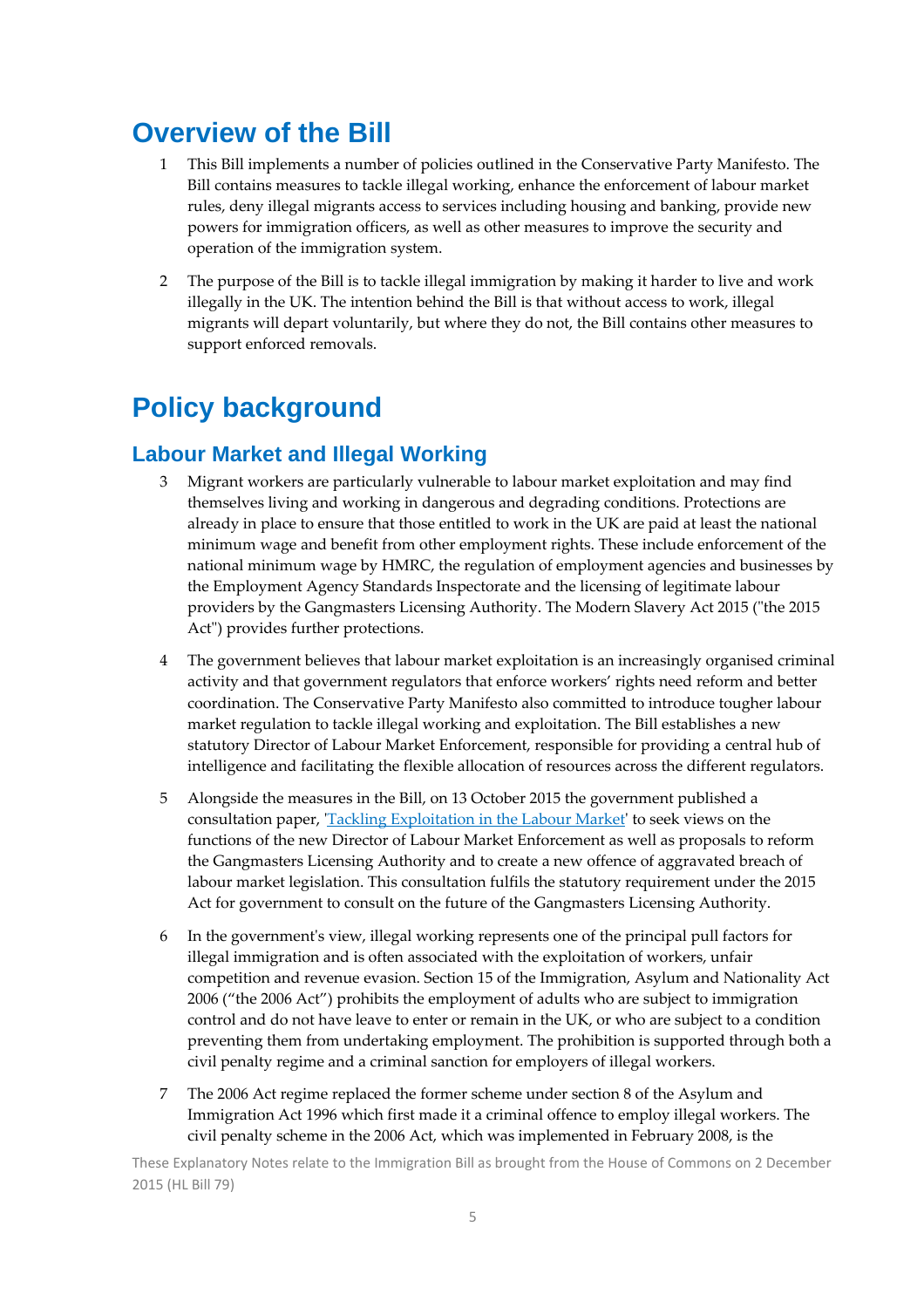principal means of dealing with cases of non‐compliance by negligent businesses employing illegal workers. In 2013/2014 there were 2,150 civil penalties issued to employers. However, government statistics show that the 2006 Act resulted in a significant decline in criminal prosecutions as civil penalties became a simpler, more cost effective, way to enforce the law in routine cases. In 2008 there were 69 criminal prosecutions against employers, compared to nine in 2013.

- 8 The government believes that some employers are deliberately not checking whether their employees have the right to work. The government believes that these employers are not knowingly employing illegal workers because they are choosing not to know. This means that they can only be liable for a civil penalty and not be subject to a successful criminal prosecution. Civil penalties are served on businesses not individuals. However, the 2006 Act allows individuals to be prosecuted for knowingly employing an illegal worker when the individual has been indirectly involved in the offence. This enforces individual accountability and discourages employers from continuously using illegal workers by creating new businesses. This Bill amends the criminal sanction in the 2006 Act to make it easier to bring prosecutions in these cases. The most serious cases involving the exploitation of illegal labour will continue to be dealt with under legislation prohibiting facilitation and trafficking.
- 9 A person with limited leave to enter or remain may be restricted from entering into employment under section  $3(1)(c)(i)$  of the Immigration Act 1971 ("the 1971 Act"). A failure to observe this condition is an offence under section  $24(1)(b)(ii)$  of the 1971 Act. While persons who require, but do not have, leave to enter or remain may be committing an offence under another limb of section 24, they do not commit a separate offence of working illegally if they engage in paid work, including employment or self‐employment. The Bill creates a new offence of illegal working with the aim of ensuring that the act of illegal working is always an offence. The new offence will enable the earnings of illegal workers to be seized under the Proceeds of Crime Act 2002, as was announced by the Prime Minister in his immigration speech on 21 May 2015. Statutory defences in the 2015 Act for the victims of trafficking will apply.
- 10 When immigration officers conduct an enforcement visit at an employer's premises, under existing powers any illegal workers identified may be arrested and detained and the employer may be liable for a civil penalty or prosecution for an offence. Despite this, the employer may continue to operate their business and there is a risk that they may be continuing to use illegal workers, possibly not detected by immigration officers as they were not present at the time of the visit. The Bill provides the power for immigration officers to close the premises for up to 48 hours in certain cases where the employer has previously been given a civil penalty or has been prosecuted for employing illegal workers. Unless the closure notice is cancelled an application must be made to a court for an illegal working compliance order. The compliance order may extend the closure of the premises or otherwise direct the employer to perform certain steps to ensure that illegal workers are not employed. The scheme is designed to be similar to the power to give closure notices to premises associated with nuisance or disorder in Part 4 of the Anti‐social Behaviour, Crime and Policing Act 2014.
- 11 The government believes that a significant proportion of illegal working happens on licensed premises, where there is the sale of alcohol or late night refreshments (hot food or drink sold between 11pm and 5am). The Bill aims to tackle illegal working in these sectors by amending licensing legislation such that a licence cannot be issued to an illegal worker and to make the employment of illegal workers a factor that may be taken into consideration when issuing or revoking licences. The Bill provides immigration officers with a power to enter premises that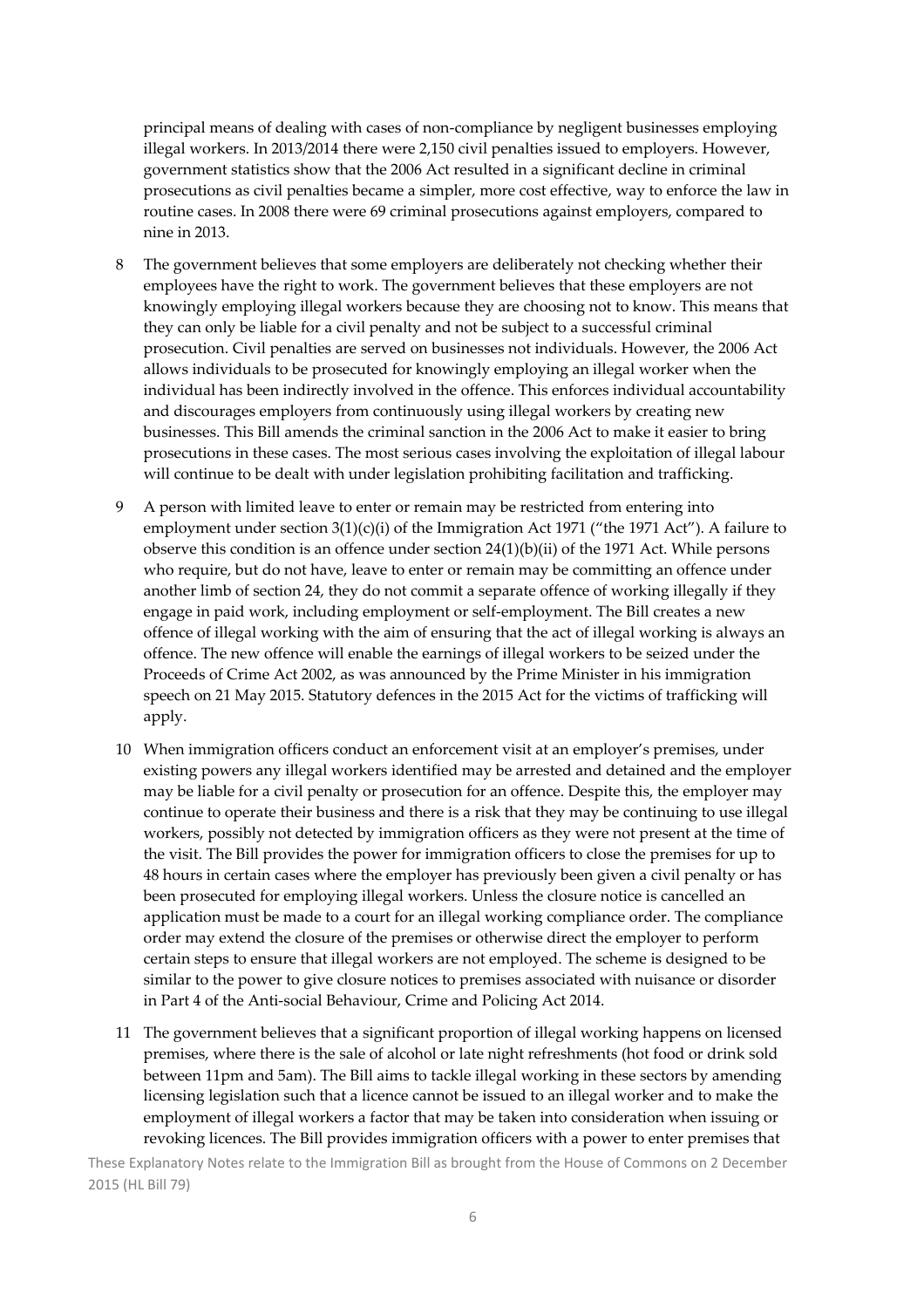are being used for a licensable activity of selling alcohol by retail or providing late night refreshment with a view to assessing whether an offence under any of the Immigration Acts is being committed in connection with the carrying on of the activity.

12 The majority of drivers of taxis and private hire vehicles are self employed meaning they are not subject to existing right to work checks undertaken by employers. This leaves scope for this sector to be exploited by those who intend to work illegally. Some licensing authorities conduct immigration checks but these are only advisory, not mandatory, at present. The Bill makes immigration checks mandatory and embeds immigration safeguards into the existing licensing regime.

### **Access to Services**

- 13 Access to private rented accommodation is restricted by the residential tenancies provisions at Chapter 1 of Part 3 of the Immigration Act 2014 ("the 2014 Act"). These provisions are referred to as the 'right to rent scheme'. The scheme provides that landlords in the private rented sector should take steps to confirm the lawful immigration status of an individual before entering an agreement to rent private accommodation to them and makes provision for a civil penalty regime to penalise non‐compliance. The scheme was first brought into force on 1 December 2014 in parts of the West Midlands and on 20 October 2015, the government published the *'Evaluation of the Right to Rent scheme'* considering the impact of the scheme over the first six months of operation. The government has also announced that the scheme will be extended across the rest of England from 1 February 2016 and intends to extend the scheme across the rest of the UK in the future.
- 14 Despite the requirement to check immigration status before entering into a tenancy agreement a landlord may subsequently discover that their tenant no longer has lawful immigration status. This could be because the tenant's leave to enter or remain has expired or been curtailed. The existing legislative scheme requires landlords to perform repeat checks on existing tenants and where they discover such a tenant they may obtain a statutory excuse from a civil penalty under section 24 of the 2014 Act by notifying the Secretary of State that the tenant's leave has expired. The landlord may be able to evict the tenant under existing housing legislation but the immigration status of a tenant is not a ground for gaining possession of a property. The Bill will enable landlords to obtain possession of their property where their tenant no longer has a right to rent under the 2014 Act scheme.
- 15 The main sanction for landlords who fail to perform adequate checks on their tenants will remain the civil penalty in the 2014 Act scheme. The Bill additionally creates four new offences to target those rogue landlords and agents who deliberately and repeatedly fail to comply with the right to rent scheme or fail to evict individuals who they know or have reasonable cause to believe are disqualified from renting as a result of their immigration status.
- 16 The government believes that, historically, it has been easy for illegal migrants to secure UK driving licences and enjoy the privileges of being able to drive and the advantages this brings in securing a settled lifestyle. A policy change in relation to the granting of licences was announced through a Written Ministerial Statement of 25 March 2010 with the effect that all applicants are required demonstrate that they are lawfully resident in the UK. The 2014 Act extended this policy to provide powers to revoke a UK driving licence held by an illegal migrant. Where a licence is revoked it is an offence to fail to surrender the licence without a reasonable excuse. In its first year in force, the new legislation has been used to revoke over 9,000 licences. Revoked driving licences nonetheless remain in circulation. Accordingly, the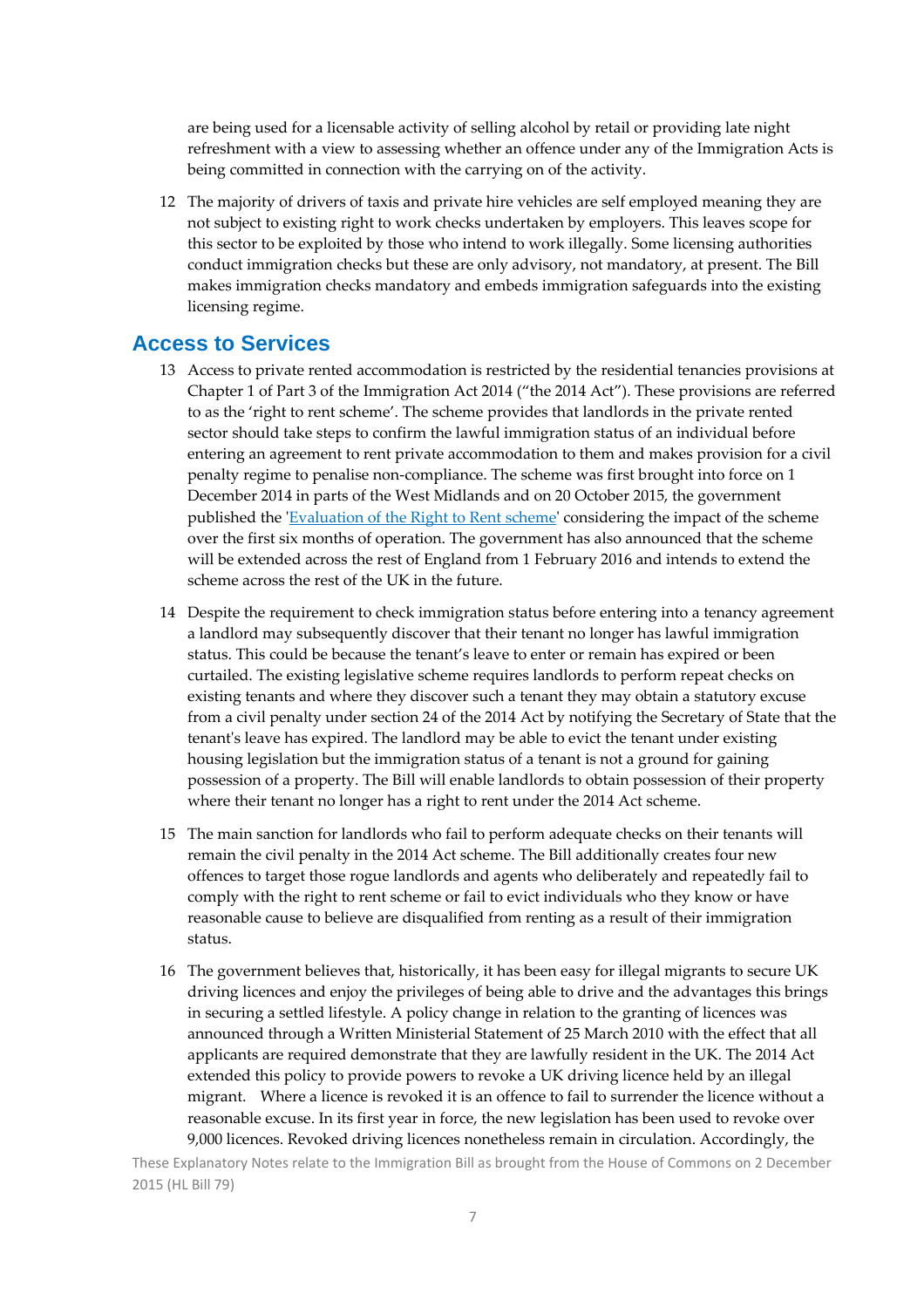government wishes to build on the 2014 Act provisions by ensuring a consequence for illegal migrants using revoked licences. Therefore, the Bill provides the police and immigration officers with a new power to search for and seize UK driving licences which are in the possession of a person who is not lawfully resident in the UK.

- 17 The Bill also introduces a new criminal offence of driving in the UK whilst an illegal migrant. This fits within the wider agenda of making it difficult for those seeking to establish themselves in the UK unlawfully, and operates in parallel with other new measures with the same aim, including the new offence of illegal working. The new driving offence will apply to those illegally present in the UK, whether they have a driving licence (including a foreign licence) or are driving unlicensed. Upon summary conviction, the court could order a custodial sentence of up to six months and a fine. The court will also have the power to order the forfeiture of the vehicle. In practice, we anticipate that this new offence will be mainly used by the police who, in the course of their work, may encounter illegal migrants driving on UK roads. Vehicles driven by illegal migrants may be detained, pending a decision by the court on forfeiture. The police already hold similar powers in respect of vehicles that are uninsured or driven by an unlicensed driver.
- 18 The 2014 Act created a provision to ensure that illegal migrants are prevented from opening a current account. This provision was brought into force on 12 December 2014. The Home Office provides data on individuals who are known to be in the UK unlawfully to Cifas, an organisation through which information is exchanged to prevent fraud. Banks and building societies then check their prospective account holders against this data. While the 2014 Act measures only apply to new accounts, in his immigration speech on 21 May 2015, the Prime Minister committed to requiring banks and building societies to take action in respect of existing accounts held by illegal migrants.
- 19 The Bill places a duty on banks and building societies to perform periodic checks and to notify the Home Office where a person disqualified from holding a current account by reason of their immigration status is identified. The Bill specifies that secondary legislation may require the bank or building society to inform the Home Office of all accounts held by the individual concerned, not just current accounts. The Home Office may then either apply to a court to freeze the individual's accounts, with the possibility of exceptions to enable essential living needs to be met, or may notify the bank or building society that it is under a duty to close the accounts as soon as reasonably practicable. Depending on the circumstances of the case, the bank or building society may delay closure for a reasonable period, for example to allow it to seek repayment of an overdraft or to mitigate the effect of closure on other bodies or persons by or for whom the account is operated. They may alternatively remove a disqualified person from a jointly operated account without closing the account. The bank or building society must provide the Home Office with information about the steps it has taken to comply with this duty.

### **Enforcement**

20 Immigration officers have various powers of entry, search and seizure for the purpose of removal or deportation. Immigration officers also seek to disrupt illegal immigration by enforcing the illegal working civil penalty scheme in the 2006 Act and the right to rent scheme in the 2014 Act. The Bill provides immigration officers with additional search and seizure powers in connection with curtailment decisions and the imposition of civil penalties under these schemes. Typically this may involve searching for evidence of illegal working such as pay slips or time sheets, and evidence of illegal renting such as tenancy agreements and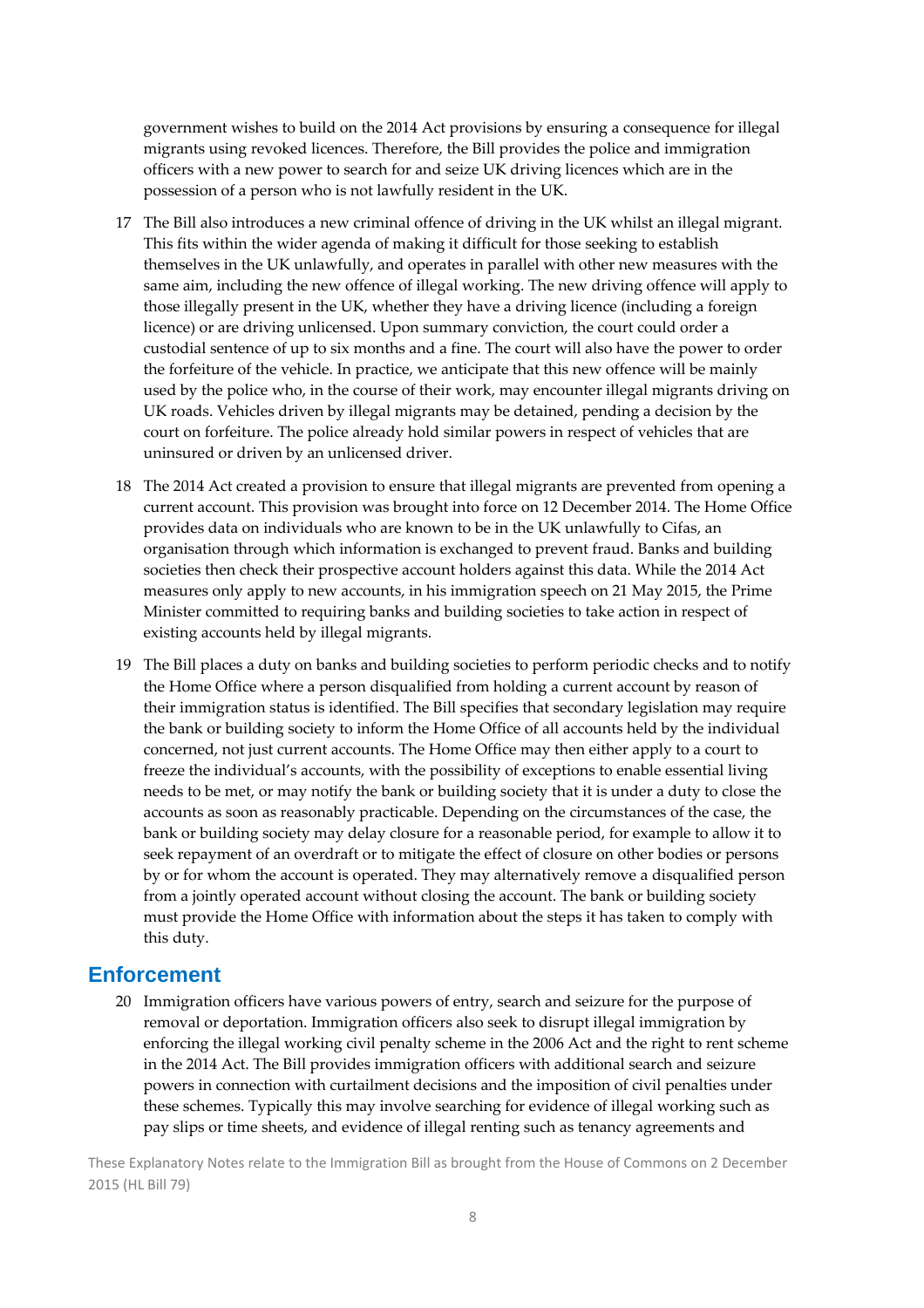letting paperwork.

- 21 While using existing powers, immigration officers may find other evidence in relation to nonimmigration offences. The Bill will give officers powers to seize items where there are reasonable grounds to believe that they have been obtained in the commission of a criminal offence and where it is necessary to prevent them being concealed, damaged, or destroyed.
- 22 The government believes that it is important that the public sector works together to achieve effective immigration control. The Bill provides immigration detainee custody officers, prison officers and prisoner custody officers with powers to search for and seize nationality documents for persons in their custody, expands an existing information gateway to enable public authorities to supply information for immigration purposes and places a duty on specified persons to supply nationality documents when directed to do so.
- 23 The Conservative Party Manifesto commits the government to satellite tracking for every foreign national offender subject to an outstanding deportation order or deportation proceedings. Section 36 of the Asylum and Immigration (Treatment of Claimants, etc) Act 2004 created the ability to impose electronic monitoring arrangements for certain migrants. Over 80% of foreign national offenders living in the community have been released on bail by the First‐tier Tribunal ("the Tribunal") and while the Tribunal has the power to apply an electronic monitoring condition, the Secretary of State cannot require it as a condition of bail. The Bill gives the Secretary of State the ability to impose an electronic monitoring condition when the Tribunal grants bail but does not impose such a condition.
- 24 Illegal migrants, including foreign national offenders, who are awaiting deportation or removal, exist within a complex legal framework where there are six different legal statuses including immigration bail and temporary admission. In implementing the above change to electronic monitoring, the Bill takes the opportunity to simplify the legislative framework so that just one status is available to illegal migrants who are not detained.

### **Appeals**

- 25 Section 82 of the Nationality, Immigration and Asylum Act 2002 ("the 2002 Act"), as amended by the 2014 Act, sets out when there is a right of appeal to the Tribunal against a decision to refuse a human rights or protection claim (including an asylum claim), or the revocation of protection status. Section 92 of the 2002 Act sets out the circumstances in which the appeal must be brought while a person is in the UK and the circumstances in which the appeal cannot be brought until a person who is in the UK has left the country. A person may not bring an appeal while in the UK when the Secretary of State has certified a protection or human rights claim as clearly unfounded under section 94 of the 2002 Act. A power exists in section 97A of the 2002 Act to prevent a person bringing an appeal while in the UK when the Secretary of State certifies that removal would be in the interests of national security. This latter power also allows the Secretary of State to certify in national security cases that the temporary removal of the appellant pending the outcome of an appeal would not breach the UK's human rights obligations (this provision was added by section 54 of the Crime and Courts Act 2013). The 2014 Act also inserted section 94B into the 2002 Act to enable certification of a human rights claim where it is considered that the temporary removal of persons liable to deportation pending the outcome of an appeal would not breach the UK's human rights obligations, including where removal would not create a real risk of serious irreversible harm.
- 26 The certification power in section 94B has become known in common parlance as the "deport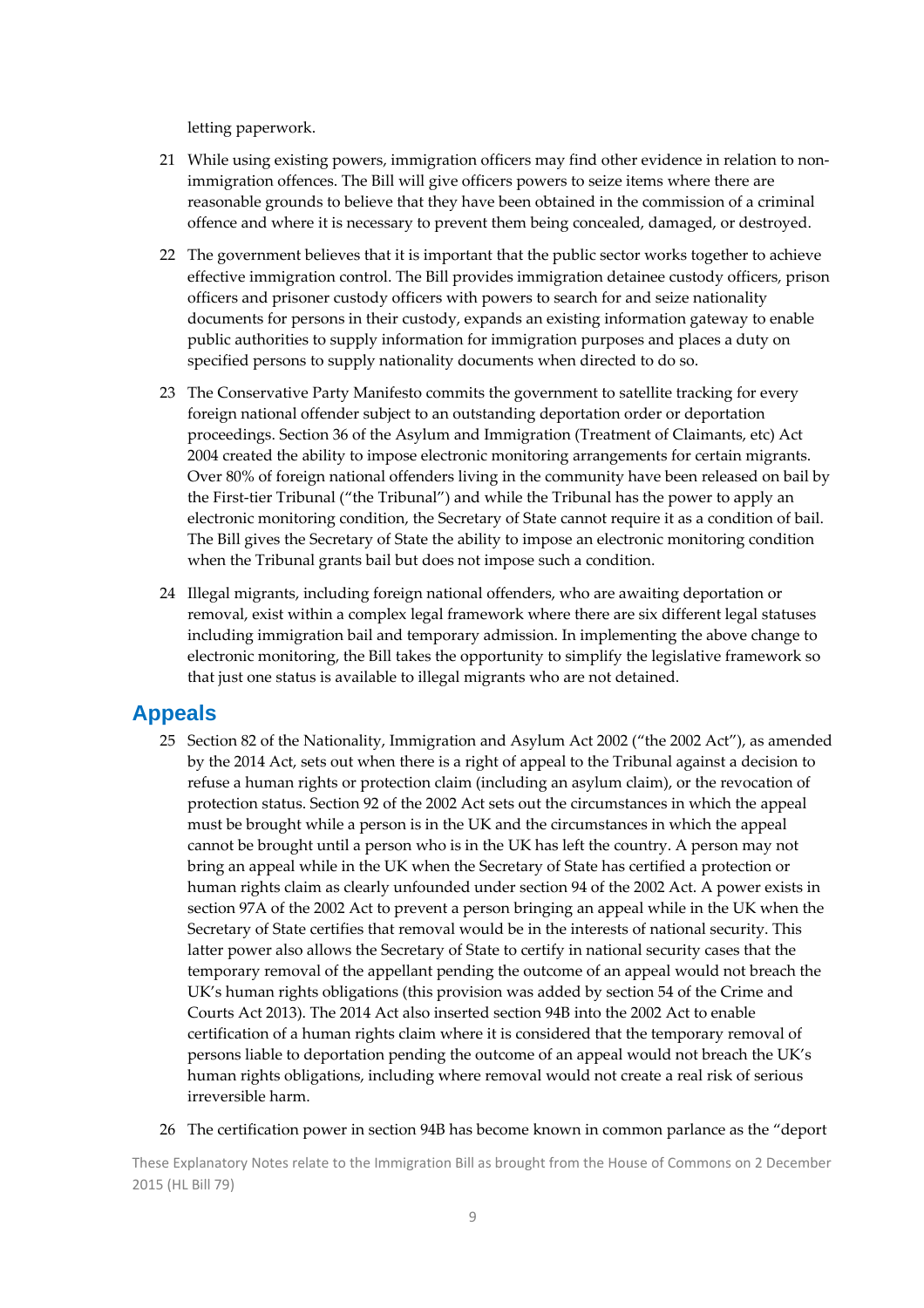first, appeal later" rule. The Conservative Party Manifesto commits the government to extending this power beyond cases where persons are liable to deportation, who are principally foreign national offenders, to all human rights appeals. The Bill implements this commitment by amending section 94B to remove the limitation that the power can only be applied in deportation cases.

### **Support for certain categories of migrant**

- 27 Support is provided to asylum seekers under section 95 of the 1999 Act. Support is usually provided in the form of accommodation and a weekly cash allowance to cover the asylum seeker's essential living needs. Section 94(5) allows section 95 support to continue after the asylum claim has been finally determined if the failed asylum seeker has with them a dependent child. Section 4(2) of the 1999 Act provides the basis for supporting other categories of failed asylum seeker.
- 28 The government believes that support should be provided to asylum seekers, as required by our international obligations, but it should not be provided to failed asylum seekers who have had their claim refused, who have exhausted any right of appeal they may have and who could and should leave the UK. On 4 August 2015 a consultation, ʹReforming support for failed asylum seekers and other illegal migrants', sought the views of interested parties. On 3 November, the government published their response to the consultation. The Bill amends the asylum support system, taking into consideration the responses submitted.
- 29 The Bill simplifies the basis on which local authorities assess and provide accommodation and subsistence support for destitute families without immigration status, while continuing to enable any other social care needs of a child of such a family to be met by the local authority. The Bill also prevents local authorities from providing care leaver support to adult migrants without immigration status, including failed asylum seekers who have exhausted their appeal rights. It makes alternative arrangements for their support prior to their departure from the UK.
- 30 When unaccompanied children are identified by immigration officers they are referred to local authority care. This means that certain local authorities have significant responsibility for the care of migrant children because of the presence of large ports of arrival in their locality. For example, Kent County Council is responsible for unaccompanied children referred from the Port of Dover and the London Borough of Hillingdon is responsible for unaccompanied children referred from Heathrow Airport. The Bill contains measures to enable the transfer of these children between authorities to achieve a more even distribution. .

### **Border Security**

- 31 Paragraph 26(2) and (3) of Schedule 2 to the 1971 Act enables the Secretary of State, by written notice to the owners or agents of a ship or aircraft, or persons concerned with the management of a port, to designate a control area "for the embarkation or disembarkation of passengers in any port in the United Kingdom". Where a control area is so designated, the owner or agent shall take all reasonable steps to ensure that passengers "do not embark or disembark . . . at the port outside the control area." Where an owner or agent fails to comply with this an offence is committed.
- 32 Despite this legislation, sometimes airlines and port operators have allowed passengers to disembark without being presented to the immigration control. The Bill aims to make this legislation simpler to enforce by providing a civil penalty regime that can be applied to airlines and port operators who disembark passengers outside the control area.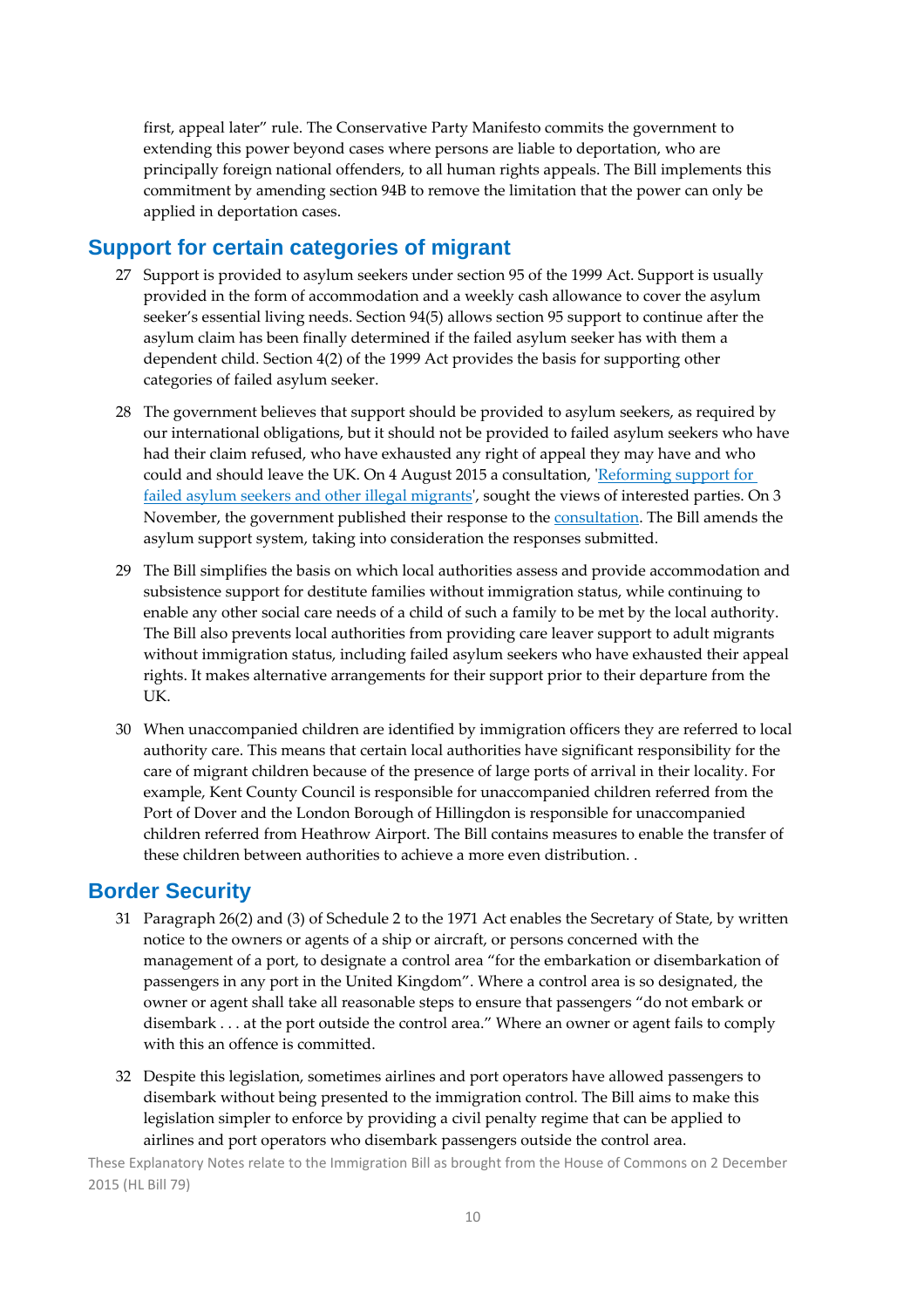- 33 At present, immigration officers have no maritime enforcement powers their powers do not have extra-territorial effect. This prevents Border Force from tackling illegal immigration until a vessel has reached the UK and those on board have disembarked. The Bill extends some immigration officer powers into UK territorial waters so that facilitation of illegal migration can be disrupted while it is occurring. The Bill also gives these powers to constables and the Armed Services.
- 34 Travel bans restrict the movement of named individuals associated with regimes or groups, including terrorist groups, whose behaviour is considered unacceptable by the international community. The decision to impose a travel ban is made either by the United Nations' Security Council or by the Council of the European Union. To implement travel bans in the UK, secondary legislation is put before Parliament to amend the Immigration (Designation of Travel Bans) Order 2000. The Bill will remove the need to update secondary legislation. Instead international travel bans will take effect in the UK automatically.

#### **Language Requirement for public sector workers**

35 The Conservative Party Manifesto commits the government to legislate to ensure that every public sector worker operating in a customer‐facing role must speak fluent English. The Rt Hon Matthew Hancock, Minister for the Cabinet Office, announced on 2 August 2015 that the Immigration Bill would implement this commitment. The Bill will require public sector bodies to comply with a statutory duty and guidance will be provided in a code of practice. A consultation on the content of the code of practice was published on 13 October 2015.

#### **Fees**

- 36 The Prime Minister announced in his 21 May 2015 immigration speech that the government will reform immigration and labour market rules to reduce the demand for skilled workers from overseas. The Migration Advisory Committee ("the MAC") has been asked to advise on applying a skills levy to businesses recruiting from outside the EEA, the proceeds from which would be used to fund apprenticeships in the UK. On 2 July 2015 the MAC launched a call for evidence on this subject and will report back to the government by December 2015. The Bill contains provision to collect an immigration skills charge from employers who sponsor non EEA migrants and to make regulations setting the scope and rate charged.
- 37 The Bill amends the legislative framework for passport fees. The Home Office has been lowering the price of passports for a number of years. For example, in April 2014 fees for UK passports for British citizens applying from overseas were reduced by 35%. The Home Office intends to continue to reduce the cost of postal applications for standard passports by delivering further operational improvements. The Home Office's intention is also to improve premium services, which are currently charged at less than the operational cost. The Bill will allow a fee to be introduced which will exceed the operational costs of premium services, to subsidise the basic service.
- 38 Finally, the Bill amends the legislative framework for civil registration fees. Existing legislation governing the registration of births, deaths and marriages is, in the government's view, restrictive in terms of the products and services for which fees may be charged. The Registration Service Act 1953 establishes the office of the Registrar General and the General Register Office (GRO). The GRO charges fees on a cost recovery basis for many, but not all, of its services. Free services include corrections of birth or death entries, the re-registration of births and registrations outside the statutory time limit.

These Explanatory Notes relate to the Immigration Bill as brought from the House of Commons on 2 December 2015 (HL Bill 79) 39 The Bill introduces modernised and flexible fee-raising powers in respect of services provided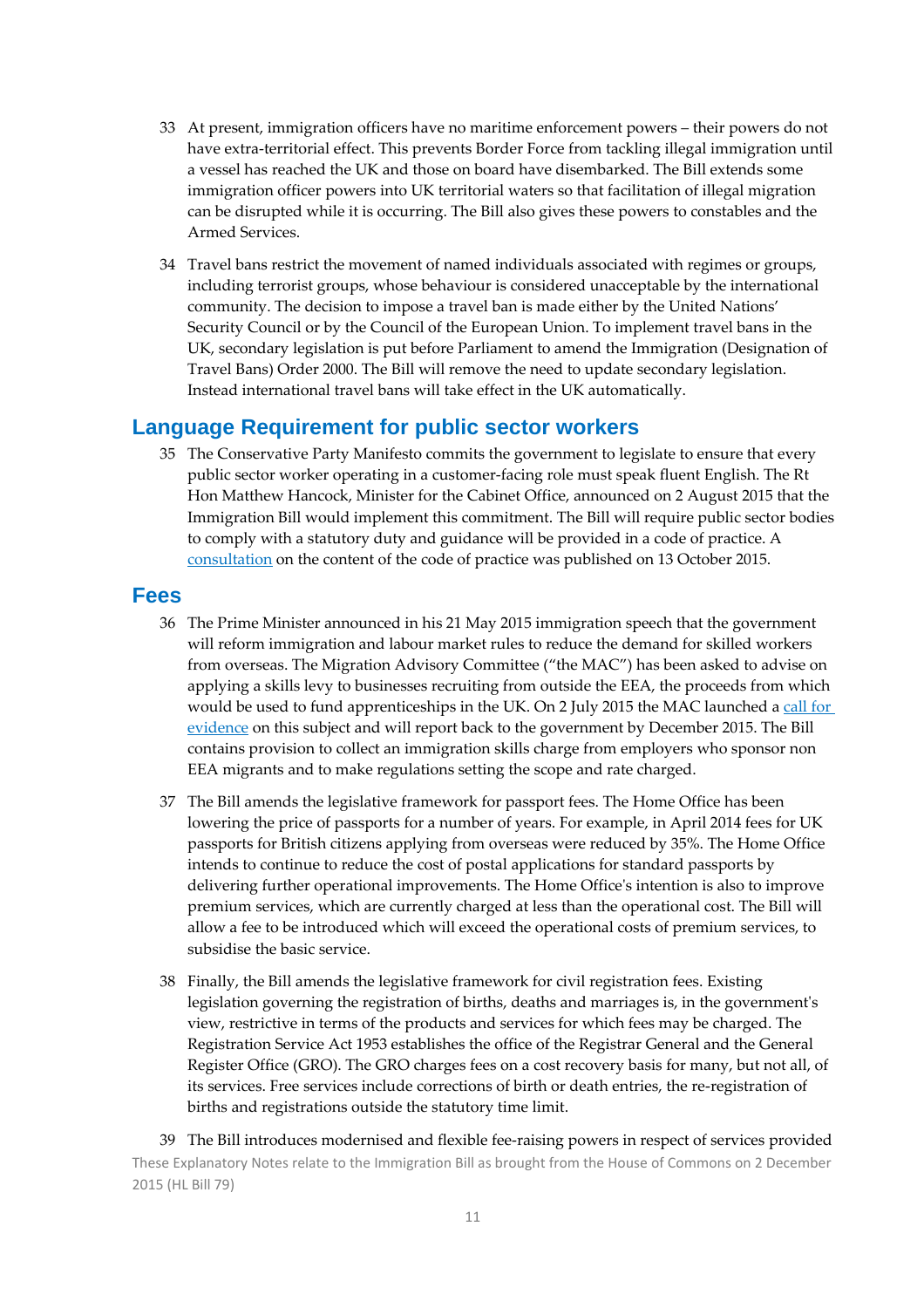by the Registrar General, superintendent registrars and registrars, enabling fees to be set for a wider range of products and services than is currently possible. The introduction of a modernised funding framework seeks to reduce the burden on the taxpayer for providing registration services by allowing registration services to become increasingly self-sufficient, supporting the superintendent registrars and registrars in their ability to deliver critical services.

## **Legal background**

- 40 The new Director of Labour Market Enforcement will prepare an enforcement strategy that concerns the enforcement of several legal schemes. These include enforcement of breaches of the Employment Agencies Act 1973, the National Minimum Wage Act 1998, the Gangmasters (Licensing) Act 2004 so far as it relates to England, Wales and Scotland, and sections 1, 2 and 4 of the 2015 Act.
- 41 The new illegal working offence criminalises those who work and who are subject to immigration control and have no right to work in the UK. It builds on existing immigration offences that are found in section 24 of the 1971 Act. The offence of employing an illegal worker in section 21 of the 2006 Act is also amended. The illegal working measures also amend the Licensing Act 2003 ("the 2003 Act").
- 42 The Bill measures on access to services within Part 2 are mainly an extension of previous provision made in 2014 Act. Chapter 1 of Part 3 of the 2014 Act created the right to rent scheme and the new measures in the Bill on tenancies build on this. The driving measures build on sections 46 and 47 of the 2014 Act which ensure that people who are not lawfully resident in the UK are not entitled to UK driving licences. The bank accounts measure builds on section 40 of the 2014 Act which prohibits disqualified persons from opening accounts.
- 43 The amendments and expansion to the enforcement powers of immigration officers in the Bill principally concern the search for and transfer of evidence. Immigration officer powers are largely found within Schedule 2 to the 1971 Act. The bail and tagging measures in the Bill will also consolidate the parts of Schedules 2 and 3 to the 1971 Act that relate to temporary admission, temporary release and bail.
- 44 The immigration appeals system is found within Part 5 of the 2002 Act, which has been amended several times, most recently by the 2014 Act. The Bill further amends this legislation.
- 45 The asylum support system is found within the 1999 Act, as amended. Existing limitations on local authority support for certain migrants is found in Schedule 3 to the 2002 Act. The Bill amends this legislation.
- 46 The measure creating a civil penalty regime relating to airport control areas is concerned with enforcement of section 26 of the 1971 Act where there is already a criminal sanction under section 27(b)(iv). The maritime powers measure, extending the powers of immigration officers to UK territorial waters is based on similar powers in Part 3 of the 2015 Act that are aimed at tackling modern slavery at sea.
- 47 The current immigration fees framework is contained in Part 6 of the 2014 Act. The immigration skills charge builds on the existing fees powers in the 2014 Act. The civil registration fees measures amend the following existing legislation: the Births and Deaths Act 1953; the Marriage Act 1949; the Civil Partnership Act 2004; the Marriage (Same Sex Couples) Act 2013; the Registration Service Act 1953 and makes a number of consequential and related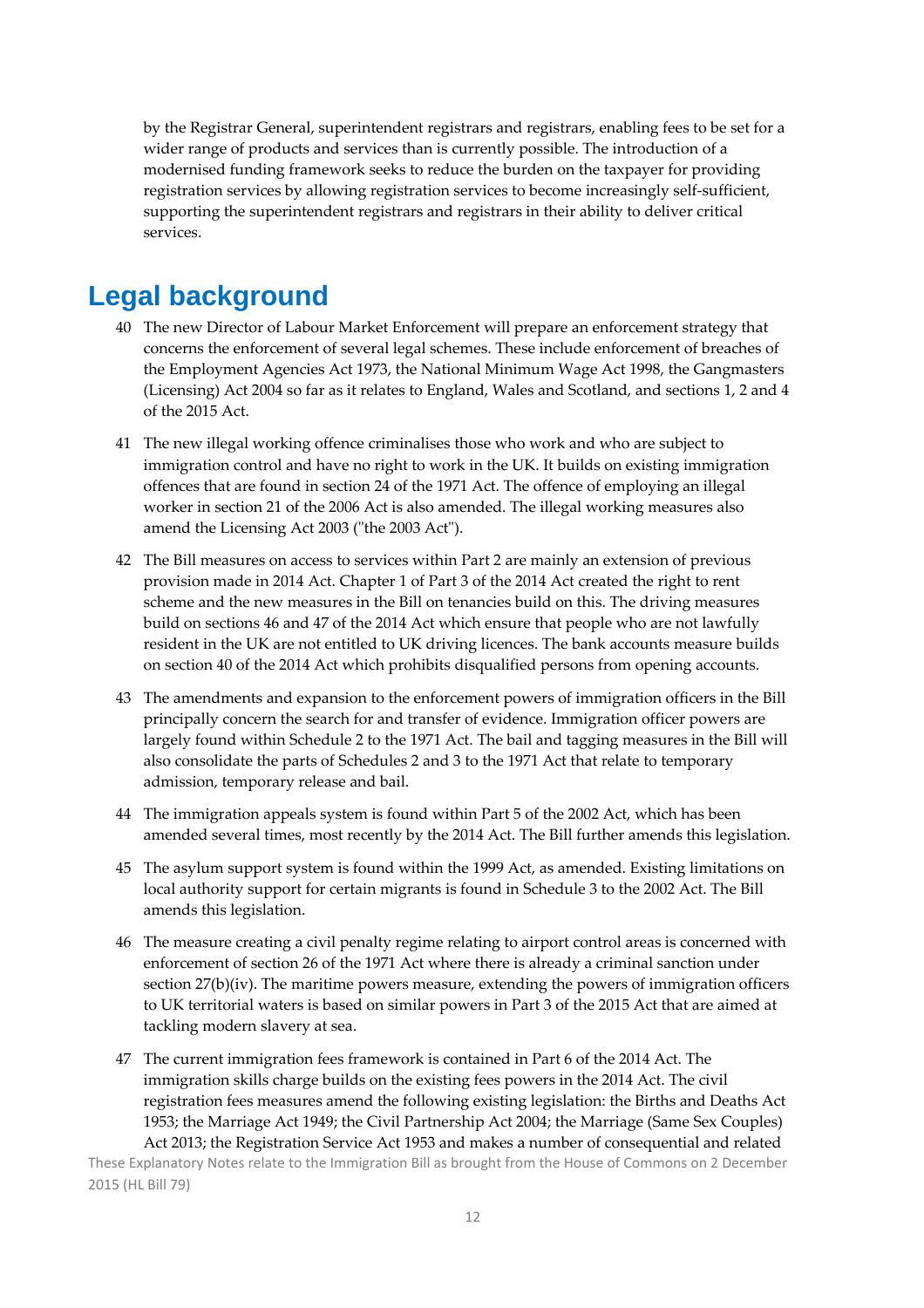amendments to other legislation. The passport fees measures will add to the framework set out under the Consular Fees Act 1980.

## **Territorial extent and application**

- 48 Clauses 1 to 7 of the Bill concern the Director of Labour Market Enforcement. The Directorʹs remit covers certain functions where legislative competence has been transferred to the Northern Ireland Assembly and Scotland. Legislative competence on this matter has not been devolved to the National Assembly for Wales. These clauses extend to the whole of the UK but in Northern Ireland the Directorʹs functions will be limited because firstly, the Employment Agencies Act 1973 and sections 1, 2 and 4 of the 2015 Act do not extend there, and secondly because the Directorʹs remit in respect of Gangmaster Licensing is limited by clause 3(7). In Scotland the Directorʹs functions will be limited because sections 1, 2 and 4 of the 2015 Act do not extend there.
- 49 Clauses 39 to 42 of the Bill concern the transfer of unaccompanied asylum seeking children between local authorities. These clauses only relate to England. Directing local authorities to discharge functions on the basis of immigration status is not within the competence of devolved legislatures so clause 43 allows these provisions to be extended to the rest of the UK, although there will be further consultation with the devolved administrations before this is done.
- 50 Part 7 of the Bill concerns the new English language requirements for public sector workers. This measure will extend to England, Wales and Scotland. It will affect some reserved matters under the terms of the Government of Wales Act 2006 (including public sector bodies in the education sector, the environment sector and the health and health services sector). The legislative consent of the National Assembly for Wales will be sought. Clause 48(3) limits the extent of the measure in relation to Scotland so that it only relates to reserved matters.
- 51 Clause 59 and Schedule 12 relate to civil registration, legislative competence in respect of which has been devolved to the Scottish Parliament and the Northern Ireland Assembly, but not under the Government of Wales Act 2006. Accordingly the amendments for the large part are to legislation which extends to England and Wales only. Schedule 12 does, however, contain some consequential amendments to legislation with UK‐wide extent, but they do not make any change to the law in Scotland or Northern Ireland.
- 52 All remaining clauses of the Bill will extend to the whole of the UK. In the view of the UK Government, the matters to which the provisions of the Bill relate are not within the legislative competence of the Scottish Parliament, the National Assembly for Wales or the Northern Ireland Assembly.

## **Commentary on provisions of Bill**

## **Part 1: Labour Market and Illegal Working**

#### Clause 1: Director of Labour Market Enforcement

53 This clause establishes the Director of Labour Market Enforcement.

#### 54 *Subsections (1)* and *(2)* require the Secretary of State to appoint a Director of Labour Market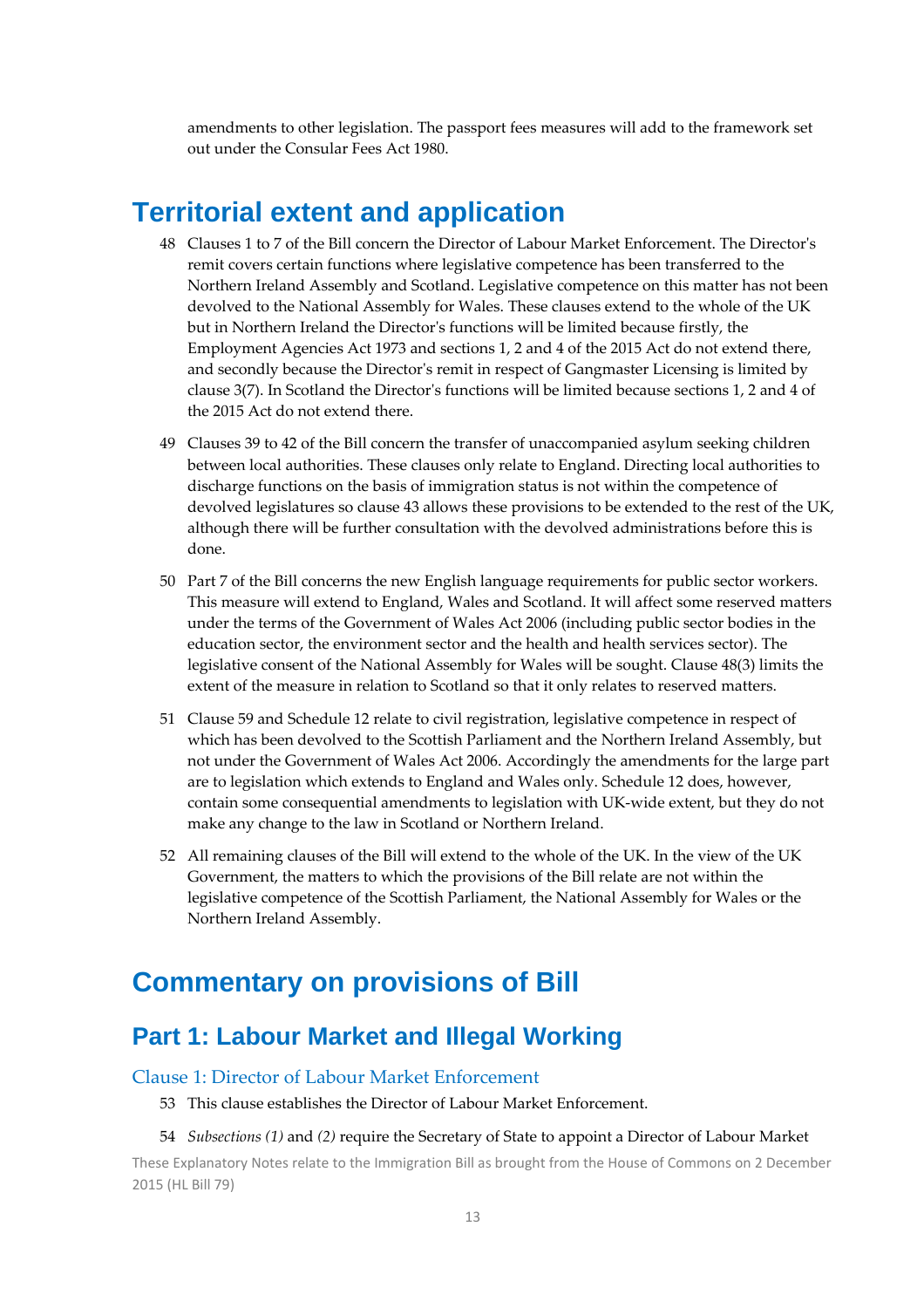Enforcement, who will hold office in accordance with their terms of appointment.

#### Clause 2: Labour Market Enforcement Strategy

- 55 This clause sets out the requirement for the Director to produce a Labour Market Enforcement Strategy.
- 56 *Subsection (1)* states that the Director must prepare a strategy before the beginning of each financial year and submit it to the Secretary of State for approval.
- 57 *Subsections (2) and (3)* prescribe the contents of the strategy. These include: an assessment of the scale and nature of non‐compliance in the labour market; how labour market enforcement functions should be exercised (including education, training and research carried out by the relevant enforcers) and how the funding should allocated; the activities the Director proposes to undertake during the year in relation to his or her intelligence hub and other matters the Director considers appropriate.
- 58 *Subsection (4)* permits the Director to prepare a revised strategy and submit it for approval at any point during the year.
- 59 *Subsection (5)* allows the Secretary of State to approve the strategy with or without modifications; but prevents modification of the Director's assessment of the scale and nature of non‐compliance in the labour market.
- 60 *Subsection (6)* requires those exercising labour market enforcement functions to have regard to the strategy once made.

#### Clause 3: Non‐compliance in the labour market etc: interpretation

- 61 *Subsections (1), (3)* and *(4)* define non‐compliance in the labour market by reference to a breach of labour market legislation or the commission of a labour market offence.
- 62 *Subsection (2)* defines labour market enforcement functions.

#### Clause 4: Annual and other reports

- 63 This clause sets out the arrangements for the Director's production of annual and other reports.
- 64 *Subsection (1)* requires the Director to submit an annual report to the Secretary of State as soon as possible after the end of the financial year to which the strategy relates.
- 65 *Subsection (2)* sets out the contents of the annual report. These are: an assessment of the extent to which labour market enforcement functions were exercised in accordance with the strategy; an assessment of the impact of the strategy on the scale and nature of non‐compliance in the labour market; and a statement of other activities undertaken by the Director in relation to his or her intelligence hub.
- 66 *Subsection (3)* requires the Director to produce other reports as requested by the Secretary of State or as set out in the strategy.

#### Clause 5: Publication of strategy and reports

- 67 This clause sets out conditions relating to the publication of the Director's strategy and reports.
- 68 *Subsection (1)* requires the Secretary of State to lay any strategy which has been approved or any report which has been received before Parliament as soon as reasonably practicable.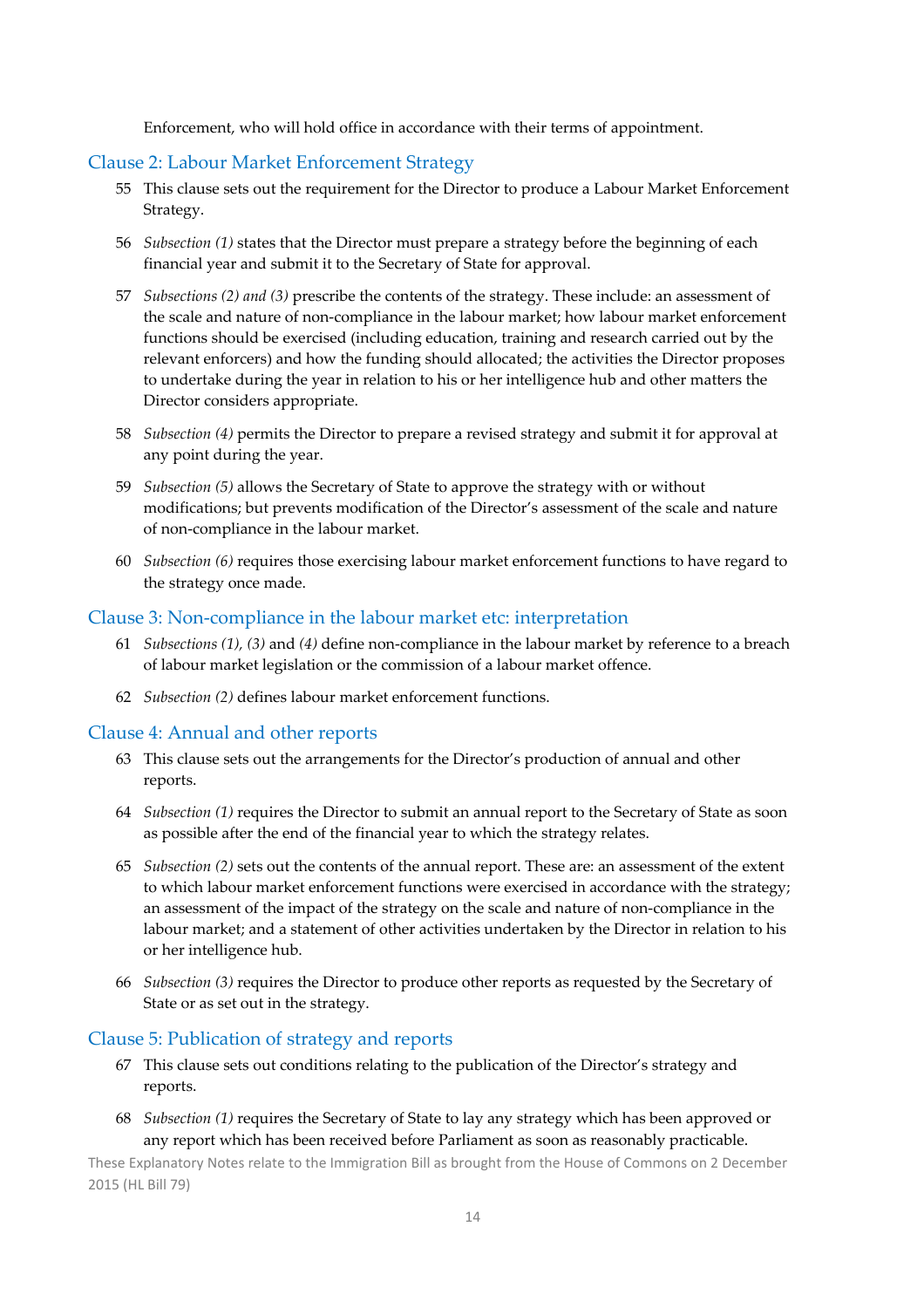69 *Subsections (2)* and *(3)* allow the Secretary of State to remove before publication any material which would be against the interests of national security, might jeopardise the safety of any person in the UK or might prejudice an investigation or prosecution.

#### Clause 6: Information hub

70 This clause requires the Director to establish an intelligence hub in relation to non‐compliance in the labour market.

#### Clause 7: Restriction on exercising functions in relation to individual cases

- 71 *Subsection (1)* of this clause prevents the Director from making recommendations in relation to individual cases.
- 72 *Subsection (2)* of this clause, however, allows the Director to consider individual cases and draw conclusions about them in relation to general issues within his remit.

#### Clause 8: Offence of illegal working

- 73 This clause amends the 1971 Act to make it a criminal offence for a person subject to immigration control to work if they have not been granted leave to enter or remain, have overstayed that leave, or are in breach of a condition on that leave that prohibits work.
- 74 *S*ection 3(c)(i) of the 1971 Act allows persons given limited leave to enter or remain in the UK to be made subject to a condition restricting employment. *Subsection (2)* amends the condition to directly link it to the new offence.
- 75 *Subsection (3)* inserts new section 24B into the 1971 Act creating a new illegal working offence.
- 76 *Subsection (2)* and *(3)* of the new section 24B detail the maximum penalty. In England and Wales the maximum penalty is 51 weeksʹ imprisonment or a fine or both. In Scotland and Northern Ireland the maximum penalty is 6 months' imprisonment or a fine or both (or 6 weeks' imprisonment before the coming into force of section 281(5) of the Criminal Justice Act 2003).
- 77 *Subsection (4)* and *(6)* of the new section 24B require a prosecutor to consider whether to ask the Magistratesʹ Court to commit a person to the Crown Court with a view to a confiscation order being considered under the Proceeds of Crime Act 2002 if a person is convicted of the new illegal working offence in England and Wales or Northern Ireland.
- 78 *Subsection (5)* of the new Section 24B requires a prosecutor to consider whether to ask the court to make a confiscation order under the Proceeds of Crime Act 2002 if a person is convicted of the new illegal working offence in Scotland.
- 79 *Subsection (7)* clarifies that the offence does not apply to British Citizens or others who do not need leave to enter or remain.
- 80 *Subsection (8)* of the new section 24B makes it clear that the offence can apply to those on immigration bail who have no right to work.
- 81 *Subsection (9), (10),* and *(12)* of the new section 24B make it clear that the offence applies to all categories of work, including apprenticeships, under contracts for services, and informal arrangements that have no paperwork or contract.
- 82 *Subsection (11)* of the new section 24B makes an exception from the offence for members of the armed forces.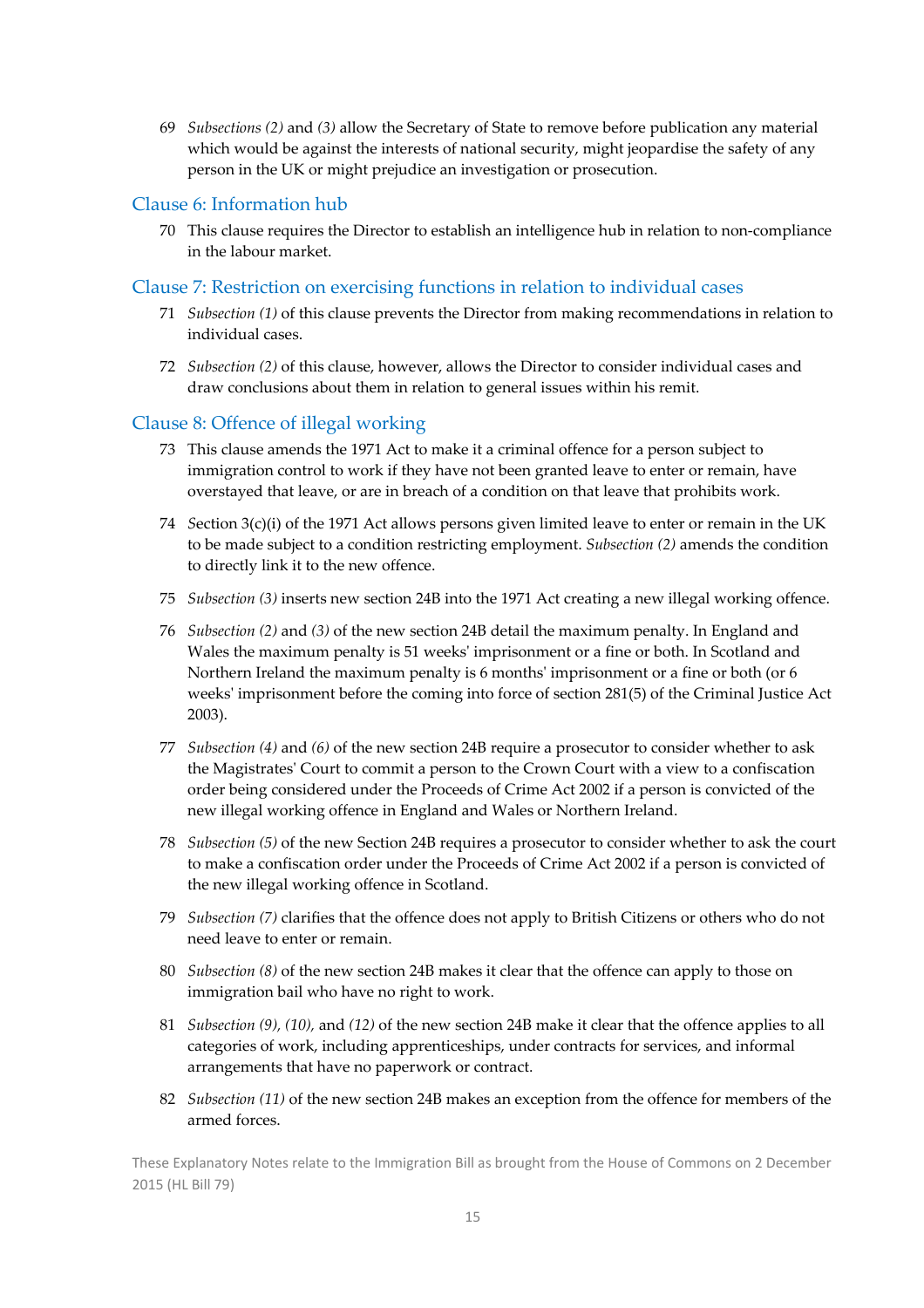#### Clause 9: Offence of employing an illegal worker

- 83 Sections 15 to 25 of the 2006 Act set out the constraints on whether a person subject to immigration control may be employed. The prohibition is supported through both a civil penalty and criminal sanction.
- 84 *Subsection (1)* amends section 21(1) of the 2006 Act by inserting after 'knowing' the words 'or having reasonable cause to believe'. The effect is to amend the mens rea or intention needed to make out the offence in order to make the test more objective and the offence easier to prove.
- 85 *Subsection (2)* amends section 21(2)(a) of the Act by substituting 'five' for 'two'. The effect is to increase the maximum term of imprisonment for conviction of the offence on indictment from two years to five years.
- 86 *Subsection (3)* inserts a new subsection 9(B) into section 28A of the 1971 Act. The effect is that a person committing or attempting to commit the section 21 offence may be arrested without a warrant.
- 87 *Subsection (4)* removes the reference to the section 21 offence from section 28AA of the 1971 Act. Section 28AA provides for arrest with a warrant.

#### Clause 10: Licensing Act 2003: amendments relating to illegal working

- 88 The purpose of this clause is to prevent illegal working in licensed premises by making it a requirement for a personal or premises licence to sell alcohol that the licensee has the right to work in the UK. Additionally, the Secretary of State will be added to the list of responsible authorities so that she must be consulted before a premises licence is issued or transferred, allowing intervention where there are strong grounds for believing that the issue of a licence would give rise to a serious risk of illegal working. *Subsection (1)* gives effect to Schedule 1, where the changes to the licensing framework are set out.
- 89 The 2003 Act only extends to England and Wales. *Subsection (2)* provides a power to extend the effect of the licensing measure to Scotland and Northern Ireland by regulations.

#### Clause 11: Private hire vehicles etc.

90 The purpose of this clause is to tackle illegal working in the licensed hackney carriage and private hire sector by making it a requirement that the licensee has the right to work in the UK. *Subsection (1)* gives effect to Schedule 2, which amends the licensing regimes for taxis and private hire vehicles in England and Wales. *Subsections (2) to (4)* contain regulation‐making powers to amend legislation in Scotland and Northern Ireland to provide for equivalent effect.

#### Clause 12: Illegal working closure notices and illegal working compliance orders

91 This clause introduces Schedule 2 which provides immigration officers with a new power to issue a notice to close business premises or a place of work for a specified period if certain conditions are met, and compliance notices that set out the conditions the business must meet before it can be reopened.

## **Part 2: Access to Services**

#### Clause 13: Offence of leasing premises

92 This clause amends Chapter 1 of Part 3 of the 2014 Act by inserting new sections 33A to 33C, creating four new offences related to letting private residential premises to adults disqualified from renting as a result of their immigration status. Section 22 of the Act 2014 provide that a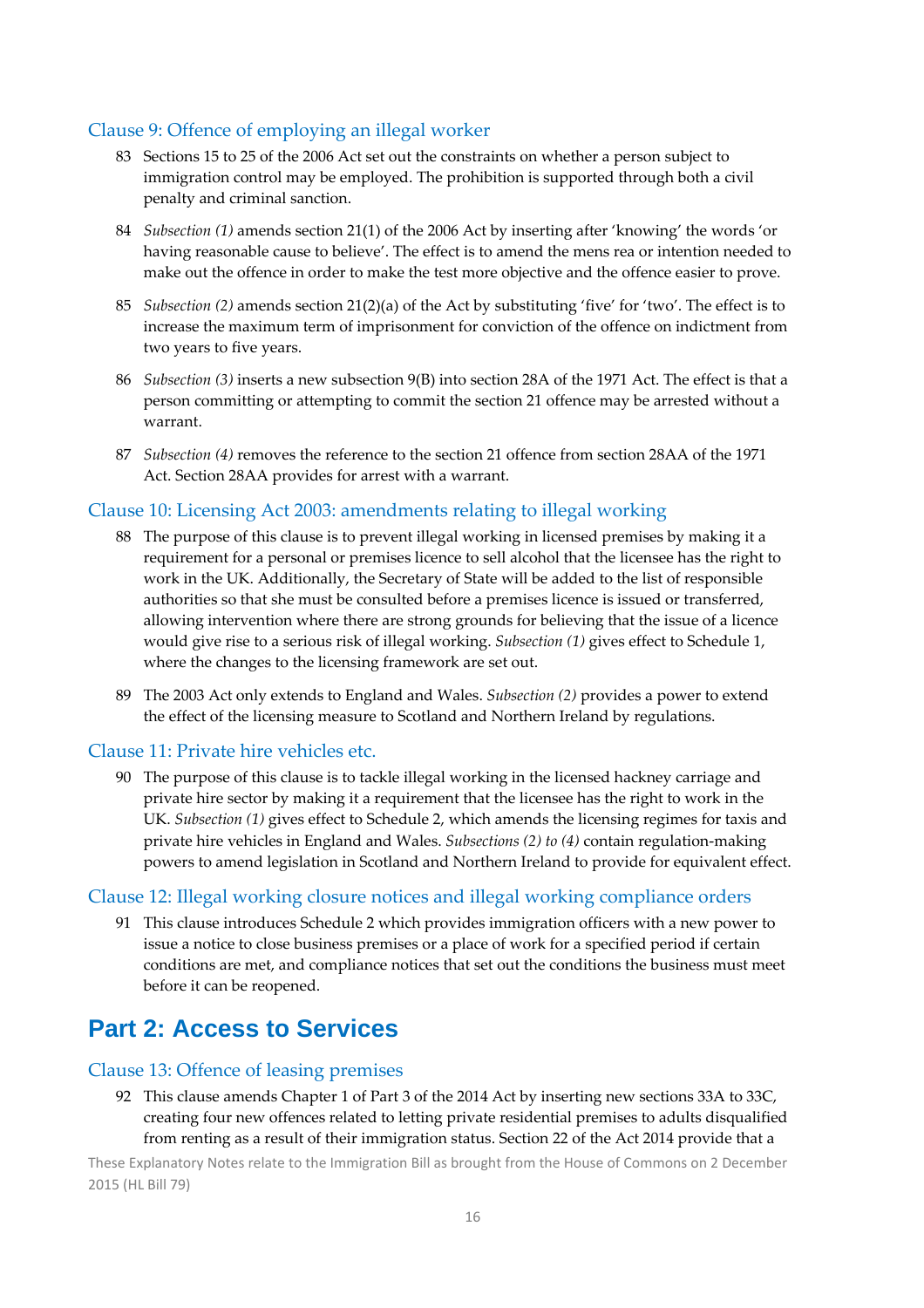landlord must not allow an adult who is a disqualified person to occupy property under a residential tenancy agreement, unless that person has been granted permission to rent by the Secretary of State. Section 20 of the 2014 Act identifies the type of arrangements to which the restriction on letting applies. Adults disqualified from renting and so accessing privately rented property under a residential tenancy agreement are defined at section 21. Sections 23 to 30 of the 2014 Act provide for the operation of a civil penalty scheme to penalise landlords and agents who rent properties without making appropriate right to rent checks. New section 33A creates two new offences relating to landlords. The first offence is committed if a landlord under a residential tenancy agreement knows or has reasonable grounds to believe that the premises are occupied by an adult disqualified from renting as a result of their immigration status (new subsections  $33A(1) - (5)$ ). This applies where any adult is occupying the premises, regardless of whether the adult is a tenant under or is named in the agreement. However, new subsections 33A(4) and (5) provide that in areas where the right to rent scheme is in force, the landlord is not guilty of an offence under subsection (1) if the adult has a limited right to rent, (as defined at section 21(4) of the 2014 Act), and the eligibility period (as defined at section 27 of the 2014 Act) of the occupier has not expired, unless the Secretary of State has given a written notice to the landlord which states that the adult is disqualified as a result of their immigration status from occupying premises under a residential tenancy agreement.

- 93 New subsection 33A(6) provides that subsection 22(9) of the 2014 Act applies to this new offence. Subsection (9) provides that the commission of an offence will not impact on a landlord or tenant's ability to enforce any provision of the residential tenancy agreement they have entered into.
- 94 The second offence (new subsections 33A(7)-(8) is committed only if a tenant's leave to remain in the UK expires during the course of a tenancy (having been valid when the tenancy was entered into), the tenant's eligibility period (as defined at section 27 of the 2014 Act) has expired, the tenant continues to occupy the property and the landlord knows or has reasonable cause to believe this has happened but does not notify the Secretary of State as soon as reasonably practicable. New subsection 33A(8) makes it clear that the offence applies whether or not the landlord has been issued with a civil penalty notice under section 23 of the 2014 Act.
- 95 New section 33B is concerned with two new offences relating to agents.
- 96 New sections 33B(1) and (2) provide that an agent is guilty of an offence if the agent carries out the right to rent checks on behalf of the landlord (under section 25 of the 2014 Act), knows or has reasonable cause to believe that the landlord will be authorising someone disqualified from renting to occupy the property if he enters into the tenancy agreement and has sufficient opportunity to notify the landlord beforehand, but does not do so.
- 97 New sections 33B(3) and (4) provide that an agent commits an offence if the agent carries out the right to rent checks on behalf of the landlord (under section 25 of the 2014 Act), a tenant's leave to remain in the UK expires during the course of the tenancy, having been valid at the time the tenancy was entered into, the tenant's eligibility period (as defined at section 27 of the 2014 Act) has expired, the tenant continues to occupy the property and the agent knows or has reasonable cause to believe this has happened but does not notify the landlord and Secretary of State as soon as reasonably practicable.
- 98 New section 33B(5) specifies that the agent is guilty of an offence regardless of whether the agent has been issued with a civil penalty notice under section 25 of the 2014 Act.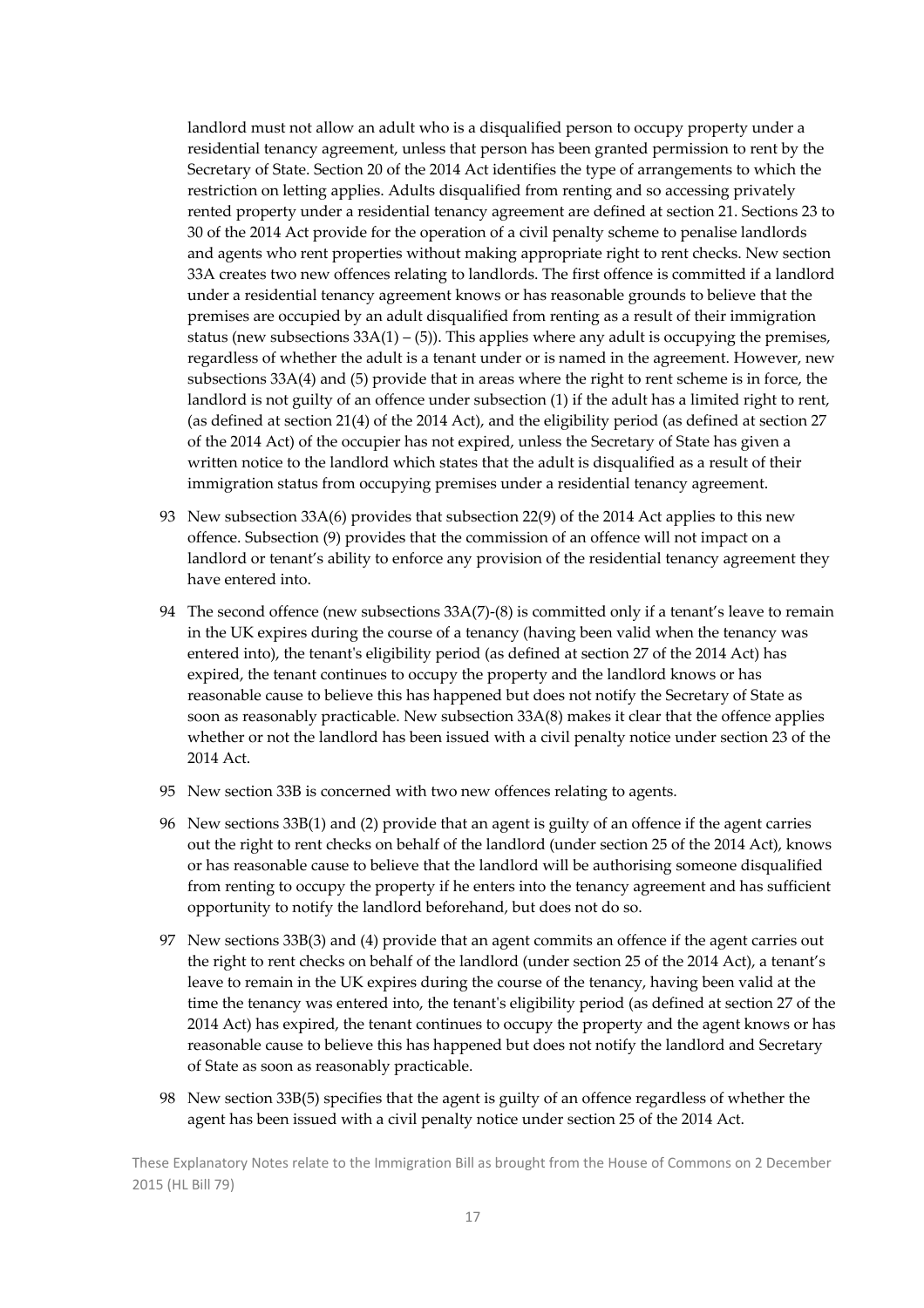- 99 New section 33C is concerned with the penalties available where an offence has been committed under section 33A or section 33B.
- 100 New section 33C(1) specifies that a landlord or agent who is guilty of an offence under section 33A or section 33B is liable to imprisonment for up to twelve months or to a fine (or both) on summary conviction or up to five years imprisonment or to a fine (or both) if they are convicted on indictment.
- 101 New section 33C(2) provides that if the offence is committed before section 154(1) of the Criminal Justice Act 2003 comes into force a landlord or an agent who is summarily convicted will be liable to imprisonment for up to six rather than twelve months.
- 102 New sections 33C(3) to (5) provide that the offences are committed by officers of a body corporate where they have consented to or been complicit in the act, where a corporate body has also committed the offence, and by individuals who are or purport to act as partners or members where the offence has been committed by a partnership. The reference to an officer of a body includes a director, manager or secretary, or person purporting to act as such or, if the affairs of a body are managed by its members, a member.
- 103 New section 33C(6) permits immigration officers to use powers provided in the 1971 Act such as entering and searching premises and searching persons in relation to these offences.
- 104 *Subsection (3)* makes it clear that the offence under new section 33A(1) to (6), and the new routes to eviction under new sections 33D and 33E, apply whether the tenancy was entered into before or after these provisions come into force. However, the offences contained in new section 33A(7) and (8), which apply to landlords, and section 33B, which applies to agents, will only apply in relation to a contravention of the right to rent scheme which occurs after these measures come into force.
- 105 *Subsection (5)* provides that where two or more persons jointly constitute the landlord, any references to the landlord in Section 33A are to be taken as references to any of those persons.
- 106 *Subsection (6)* amends section 28A of Part III of the 1971 Act by inserting a subsection (9C) which provides that an immigration officer may arrest without warrant a person who, or whom the immigration officer has reasonable grounds for suspecting, has committed or attempted to commit an offence under sections 33A or 33B.

#### Clause 14: Eviction

- 107 This clause amends Chapter 1 of Part 3 of the 2014 Act. *Subsection (2)* inserts new sections 33D and 33E, providing new powers for landlords to evict illegal migrants from private rented accommodation.
- 108 New section 33D empowers a landlord to serve a notice terminating a tenancy agreement if they have been notified by the Secretary of State that a person or persons who are occupying their premises are disqualified from renting under the 2014 Act. There is a specified notice period of 28 days. The notice may be given by delivering it to the tenant(s); leaving it at the premises; sending it by post to the tenant(s) at the address of the premises; or in any other prescribed manner.
- 109 This applies where all of the occupants are disqualified from renting under a residential tenancy agreement. A notice from the landlord is to be treated as a notice to quit where such notice is required to end a tenancy.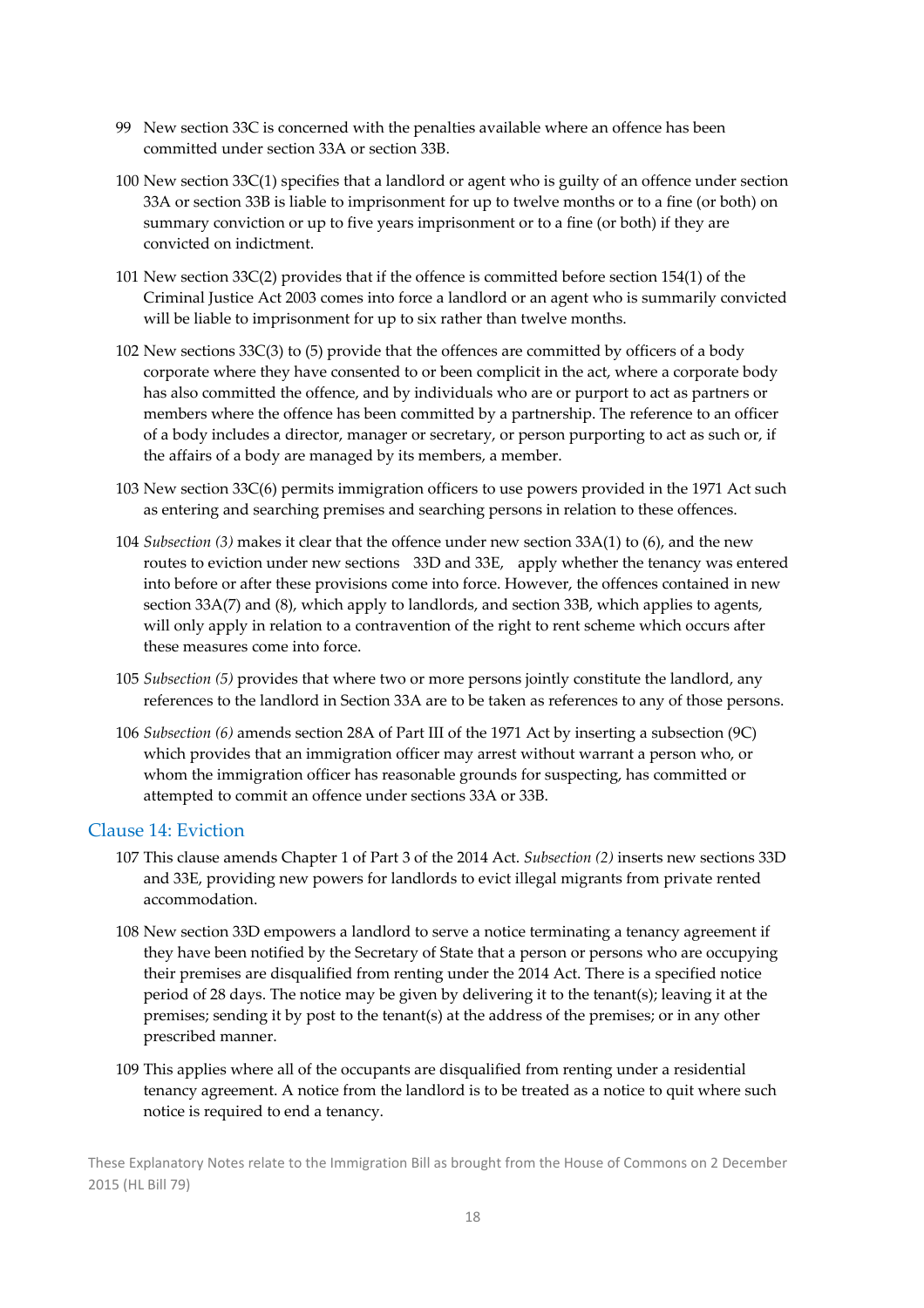- 110 Subsection (6) of new section 33D provides that the landlord's notice is enforceable as if it were an order of the High Court and so will allow a landlord to seek enforcement of the notice through the courts as such an order.
- 111 Subsection (7) of new section 33D defines an occupier as a tenant, a person who is named in the tenancy agreement, or any other person who the landlord knows is occupying the premises. Subsections (1) and (2) of new section 33E make provisions for landlords (in England) to evict in other circumstances where an occupant is a disqualified person. Subsection (1) provides that there shall be an implied term of any residential tenancy agreement that allows for the termination of the agreement where an adult occupant is disqualified from renting. Subsections (3) and (4) set out the position of tenancies that are statutory, protected or assured tenancies within the meanings of the Rent Act 1977 or Housing Act 1988.
- 112 *Subsection (3)* amends the 2014 Act by inserting new subsection (7) into section 35 which provides that an eviction under sections 33D and 33E can take place in respect of a tenancy that was entered into before or after these provisions came into force.
- 113 *Subsection (4)* amends the 2014 Act by inserting new subsections (v) and (vi) into section 37 (4)(a) to provide that references to the landlord in new sections 33D and 33E, are to be taken as references to any of the landlords where two or more persons jointly constitute the landlord.
- 114 *Subsection (5)* amends section 3A of the Protection from Eviction Act 1977 to exclude from protection tenancies to which these provisions apply.
- 115 *Subsection (6)* amends section 5 of the Housing Act 1988 (security of tenure) to allow an assured tenancy to be brought to an end where these provisions apply and a landlord has served a notice in compliance with section 33D.
- 116 *Subsection (7)* makes it clear that the amendments made under subsections (5) and (6) apply in relation to a tenancy or a licence entered into before or after the coming into force of this clause.

#### Clause 15: Order for possession of dwelling‐house

- 117 This clause provides for amendments to be made to Part 1 of Schedule 2 to the Housing Act 1988 (assured tenancies: grounds on which court must order possession). The amendments provide for a new mandatory ground for a landlord to obtain possession of a property following receipt of notification that an occupant is a disqualified person from the Secretary of State.
- 118 *Subsection (2)* inserts a new Ground 7B into Part 1 of Schedule 2 to the Housing Act 1988. Landlords may rely on this mandatory ground of possession where the Secretary of State has given notice in writing to a landlord that a tenant, tenants or adult occupiers who are occupying the property under the tenancy are disqualified from occupying the property as a result of their immigration status. The landlord may serve a notice seeking possession. Where the tenants do not wish to vacate the property, the landlord will be able to rely upon this new ground in seeking a possession order from the courts, and upon the Secretary of State's notice evidencing the ground. In the case of joint landlords, a written notice may be given to one or more of them.
- 119 *Subsections (3)* and *(4)* make other consequential amendments.

120 *Subsection (5)* inserts a new section 10A into the Housing Act 1988 which provides that where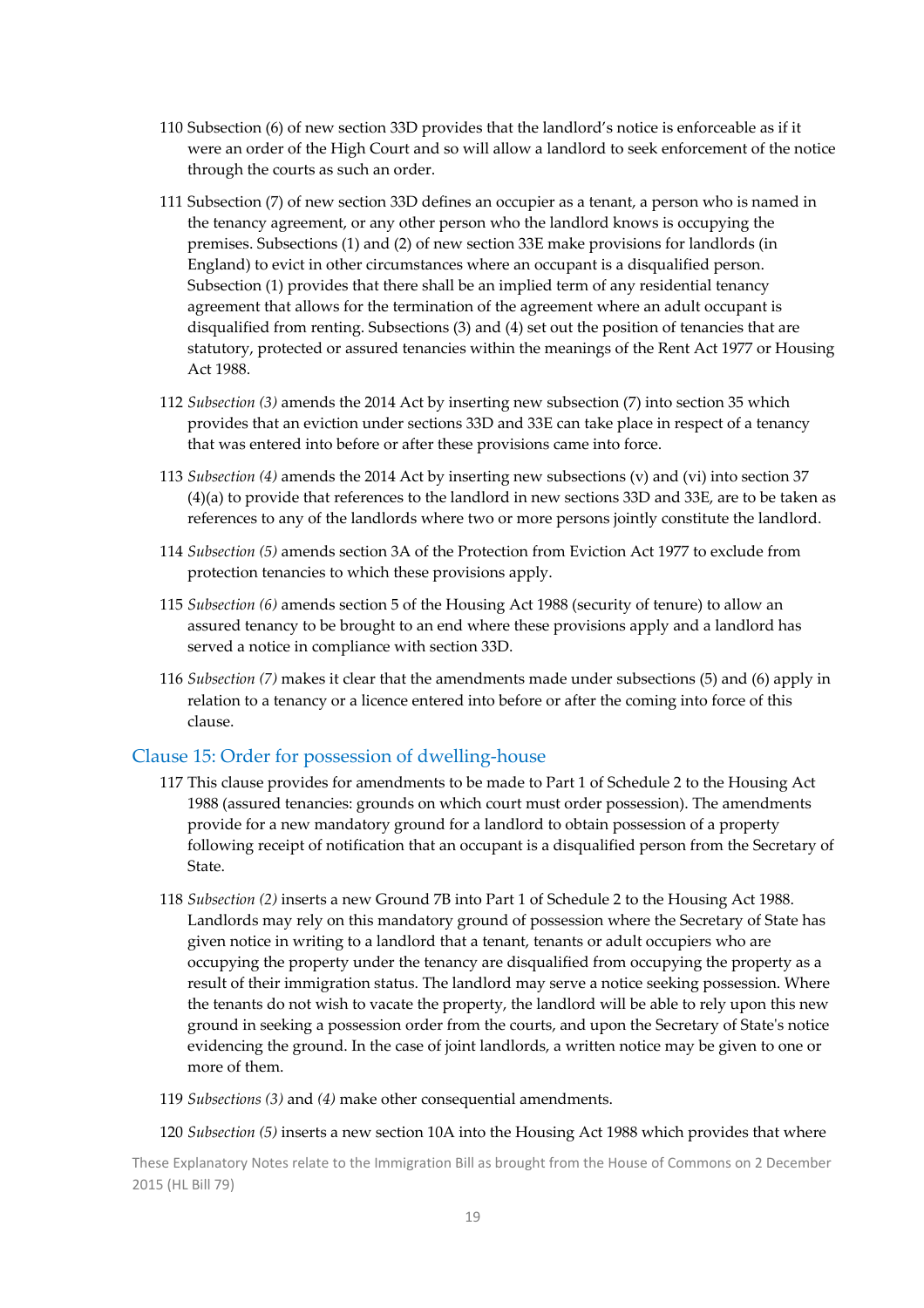one or more tenants who are occupying a property are disqualified persons a court in possession proceedings may order that the interest in the property of the tenants who are disqualified be transferred to joint tenants who are not disqualified, instead of making an order for possession.

- 121 *Subsection (6)* inserts a new Case 10A into Part 1 of Schedule 15 of the Rent Act 1977. A court may order possession of a dwelling house let on or subject to a protected or statutory tenancy if the Secretary of State has given notice in writing to a landlord that a tenant or other adult person who is occupying the dwelling house are disqualified from occupying the property as a result of their immigration status.
- 122 *Subsection (7)* provides that these amendments shall apply to those tenancies in existence prior to or subsequent to their coming into force.

#### Clause 16: Extension to Wales, Scotland and Northern Ireland

- 123 This clause provides for a power to make regulations to make such provision as the Secretary of State considers appropriate to enable the new residential tenancies provisions to apply in Wales, Scotland or Northern Ireland. The regulations are subject to the affirmative resolution procedure.
- 124 *Subsection (2)* provides that regulations under this section may make provision that applies in relation to Wales, Scotland and Northern Ireland and has similar effect to any of the residential tenancy provisions.
- 125 *Subsection (3)* provides that regulations under this section may amend, repeal or revoke any enactment and can confer functions on any person. *Subsection (4)* provides that regulations under this section may not confer functions on Scottish or Welsh Ministers or the Northern Ireland Executive.

#### Clause 17: Powers to carry out searches relating to driving licences

- 126 This clause amends Part 1 of Schedule 2 to the 1971 Act which contains provisions related to the entry and search of premises and the search of people.
- 127 *Subsection (2)* inserts new paragraphs 25CA, 25CB and 25CC into Schedule 2 to the 1971 Act. New paragraph 25CA creates a new power for authorised officers, including immigration and police officers, to enter premises and search for a driving licence. This power can only be exercised where there are reasonable grounds for believing that a driving licence held by an illegal migrant, is on the premises. For example, an authorised officer would have reasonable grounds to use this power when immigration enforcement apprehends an immigration offender who tells the officers that they have a driving licence.
- 128 New paragraph 25CB creates a power for an authorised officer to search a person where there are reasonable grounds for believing that the person is not lawfully present in the UK and may have a driving licence concealed on their person. New paragraph 25CC allows a driving licence found by an authorised officer, under either of these new search powers or under existing search powers, to be seized and retained if it belongs to, or was found in the possession of, an illegal migrant. Once a licence has been seized it must be given either to the Secretary of State (in practice this will be passed to the Driver and Vehicle Licensing Agency, an executive agency of the Department for Transport), or to the Department of the Environment for Northern Ireland, depending upon who granted the licence. Provision is made to ensure that a driving licence is returned to the holder should the holder successfully appeal against revocation.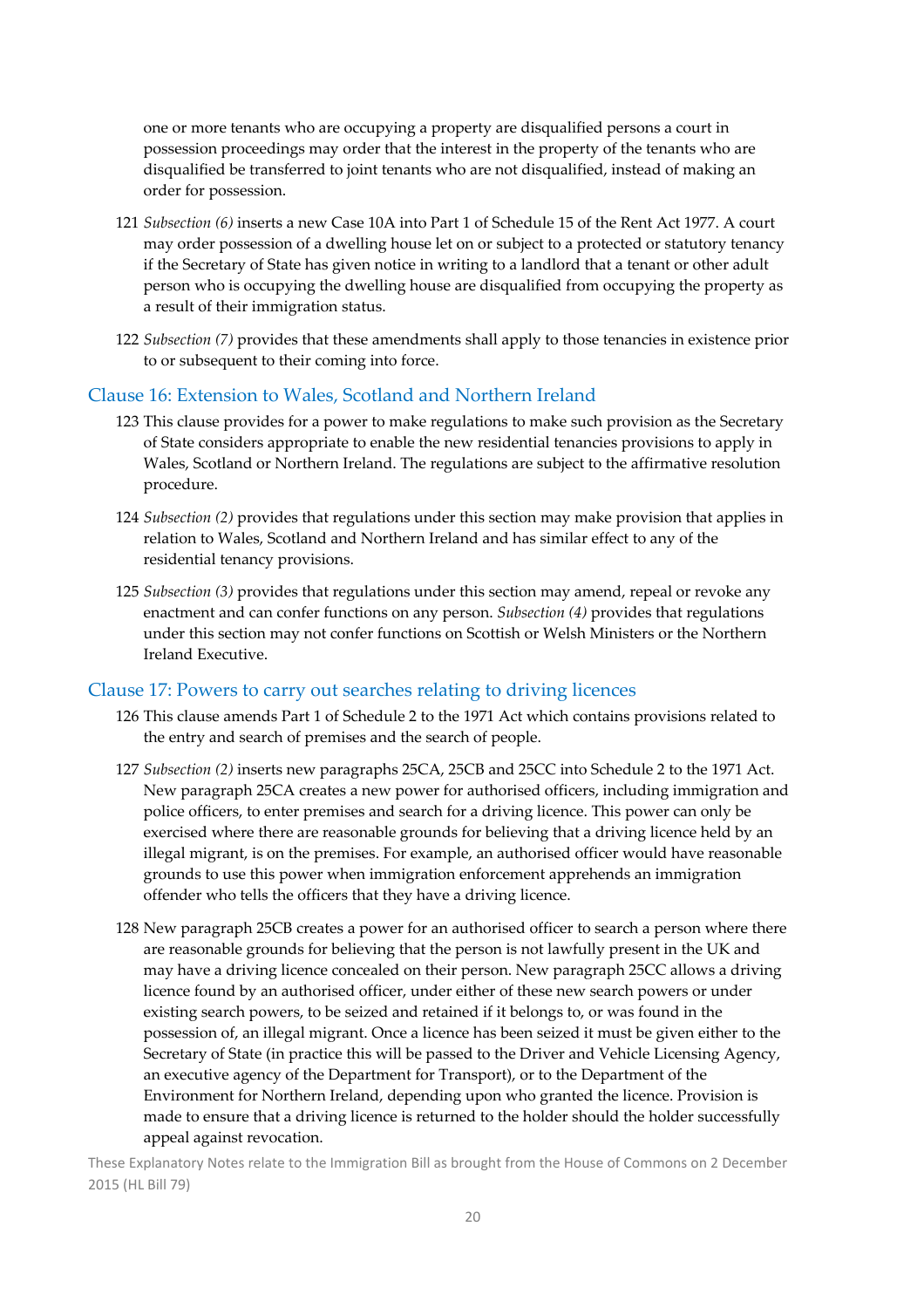- 129 *Subsection (3)* amends paragraph 25D so that a person cannot ask for access, or be provided with a copy of, a seized driving licence. This ensures that a copy of the licence cannot be used as a form of identification to enable a settled life in the UK.
- 130 *Subsection (4)* amends section 146(2) of the 1999 Act, to allow an authorised officer to use reasonable force when exercising the powers contained in new paragraphs 25CA, 25CB and 25CC of the 1971 Act.

#### Clause 18: Offence of driving when unlawfully in the United Kingdom

- 131 *Subsection (2)* inserts new sections 24C to 24F into the 1971 Act. New section 24C creates a new offence of driving a vehicle on a road or other public place when the driver of the vehicle is not lawfully in the UK. A person guilty of this offence will be liable on summary conviction to imprisonment of up to six months and/or a fine of up to the statutory maximum, or an unlimited fine in England and Wales.
- 132 When a person is arrested for this new offence, section 24D creates a new power to detain the vehicle used in the commission of the offence until a decision is made as to whether to charge the person (or a decision to institute proceedings in Scotland) and then while proceedings are ongoing.
- 133 The person who has been arrested might not be the owner or registered keeper of the vehicle used in the commission of the offence. Section 24D(8) provides the Secretary of State with the power to make provision, by regulations, about the circumstances in which a vehicle may be released from detention.
- 134 Section 24E provides the police and immigration officers with the power to enter premises in order to detain a relevant vehicle. This power can only be exercised without a warrant if the relevant officer knows the vehicle is on the premises (for example, the officer can see it on the drive), or with a warrant if a justice of the peace is satisfied that there are reasonable grounds for suspecting that the vehicle is on the premises.
- 135 Section 24F provides that if a person is convicted of an offence under section 24C, the court may order forfeiture of the relevant vehicle. Forfeiture orders cannot be made unless any person with an interest in the vehicle, who has applied to the court to make representations against forfeiture, has been allowed to present these to the court (section 24F(2)). The Secretary of State may make provision, by regulations, about the disposal of forfeited vehicles and the destination of proceeds arising from disposal.
- 136 *Subsection (3)* amends section 28A(3) (a) of the 1971 Act to allow immigration officers to arrest, without a warrant, a person who has committed, or who they have reasonable grounds for suspecting has committed, the new driving offence.
- 137 *Subsection (4)* amends section 28B(5) of the 1971 Act so that a justice of the peace (or a sheriff or justice of the peace in Scotland) may issue a warrant permitting an immigration officer or constable to enter premises to search for and arrest a person suspected of committing the new driving offence.
- 138 *Subsection (5)* amends section 28CA(1) of the 1971 Act to provide the power for a constable or immigration officer to enter and search business premises for the purpose of arresting a person suspected of committing the offence.
- 139 *Subsection (6)* amends section 28D(4) of the 1971 Act to provide that a justice of the peace (or a sheriff or justice of the peace in Scotland) may issue a warrant permitting an immigration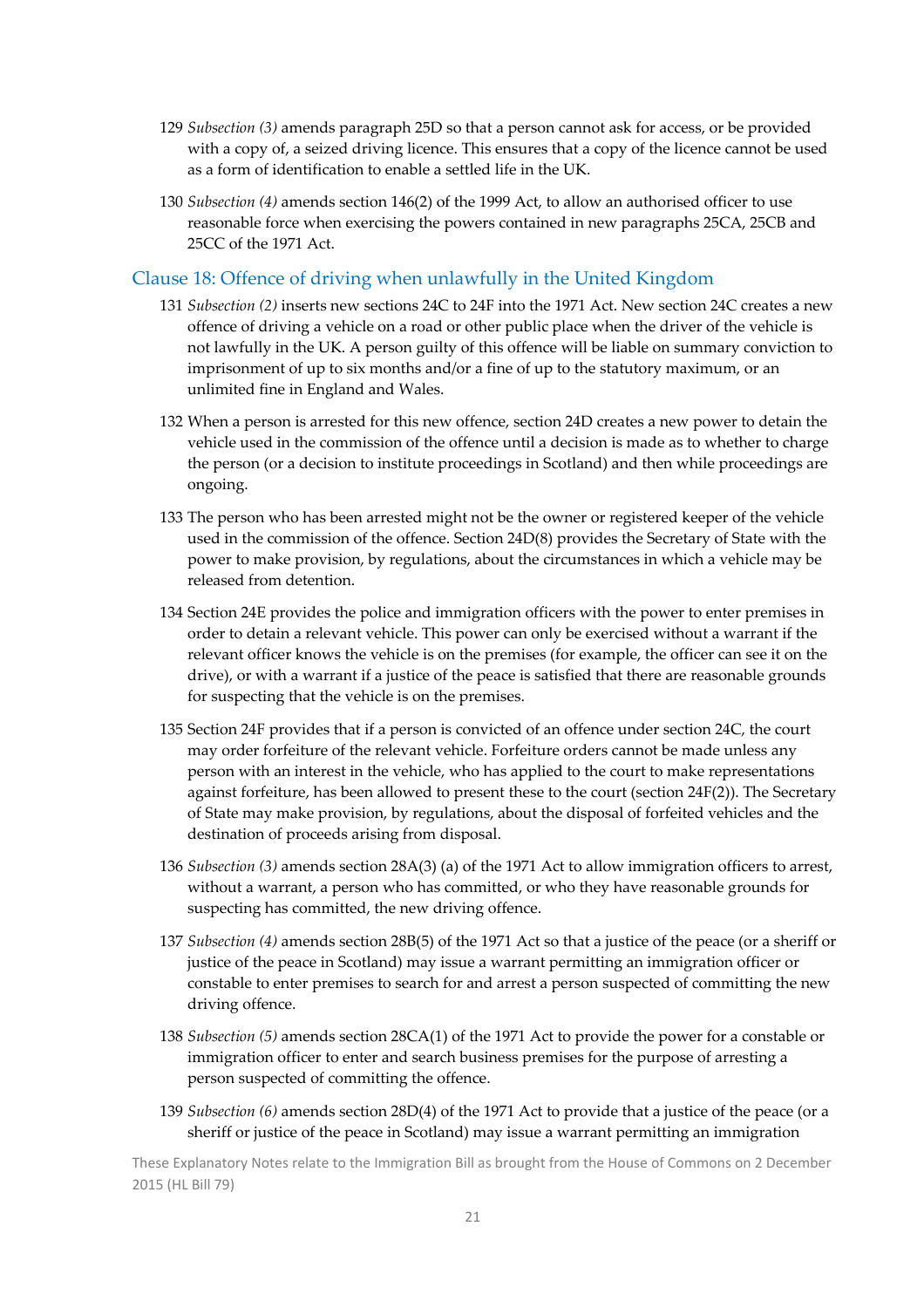officer to enter and search premises, where there are reasonable grounds for believing that material may be found on those premises that relate to the offence.

- 140 *Subsection (7)* amends section 16(2A)(b) of the Police and Criminal Evidence Act 1984, and *subsection (8)* amends Article 18(2A)(b) of the Police and Criminal Evidence (Northern Ireland) Order 1989, in order to provide that a person accompanying a constable in the execution of a warrant, may detain a vehicle.
- 141 *Subsection (9)* amends section 146 (2) of the Immigration and Asylum Act 1999, so that a constable may use reasonable force in order to detain a vehicle.

#### Clause 19: Bank accounts

- 142 This clause introduces measures concerned with bank and building society accounts held by persons who are known to be unlawfully present in the UK. The purpose is to require banks and building societies to check the immigration status of current account holders and to, in the majority of cases, facilitate the closure of accounts held by illegal migrants.
- 143 *Subsection (1)* introduces the provision set out in Schedule 4, which amends the 2014 Act by inserting new sections 40A to 40H. These sections establish requirements on banks and building societies to carry out periodic checks of the immigration status of persons holding current accounts with them. Where such checks identify that a current account holder is a "disqualified person" (i.e. an illegal migrant who the Secretary of State considers should not be provided with a current account) the bank or building society is required to notify the Secretary of State that this is the case. The Secretary of State will then either apply for a court order freezing the disqualified personʹs account or accounts, or will notify the bank or building society that it is under a duty to close the account as soon as reasonably practicable.
- 144 *Subsections (2)* and *(3)* place a duty on the Secretary of State to review the measures contained in Schedule 4 and prepare a report to give to Parliament. This duty must be carried out within 5 years from the date that the measures come into force in full.

## **Part 3: Enforcement**

#### Clause 20: Powers in connection with examination, detention and removal

- 145 *Subsection (2)* amends paragraph 2(1) of Schedule 2 to the 1971 Act so that it is clear that examination by an immigration officer can happen where a person has leave, with regard to whether that leave should or should not be curtailed.
- 146 *Subsection (3)* inserts new paragraph 15A into Schedule 2 to the 1971 Act which gives immigration officers who are already lawfully on premises (new sub-paragraph (1)) a power to search for documents that relate to a person liable to detention and that will assist in removing them from the UK (new sub‐paragraph (2)). Exercise of this power is restricted to circumstances in which there are reasonable grounds for believing sub‐paragraph (2) applies and where it is necessary to obtain the documents.
- 147 Sub‐paragraphs (4) to (10) of the new paragraph 15A provides immigration officers with a power to seize and retain relevant documents (including electronic documents) which may be evidence of grounds for curtailing a personʹs leave. Documents that benefit from legal privilege, such as solicitor‐client correspondence, are excluded (sub‐paragraph (8)). Original documents will not be retained if a photograph or copy is sufficient for the purpose of removing a person from the UK (sub‐paragraph (10)).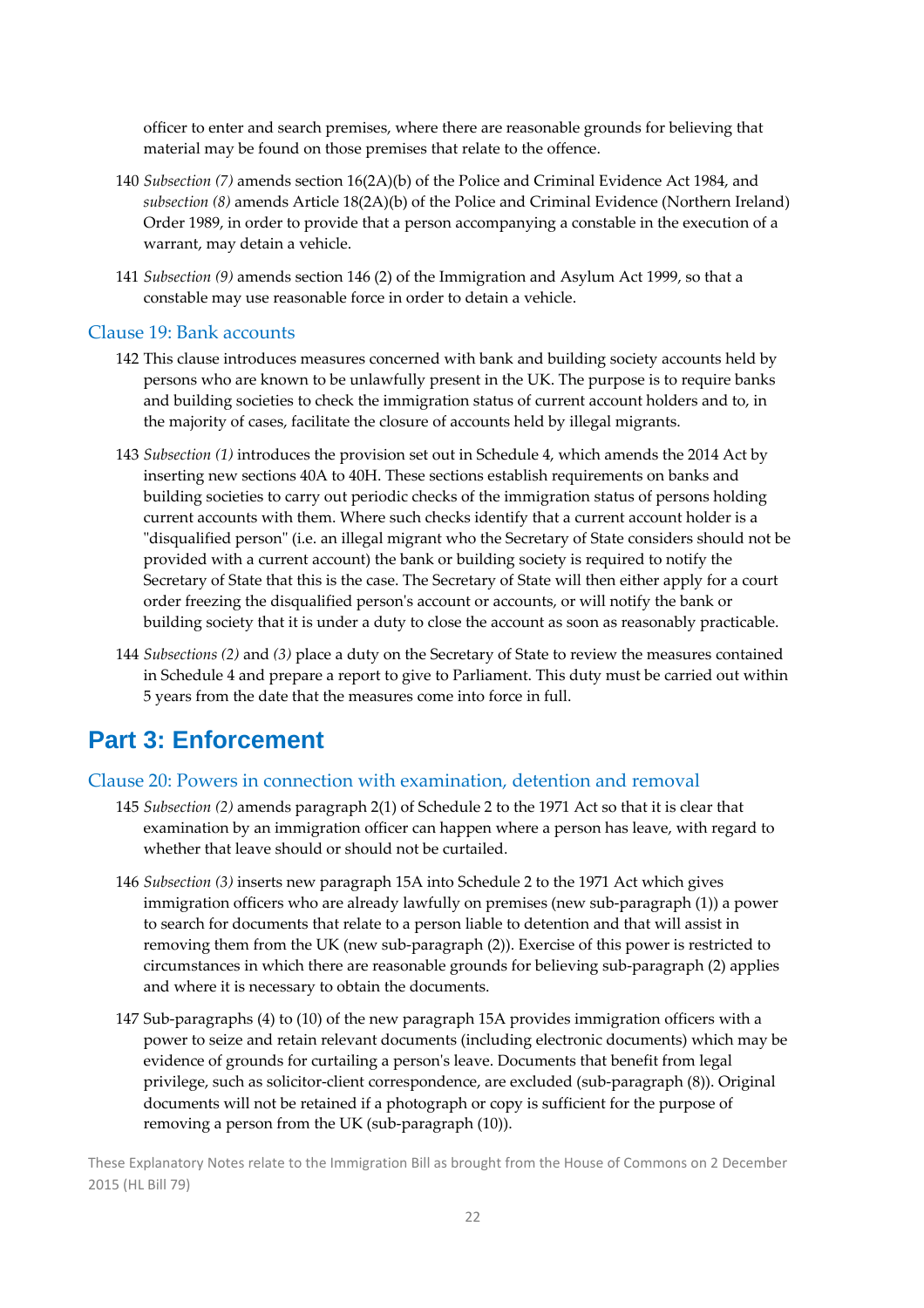148 *Subsections (4)* and *(5)* amend paragraphs 25A and 25B of Schedule 2 to the 1971 Act to clarify that these search powers also extend to electronic documents.

#### Clause 21: Search of premises in connection with imposition of civil penalty

- 149 This clause gives immigration officers, who are already lawfully on premises, a power to search for documents which might assist with imposing a civil penalty on a person. Civil penalties can be imposed when a person is employing an illegal migrant or renting premises to them (*subsection (2)*)*.* This power is restricted to circumstances in which there are reasonable grounds for believing *subsection (2)* applies and where it is necessary to obtain the documents (*subsection (3))*.
- 150 *Subsections (4)* to *(10)* provide immigration officers with a power to seize and retain relevant documents (including electronic documents) that may be used as evidence to impose a civil penalty, such as pay slips or tenancy agreements, although documents subject to legal privilege are excluded (*subsection (8)*). Original documents will not be retained if a photograph or copy is sufficient (*subsection (10)*). *Subsection (11)* gives an employer or landlord the right to access documents that have been seized and copy them. However, if there are reasonable grounds to believe that this access would jeopardize an investigation against the employer or landlord, or the functions of an immigration officer, access will be denied.

#### Clause 22: Seizure and retention in relation to offences

- 151 Currently, when immigration officers in England and Wales search premises for immigration purposes, (e.g. to check the immigration status of a person), they can only seize evidence of a non‐immigration crime if they are trained criminal investigators by relying on the Police and Criminal Evidence Act 1984 (Application to immigration officers and designated customs officials in England and Wales) Order 2013. Therefore, often immigration officers must contact the local police and await their response when they encounter non‐immigration crime. In the meantime the immigration officer has no specific powers to prevent that potential evidence from being removed or destroyed.
- 152 This clause provides all immigration officers with a power to seize anything that has been acquired through committing a non‐immigration offence, and evidence in relation to offences (*subsections (2) and (3)*, including electronic information (*subsections (4) and (5)*)*.*Immigration officers cannot seize anything that is subject to legal privilege (*subsection (6)*).
- 153 *Subsection (7)* allows immigration officers to retain anything they seize under *subsections (2)* to *(5)* so long as necessary in all the circumstances and, in particular, for one of three purposes; use as evidence at trial; examination or investigation; or to establish the lawful owner of the property. However, *subsection (8)* provides that such items cannot be retained if a photograph or copy is sufficient*. Subsection (9)* gives an employer or landlord the right to access documents that have been seized and copy them. However, if there are reasonable grounds to believe that this access would jeopardize an investigation, access will be denied.

#### Clause 23: Duty to pass on items seized under section 22

- 154 This clause applies where an item has been seized under clause 22. Under *subsection (2)*, an immigration officer must notify the relevant investigating authority (normally the police or National Crime Agency) as soon as reasonably practicable, that they have seized items during a search.
- 155 *Subsection (3)* gives immigration officers the discretion to retain evidence where they have reasonable grounds for believing that it may be related to an immigration offence, as with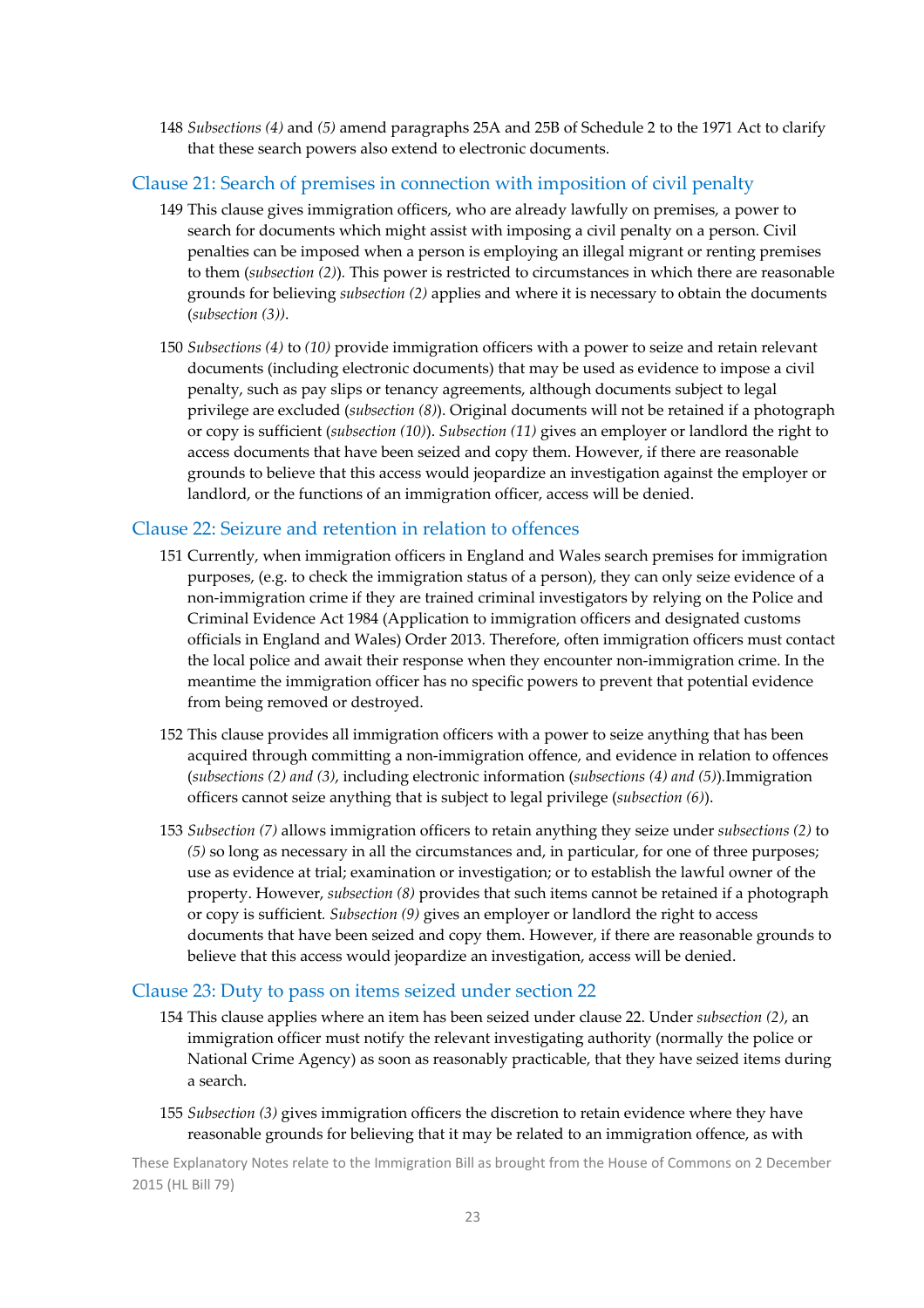some offences this may not be clear at the outset. Where an immigration officer makes a notification to another public authority under subsections (2) or (3), the relevant authority will tell the immigration officer whether they will accept the item or not (*subsections (4)* and *(5)*). If the item is accepted, the immigration officer must hand it over to the investigating authority (*subsection (6)*). If the investigating authority does not accept the item for example, because they do not believe it is evidence of an offence, and it is not being passed to another investigating authority (*subsections (8)* – *(9)*), it must be returned to the person it was taken from, or to the place it was seized (*subsection (10)*)*.*

#### Clause 24: Retention of things seized under Part 3 of the Immigration Act 1971

156 This clause inserts a new section 28ZI after section 28H of the 1971 Act and aligns the framework for the retention of anything seized by an immigration officer for the purposes of a criminal investigation with that applying to police in England and Wales.

#### Clause 25: Search for nationality documents by detainee custody officers etc

157 This clause creates new search powers for detainee custody officers, prison officers and prisoner custody officers. The powers enable these officers to search a detained person who is liable to removal or deportation, or their property, when directed to do so by the Secretary of State if there are reasonable grounds to suspect that relevant documents will be found. A full search may be carried out but not in the presence of another detained person or a person of the opposite sex, including the persons conducting the search (*subsection (8)*). It does not permit an intimate search (*subsection (9)*). The purpose of the search is to obtain all documents relating to a person's nationality for example, documents that describe where a person is from and where they have been, in order to support the person's removal. The officers must then pass them to the Secretary of State. If documents are not retained by the Secretary of State, they must be returned to the person they were taken from or disposed of if return is not appropriate.

#### Clause 26: Seizure of nationality documents by detainee custody officers etc

158 This clause permits detainee custody officers, prison officers and prisoner custody officers to seize and retain nationality documents which they encounter during routine searches as part of the management of detention facilities and prisons. Officers must obtain authorisation from the Secretary of State before exercising the power to retain the document. Where the Secretary of State gives such authorisation, the officers must pass the documents to her, or, if authorisation is refused, return the documents to the person or location from where they were seized.

#### Clause 27: Amendments relating to sections 25 and 26

159 This clause amends Schedule 11 to the 1999 Act to expand the existing offences of assaulting or obstructing a detainee custody officer, prison officers or prisoner custody officers, to include where acting under the powers in the Bill.

#### Clause 28: Amendments to search warrant provisions

160 This clause gives effect to Schedule 5.

#### Clause 29: Supply of information to Secretary of State

161 This clause expands the existing information gateway in section 20 of the 1999 Act which enables the supply of information to the Secretary of State for immigration purposes so that it includes all public authorities, or a person acting on behalf of one, other than some named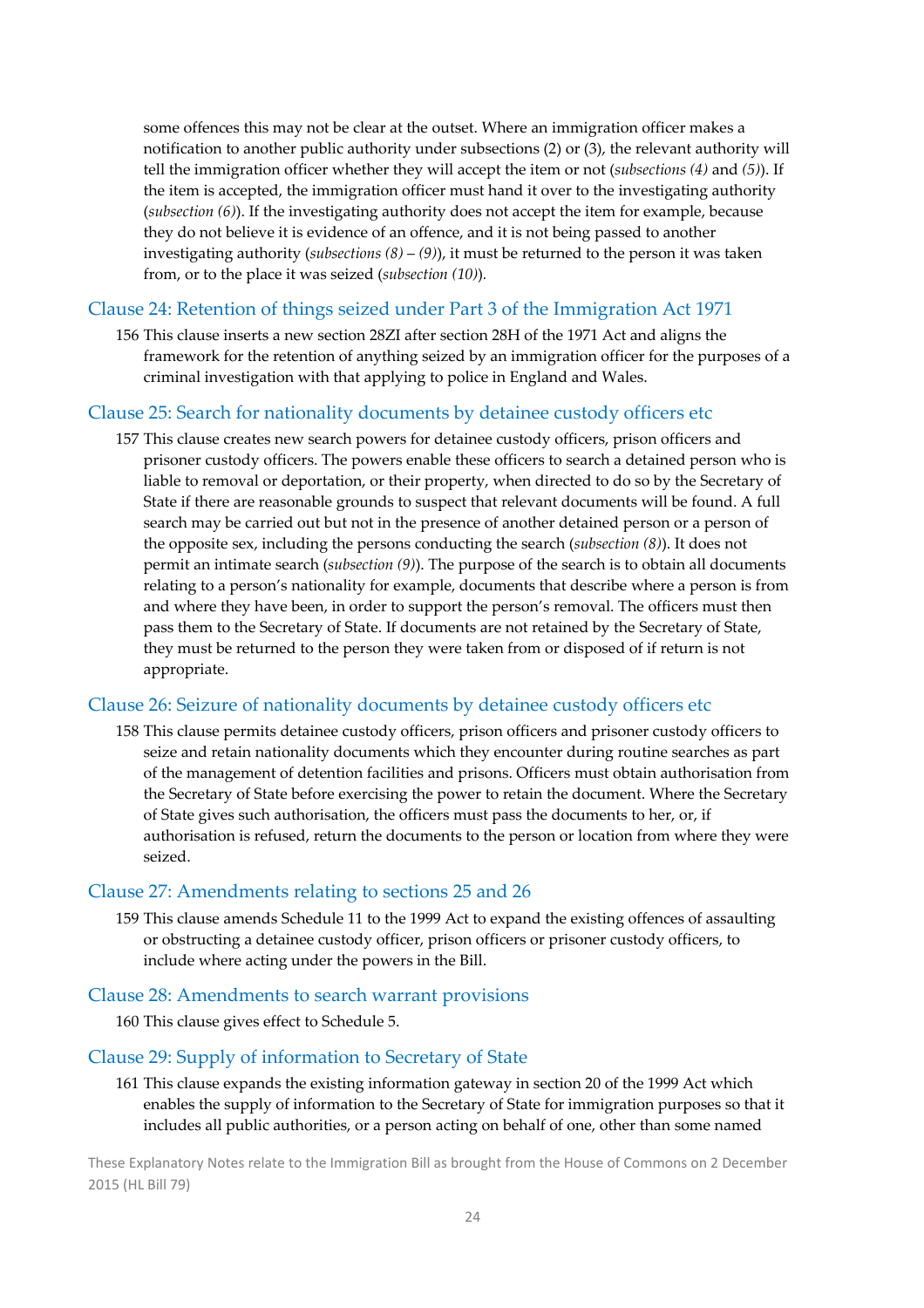exceptions. Currently, in addition to common law data sharing powers, section 20 only provides for the sharing of information, documents and articles from specified public authorities (e.g. the police and the National Crime Agency). This gives other public authorities who hold information that they are willing to share for immigration purposes, a clear statutory authority to do so.

162 *Subsection (11)* inserts a new section 20A into the 1999 Act which makes it a duty for specified persons (listed in new Schedule A1 to the 1999 Act, inserted by Schedule 6 of this Bill) to provide the Secretary of State, when directed to do so, with a nationality document which may facilitate an illegal immigrantʹs removal from the UK. This clause does not require the specified persons to collect data or information on behalf of the Secretary of State, or to seize documents from people, as it makes it clear that it only applies where the Secretary of State has reasonable grounds for believing that a document is already lawfully in their possession, i.e. that they hold the documents for the purposes of their own functions.

#### Example (1): Duty to supply information

 $Mr X$  is arrested for overstaying his leave in the UK. Immigration officers search his home for a passport or other nationality document which will assist with obtaining an emergency travel document from his embassy. They do not find one but they do discover a letter to him from his local authority. An immigration officer contacts the local authority and asks if they have taken a copy of Mr Xʹs passport, ID card, or a record of the number. If the local authority confirms it has such a document, the immigration officer may direct that it is sent to the relevant immigration team. If the council confirms they do not have such a document, then there is no further action for them to take.

163 The Schedule of listed persons may be amended by regulations, which will be subject to affirmative procedure when adding an entry to the list and negative procedure when removing a reference or modifying an entry in consequence of a change of name or transfer of functions.

#### Clause 30: Detention etc. by immigration officers in Scotland

164 This clause amends the definition of "immigration offence" in the Criminal Law (Consolidation) (Scotland) Act 1995 to ensure that the Scottish powers of detention prior to arrest, and of arrest without warrant, apply to all immigration offences contained in, or for which an immigration officer has a power of arrest under, the Immigration Acts. This includes those offences listed in section 14 of the Asylum and Immigration (Treatment of Claimants etc.) Act 2004 which immigration officers often encounter in the course of exercising a function under the Immigration Acts. It allows immigration officers to work effectively within the Scottish criminal justice system and ensures consistency in the immigration‐related criminal investigation powers of immigration officers across the UK.

#### Clause 31: Interpretation of Part

165 This clause defines "immigration officer", "premises" and "legal privilege" for the purpose of Part 3.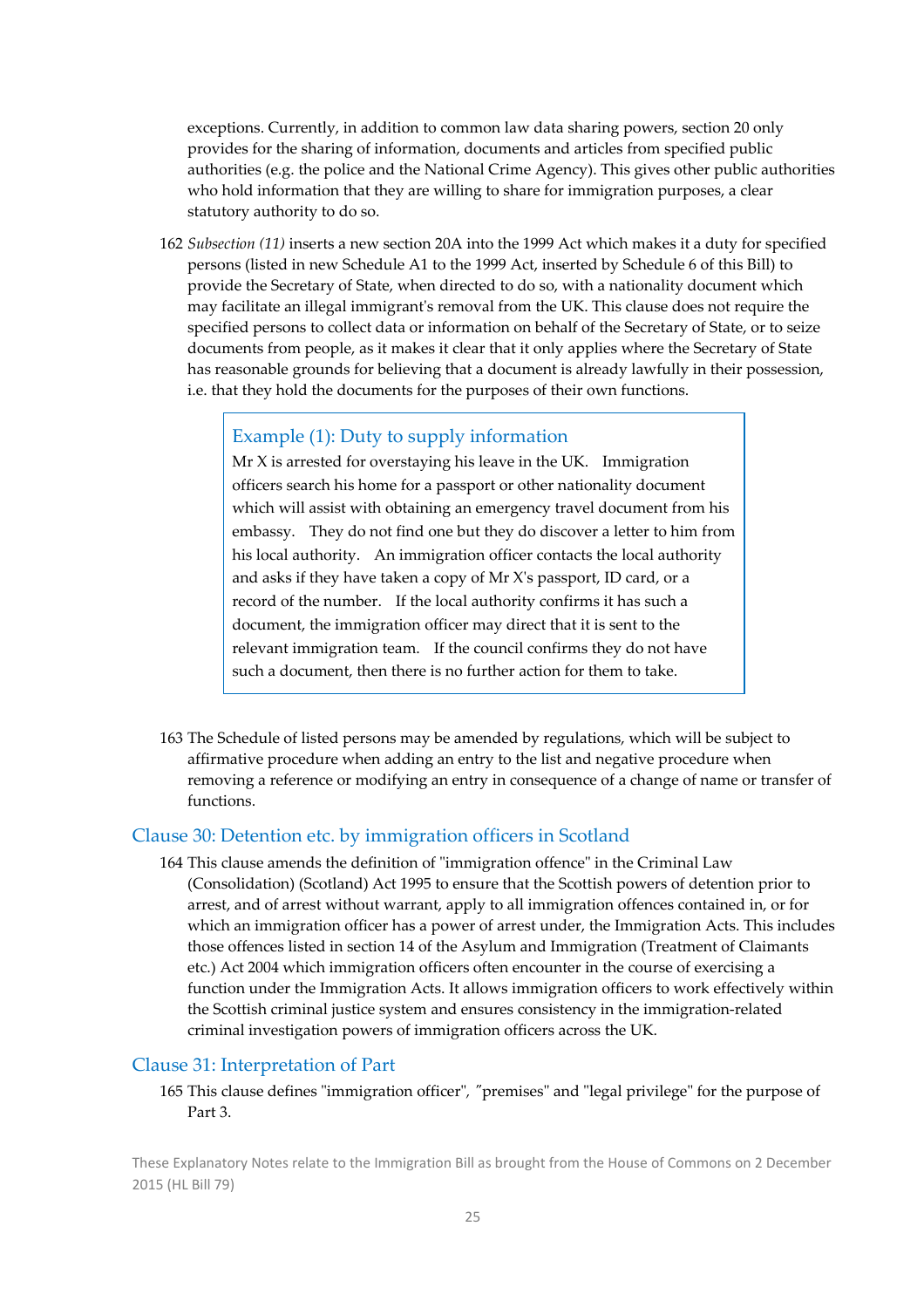#### Clause 32: Immigration bail

166 *Subsections (1)* and *(2)* give effect to Schedule 7.

- 167 *Subsection (3)* ensures that the new provisions in sub‐paragraph 1(5)(a) of new Schedule 7 ‐ where a person may be on immigration bail where they remain liable to detention, even if they can no longer be detained ‐ apply to persons who were previously released on bail under the "old" provisions.
- 168 *Subsection (4)* gives *subsection (3)* above retrospective effect. This clause is retrospective in its effect because it is intended to clarify the law following a recent Court of Appeal judgment (*B v The Secretary of State for the Home Department* [2015] EWCA Civ 445) on when immigration bail conditions can be imposed. The Court of Appeal judgment disturbed previously settled case law in this area. If the Court of Appeal's judgment stands (it is under appeal) then it will have a significantly limiting impact on judges' and the Home Office's ability to impose bail conditions and manage individuals, including those who pose a risk to the public where deportation is being pursued.

### Clause 33: Power to cancel leave extended under section 3C of the Immigration Act 1971

- 169 A person who currently has leave and applies to extend their leave to enter or remain may find that their leave expires while their application remains undecided, or while an appeal or administrative review against a refusal decision remains pending. To prevent people being left without leave, section 3C of the 1971 Act provides for continuing leave to enter or remain subject to the same conditions (unless varied) pending the decision on an application, and for the duration of any appeal or administrative review in relation to such decision.
- 170 It is not currently possible to cancel continuing leave that exists by the operation of section 3C. Continuing leave only ends when the application is decided or withdrawn and any appeal or administrative review that may be brought is no longer pending. This creates a problem when non‐compliant cases come to light as explained in the example below:

#### Example (1):

Mr X is a student with valid leave to remain that expires soon. He applies for further leave to remain as a student before that leave expires and while the application remains undecided his leave expires so it is extended by operation of section 3C of the 1971 Act. He remains able to work and study subject to the conditions of the leave he was granted as a student. During this period an immigration officer encounters Mr X and establishes that he is in breach of his conditions because of the employment he has entered into. The immigration officer also establishes that the original leave to remain was obtained by deception because of a fraudulently obtained English language certificate. Mr X continues to benefit from leave extended under section 3C of the 1971 Act until the application is decided and any opportunity to bring an administrative review application is concluded. (There is no right of appeal in this scenario).

Example (2):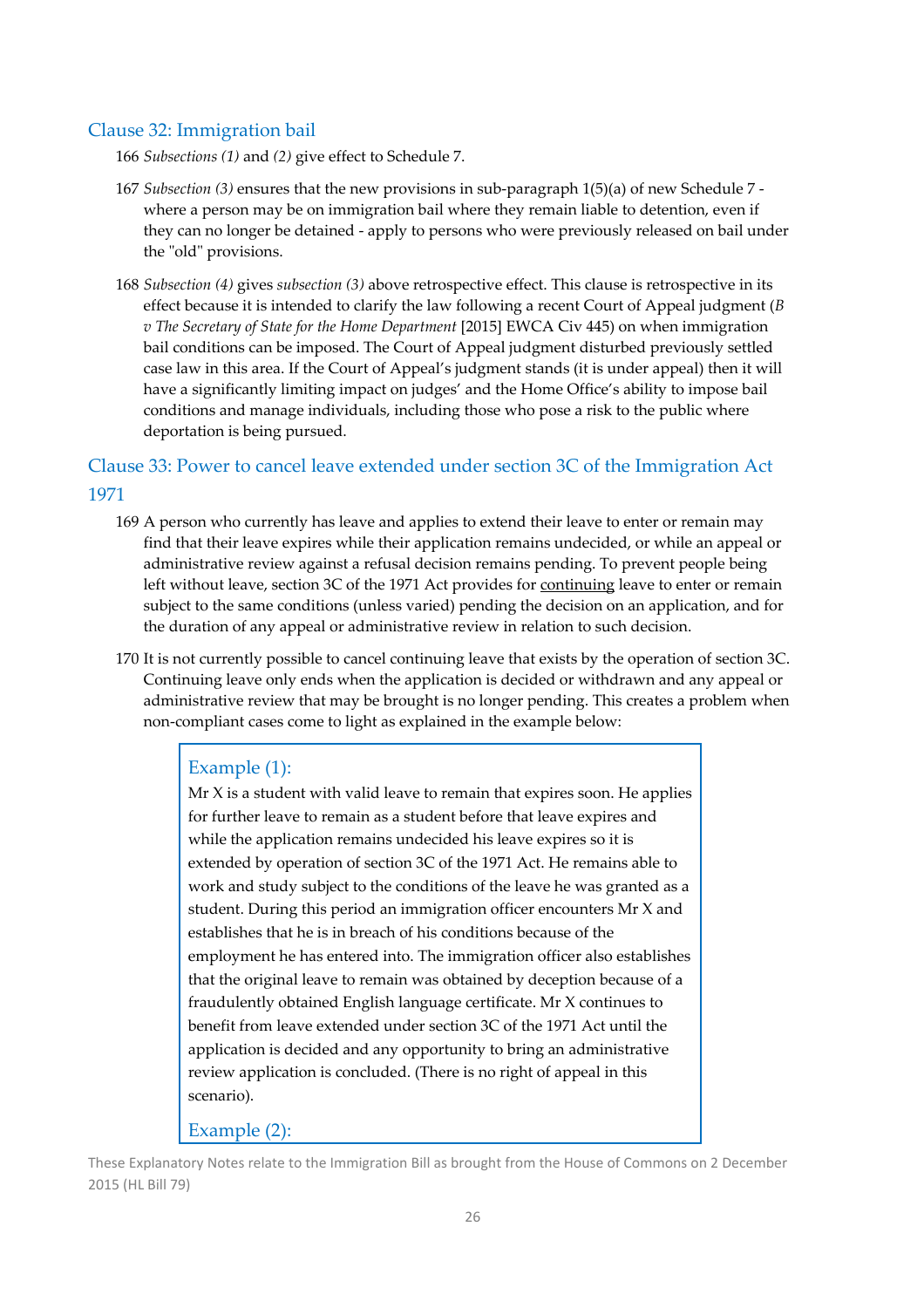Mr Y is a student with valid leave to remain that expires in 2 years time. An immigration officer encounters Mr Y and establishes that he is in breach of his conditions because of the employment he has entered into. The immigration officer also establishes that leave to remain was obtained by deception because of a fraudulently obtained English language certificate. The immigration officer may immediately curtail Mr Yʹs leave to remain, detain him and give notice that he will be removed.

- 171 The peculiarity of the different outcomes in the above examples is a consequence of changes to section 10 of the 1999 Act made by the 2014 Act. Until the 2014 Act came into force, section 10 set out circumstances in which a decision could be made to remove a person from the UK and provided (in section 10(8)) that the making of such a decision had the effect of invalidating any leave to enter or remain, including leave granted under section 3 of the 1971 Act, and continuing leave under section 3C of the 1971 Act.
- 172 *Subsection (1)* provides a mechanism to cancel leave to enter or remain extended by the operation of section 3C. New subsection (3A) of section 3C provides a power to cancel leave which is or would otherwise be extended by section 3C, in circumstances in which either:
	- (1) Deception has been used by the applicant in seeking leave to enter or remain; or
	- (2) A condition attached to the person's leave has not been observed.
- 173 *Subsection (2)* provides that notification of cancellation of leave extended by section 3C will be given in accordance with section 4(1) of the 1971 Act, namely by notice in writing to the person affected.

## **Part 4: Appeals**

#### Clause 34: Appeals from within the UK: certification of human rights claims

- 174 Section 94B of the 2002 Act provides the Secretary of State with the power to certify that the temporary removal of a person liable to deportation (usually, a foreign national offender) will not breach the UK's human rights obligations. The Secretary of State can use this power even if there is an appeal outstanding against the decision to refuse a person's human rights claim. Where this power is exercised an appeal may only be brought (or continued) from outside the UK.
- 175 *Subsections (2), (3) and (6)* amend section 94B and section 92 of the 2002 Act by removing the existing restriction which limits the use of the power to those liable to deportation. The effect is to extend the Secretary of State's power to certify claims on this basis, to all those who have made a human rights claim (and are subject to immigration control). This is consistent with the case‐law of the European Court of Human Rights, which does not require that appeals against all human rights claims must suspend removal.
- 176 *Subsections (4)* and *(5)* amend section 94B of the 2002 Act to bring the scope of the power in line with the definition of a human rights claim in section 113 of the 2002 Act. The effect is to extend the certification power beyond appeals related to removals, such that it also includes circumstances where the individual is refused entry or required to leave the UK.
- 177 The Secretary of State must still consider, in each case, whether temporary removal would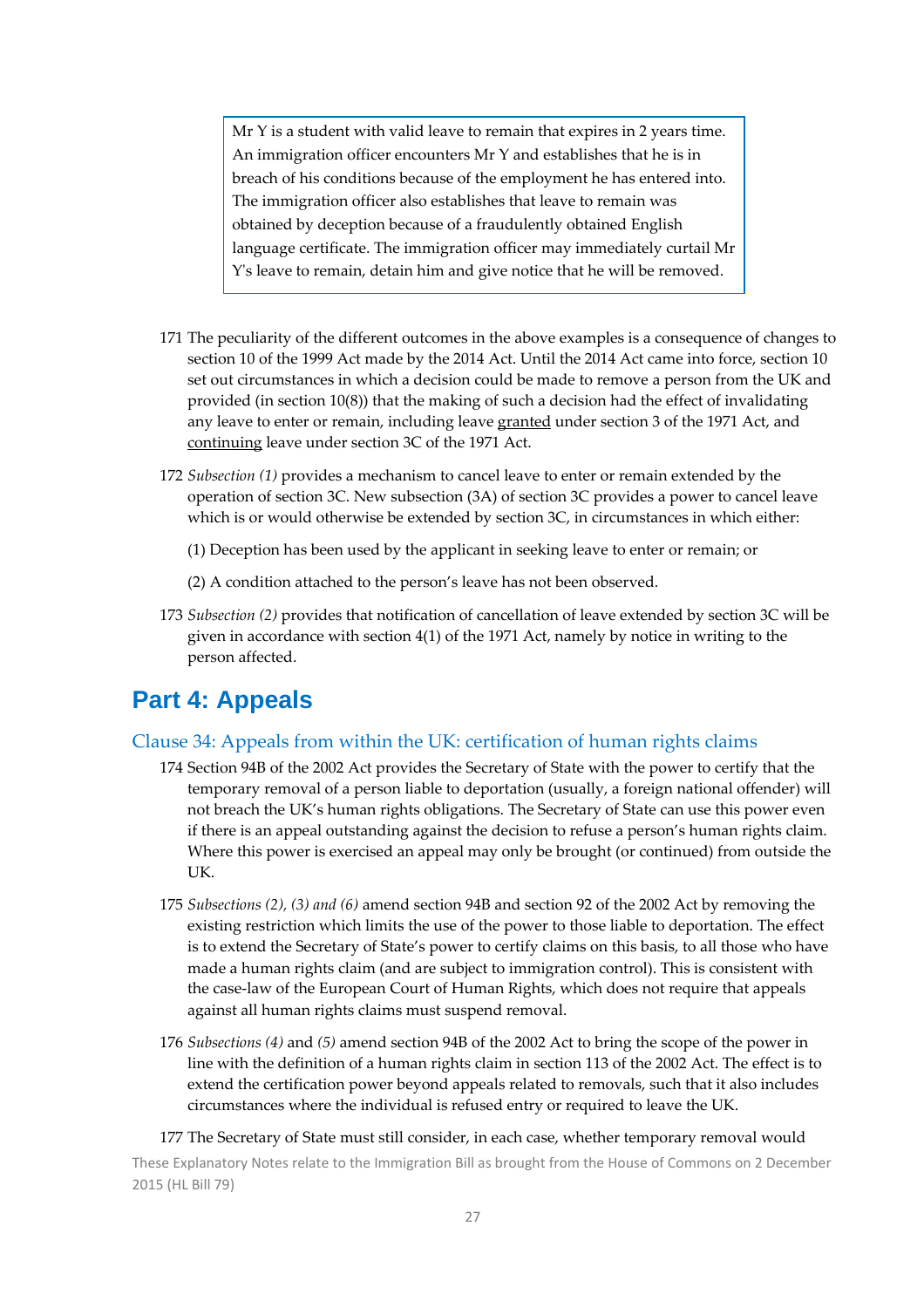breach the UK's human rights obligations and, in particular, whether the person concerned would face a real risk of serious irreversible harm if removed pending the outcome of his appeal. Where such a risk arises, or where removal would otherwise breach the person's human rights, his claim will not be certified. Where the appellant succeeds in his appeal, and no other matters come to light in the interim, he will be allowed to return to the UK.

#### Clause 35: Continuation of leave: repeals

178 This clause removes section 3D of the 1971 Act.

179 The latter currently operates to extend a migrant's leave in circumstances in which:

(i) the migrant's leave to enter or remain is revoked, or is varied with the result that he or she has no leave to enter or remain in the UK; and

(ii) an appeal against, or administrative review of, such variation or revocation decision could be brought, or is pending.

- 180 This clause has no continuing purpose in light of the substantial changes made to the immigration appeals regime by the 2014 Act.
- 181 There is a saving provision dealing with those in respect of whom a decision to curtail leave was made before 6 April 2015. This is to protect those persons in relation to whom section 3D has a continuing relevance, because their appeal right derives from, and is governed by, the previous iteration of the appeals regime.

#### Clause 36: Deemed refusal of leave to enter: repeals

- 182 This clause removes paragraph 2A(9) of Schedule 2 to the 1971 Act.
- 183 Paragraph 2A(9) applies where a person arrives at port with leave to enter that was given to him before his arrival. It provides that where such a person's leave is cancelled at port, he is to be treated as if he had been refused leave to enter at a time when he had current entry clearance under Part 5 of the 2002 Act. However, following the substantial changes made to the appeals regime by the 2014 Act, neither refusal of leave to enter, nor cancellation of entry clearance at port, gives rise to a right of appeal. Accordingly, the provision has no continuing purpose.
- 184 There is a saving provision in place in order to preserve the appeal right of persons with a pending appeal against a deemed refusal of leave to enter under the previous appeals regime.

## **Part 5: Support for certain categories of migrant**

Clause 37: Support for certain categories of migrant

185 This clause gives effect to Schedule 8.

#### Clause 38: Availability of local authority support

186 This clause gives effect to Schedule 9.

#### Clause 39: Transfer of responsibility for relevant children

187 This clause facilitates the transfer of responsibility for caring for particular categories of unaccompanied migrant children, including unaccompanied asylum seeking children, from one local authority in England, to another.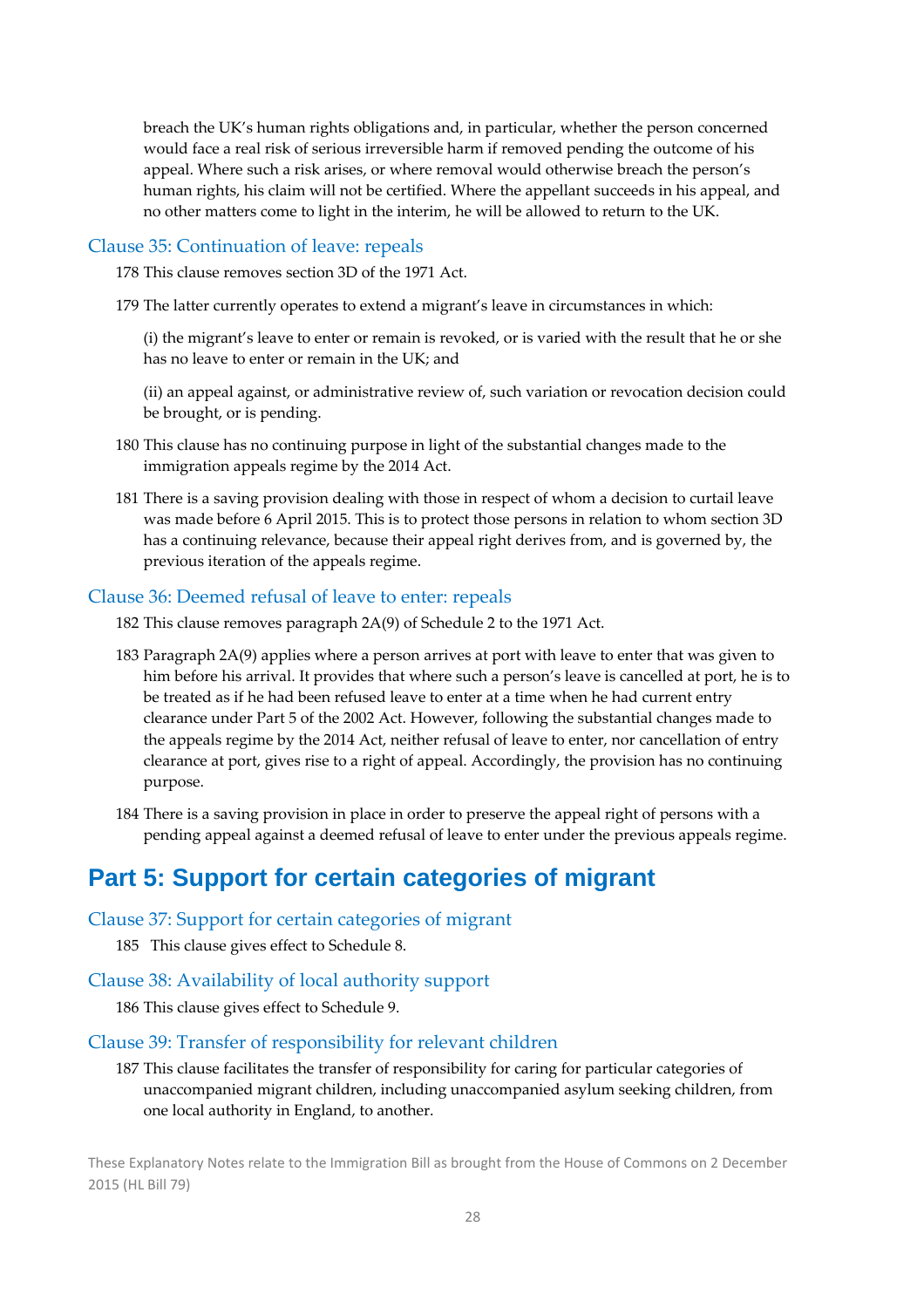#### Clause 40: Duty to provide information for the purposes of transfers of responsibility

188 This clause enables the Secretary of State to direct local authorities in England to provide information about the support and accommodation provided to children in their care. This will inform arrangements made for the transfer of particular categories of unaccompanied migrant children from one local authority to another.

#### Clause 41: Request for transfer of responsibility for relevant children

189 This clause enables the Secretary of State to direct the provision of written reasons as to why a local authority in England refuses to comply with a request to accept responsibility for an unaccompanied migrant child from another local authority.

#### Clause 42: Scheme for transfer of responsibility for relevant children

190 This clause creates a mechanism for the Secretary of State to require local authorities in England to co‐operate in the transfer of particular categories of unaccompanied migrant children from one local authority to another.

#### Clause 43: Extension to Wales, Scotland and Northern Ireland

191 This clause enables the Secretary of State to make regulations to extend any of the provisions made by clauses 39 to 42 to Wales, Scotland and Northern Ireland or make similar provision applying to Wales, Scotland or Northern Ireland.

## **Part 6: Border Security**

#### Clause 44: Penalties relating to airport control areas

- *192* Under paragraph 26 to Schedule 2 to the 1971 Act, the Secretary of State can designate ʹcontrol areas'; a specific area in a port through which passengers must embark and disembark. Some airlines and port operators fail to take all reasonable steps to ensure that all passengers disembark through immigration control.
- 193 *Subsection (1)* inserts new sub‐paragraph (4) into paragraph 26 of Schedule 2 to the 1971 Act. Sub‐paragraph (4) refers to Part 1A of Schedule 2 which creates a civil penalty regime for those connected with aircraft or airports who have received a written notice from the Secretary of State that designates control areas for the embarkation or disembarkation of passengers and specifies conditions and restrictions in a control area. The civil penalty regime will apply when those connected with aircraft or airports fail to ensure that passengers embark or disembark in accordance with conditions set by the Secretary of State or for other breaches of conditions or restrictions in a control area.
- 194 *Subsection (2)* gives effect to Schedule 10.

#### Clause 45: Maritime enforcement

195 This clause gives effect to Schedule 11.

#### Clause 46: Persons excluded from the United Kingdom under international

#### obligations

196 Section 8B of the 1971 Act provides for certain persons' exclusion from the UK pursuant to the UKʹs international obligations under UN Security Council resolutions and EU Council decisions.

These Explanatory Notes relate to the Immigration Bill as brought from the House of Commons on 2 December 2015 (HL Bill 79) 197 This clause amends section 8B of the 1971 Act to consolidate UK legislation relating to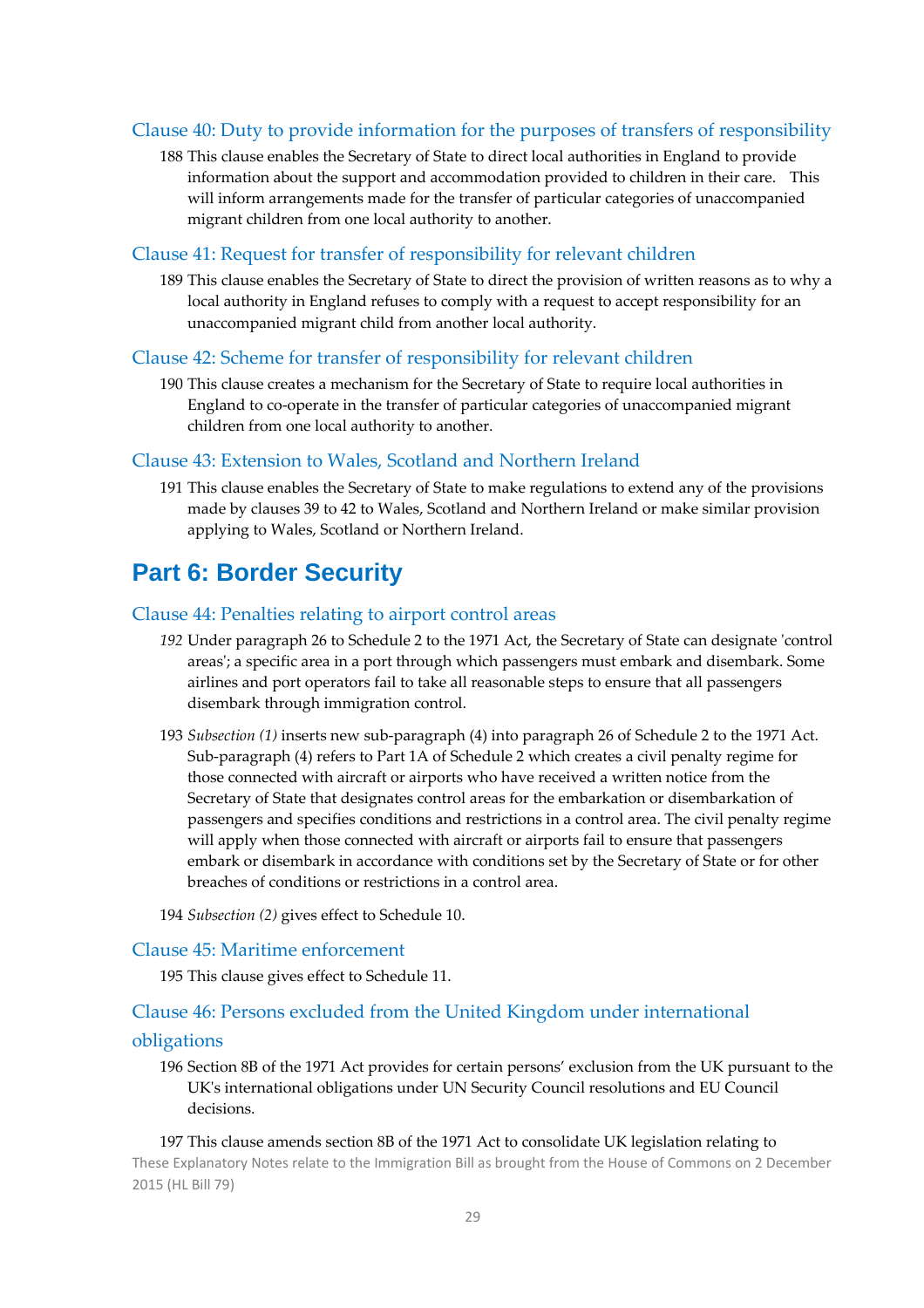international travel bans and provide that once a person is listed by the UN or EU as being subject to a travel ban he or she becomes an "excluded person" within the meaning of subsection (4) of section 8B.

- 198 *Subsection (4)* provides that where an excluded person is given leave, that leave is invalid.
- 199 *Subsection (5)* provides that seamen, aircrews and other special cases entitlement to be exempt from immigration control under the 1971 Act, does not apply whilst the person continues to be an excluded person.
- 200 *Subsections (7)* and *(8)* explain that a person named in, or described by, a UN Security Council Resolution or instrument of the Council of the European Union relating to travel bans, is an excluded person. Previously an individual was not an excluded person until the relevant UN or EU travel ban instrument was incorporated into UK law which required amendment to the Schedule to the Immigration (Designation of Travel Bans) Order 2000 for each travel ban implemented.
- 201 *Subsection (8)* inserts a new subsection (5A) into section 8B of the 1971 Act. This means that the exclusion will not apply if it would be contrary to the UKʹs Human Rights or Refugee Convention obligations, or if the EU or UN has allowed an exemption to apply.
- 202 *Subsection* (9) removes subsections (6) to (8) of section 8B from the 1971 Act as a consequence of the changes in subsections (4) and (5). This means that secondary legislation is no longer required to give effect to a UN Security Council Resolution or instrument of the Council of the European Union. They will have automatic effect in the UK.

## **Part 7: Language Requirements for Public Sector Workers**

#### Clause 47: English language requirements for public sector workers

203 In order to improve the quality of service provided by public authorities, such as the NHS and the Police, the government believe that workers who regularly speak to the public as part of their role must be required to speak fluent English. Fluent English is defined in this clause as a command of spoken English that enables workers, employed when or after this duty comes into effect, to perform their role effectively. The duty will only apply to public authorities defined in clause 48, and such authorities should consider a code of practice under clause 50 when deciding how to comply with the duty. The clause also requires such public authorities to operate procedures for handling complaints about breaches of the duty, and to have regard to a code of practice under clause 50 when deciding whether those procedures are adequate.

#### Clause 48: Meaning of "public authority"

204 This clause defines what is meant by a public authority for the purposes of this Part. The clause excludes specified public authorities, and enables the Secretary of State or Chancellor of the Duchy of Lancaster ("the relevant Minister") to make regulations to modify the exclusions. Modifications may include adding a new body with public functions or removing an existing body.

#### Clause 49: Power to expand meaning of person working for public authority

205 This clause enables the relevant Minister to make regulations to extend the duty in clause 47 to specified categories of workers employed by private or voluntary sector providers of contracted‐out public services.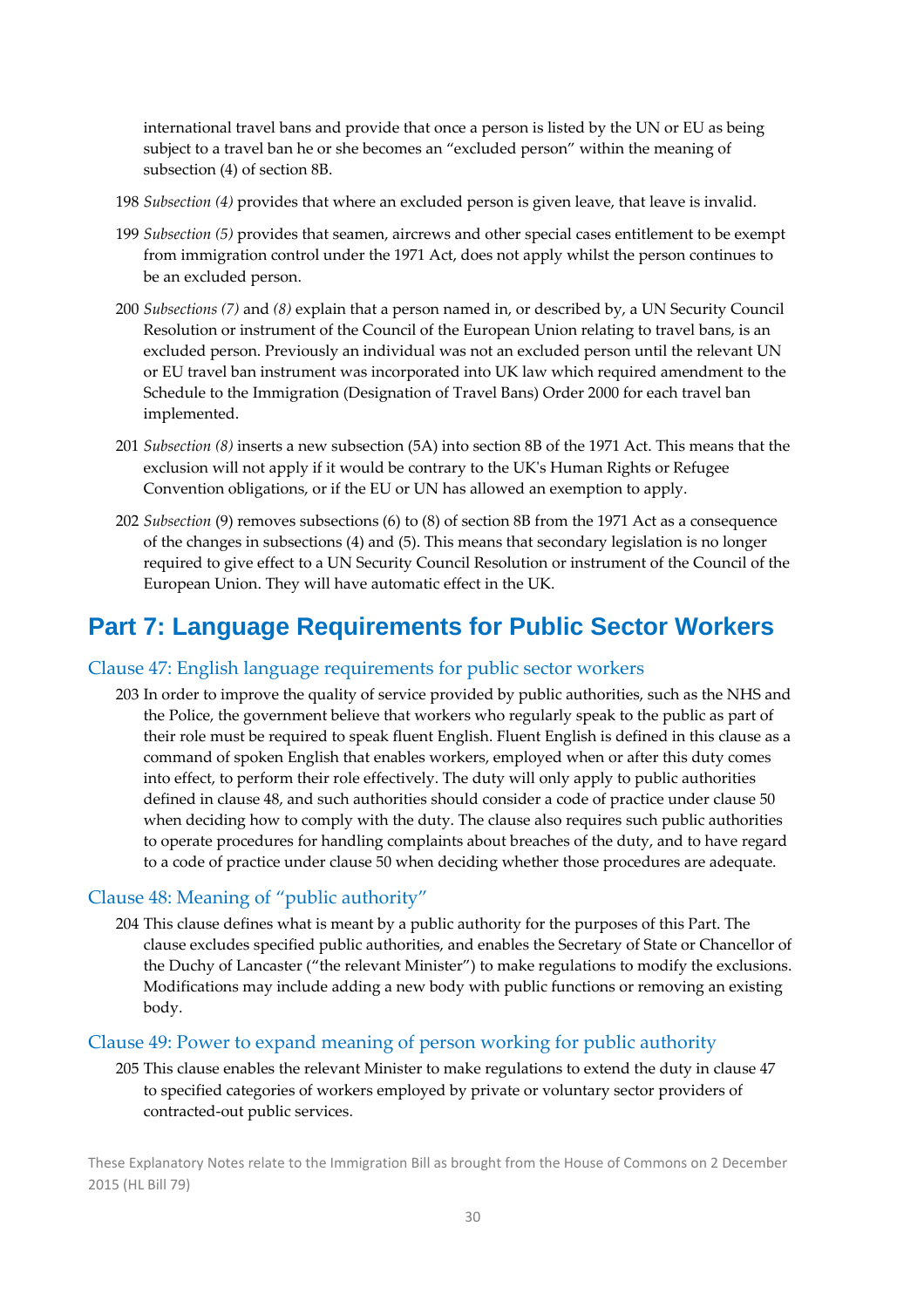#### Clause 50: Duty to issue codes of practice

206 This clause requires the relevant Minister to issue and keep in force one or more codes of practice for the purposes of the duty in clause 47. *Subsection (2)* lists the information that a code of practice must address including – the requisite standard of spoken English; how any failures to meet that standard can be dealt with; procedures for dealing with complaints for a breach of the duty in clause 47; and how public authorities are to comply with that duty and their other legal obligations. The clause also gives the relevant Minister discretion to make appropriate provision in the code to ensure the duty is complied with. The code's provisions may relate to all, or specific public authorities, and may be different for different public authorities.

#### Clause 51: Procedure for codes of practice

207 This clause sets out the steps that the relevant Minister must take when preparing a code of practice under clause 50. The clause also allows the relevant Minister to review the code and then revise and re‐issue it, so long as he has completed the steps he is required to take in relation to the original code.

#### Clause 52: Application of Part to Wales

208 This clause sets out the detail of how this Part applies to public authorities exercising functions in Wales. They must, in particular, ensure that someone working for them in a customer-facing role speaks fluent English or Welsh, in line with the requirements of language schemes made pursuant to the now-repealed Welsh Language Act 1993 and the standards stipulated by the Welsh Language (Wales) Measure 2011.

#### Clause 53: Interpretation of Part

209 This clause defines what is meant by contract, public authority and relevant Minister for the purposes of this Part.

#### Clause 54: Crown application

210 The intention is for the English language measure in this part of the Bill to include central government departments and other Crown bodies. This clause ensures that Crown bodies are brought within the scheme.

### **Part 8: Fees**

#### Clause 55: Immigration skills charge

- 211 *Subsection (2)* inserts new section 70A into the 2014 Act.
- 212 Subsection (1) and (2) of new section 70A provide the Secretary of State with the power, through regulations, to require certain employers to pay an immigration skills charge for each skilled worker from outside the European Economic Area, which they sponsor.
- 213 Subsection (3) of new section 70A provides that the regulations may include information about the amount, method of payment, consequences of non-payment and for exemptions from the charge. The regulations may also provide for a reduction, waiver or refund of all or part of the charge.
- 214 The primary purpose of this clause is to increase funding available for apprenticeships in the UK and address the current skills gap in the UK workforce. Therefore, any funds collected under this power must be paid to either the Consolidated Fund or applied as specified in the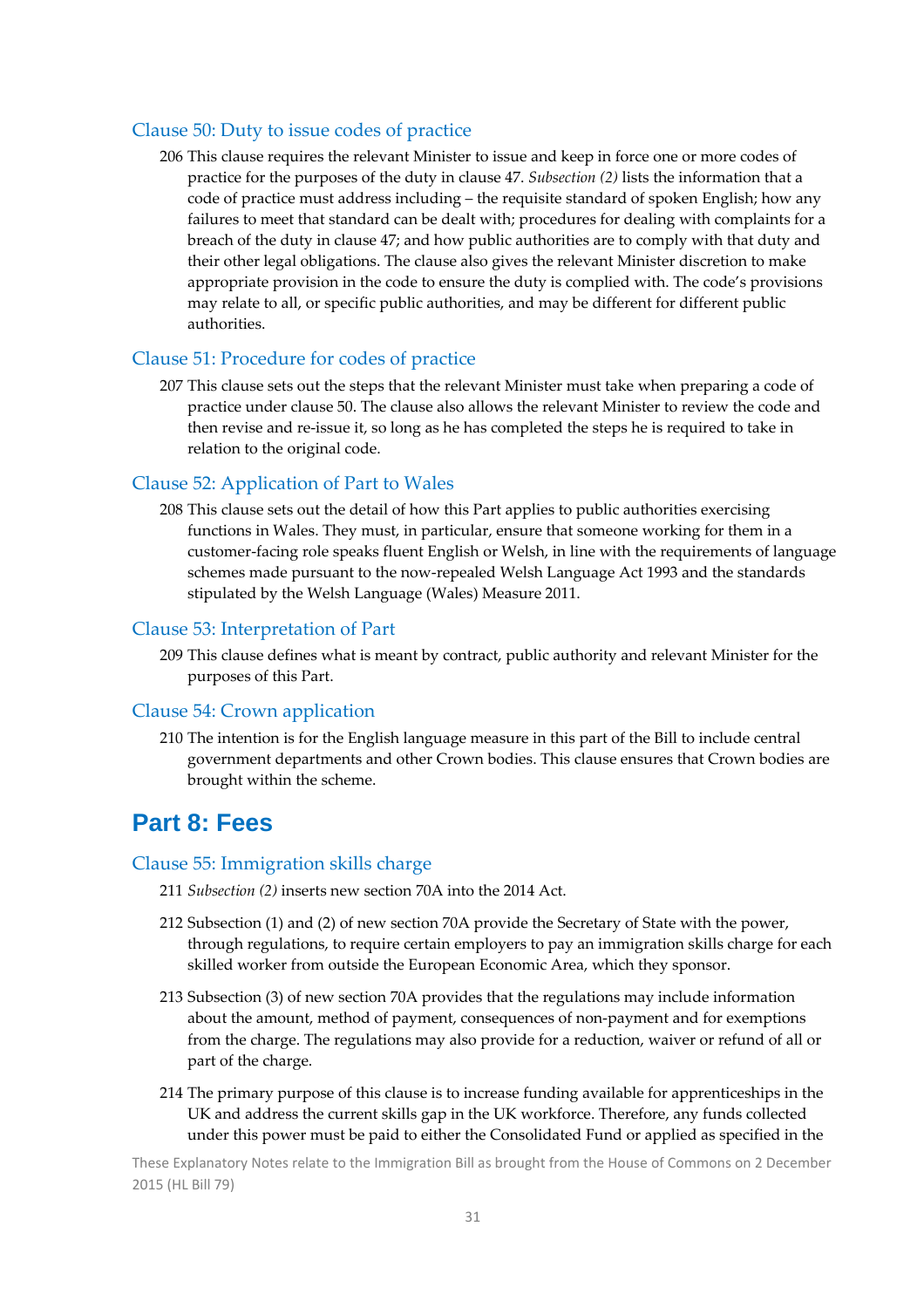regulations (new subsection (4)). All regulations must be approved by the Treasury (new subsection (5)).

#### Clause 56: Power to make passport fees regulations

- 215 This clause provides a power to the Secretary of State to make regulations setting out the fees to be charged in respect of applications for the issue of passports or other travel documents.
- 216 *Subsection (1)* provides the Secretary of State with a power to specify the functions in respect of which fees can be charged in regulations.
- 217 *Subsection (3)* provides that the fees to be charged must be a fixed amount specified in the regulations or an amount that is to be calculated by reference to the hourly rate or other factor specified in the regulations.
- 218 *Subsection (4)* provides that the fee charged may exceed the cost of exercising the function and *subsection (5)* lists the functions that can be considered by the Secretary of State when fixing a fee. *Subsection (6)* enables the regulations to provide for exceptions and the reduction, waiver or refund of part of all of a fee, including by conferring a discretion or otherwise. *Subsection (6)* also enables the Secretary of State to make provision about the failure to pay a fee, time limits for payment and enforcement.
- 219 *Subsections (7), (8) and (9)* provide definitions and clarification of terms used in this section.

#### Clause 57: Passport fees regulations: supplemental

- 220 This clause provides further detail on the power to charge fees for passports through regulations. Passport fees regulations can only be made with the consent of the Treasury (*subsection (1)*), fees may relate to functions exercised outside the UK (*subsection (2)*) and may be recovered as a debt owed to the Secretary of State (*subsection (3)*).
- 221 *Subsection (4)* provides that fees paid under the regulations must be paid into the Consolidated Fund or be applied in such other way as is specified in fees regulations.
- 222 *Subsection (5)* provides that these provisions are without prejudice to the existing powers to charge passport fees, namely those in the Consular Fees Act 1980 or the Finance (No.2) Act 1987 or in any other legislation.

#### Clause 58: Power to charge fees for passport validation services

- 223 This clause provides a power to charge fees for the provision of passport validation services. These are services in connection with the UK passport validation service, confirming the validity of a UK passport or the accuracy of the information in them.
- 224 *Subsection (3)* provides a definition of United Kingdom passport.
- 225 *Subsection (5)* provides that any fee payable may be recovered as a debt due to the Secretary of State and *subsection (4) that* fees paid under this provision must be paid into the Consolidated Fund unless an alternative is specified in regulations.
- 226 *Subsection (6)* provides that regulations under *subsection (5)* can only be made with Treasury consent and *subsection (7)* provides that this power, like that in Clause 57, is without prejudice to existing powers to charge fees.

#### Clause 59: Civil registration fees

227 This clause gives effect to Schedule 12.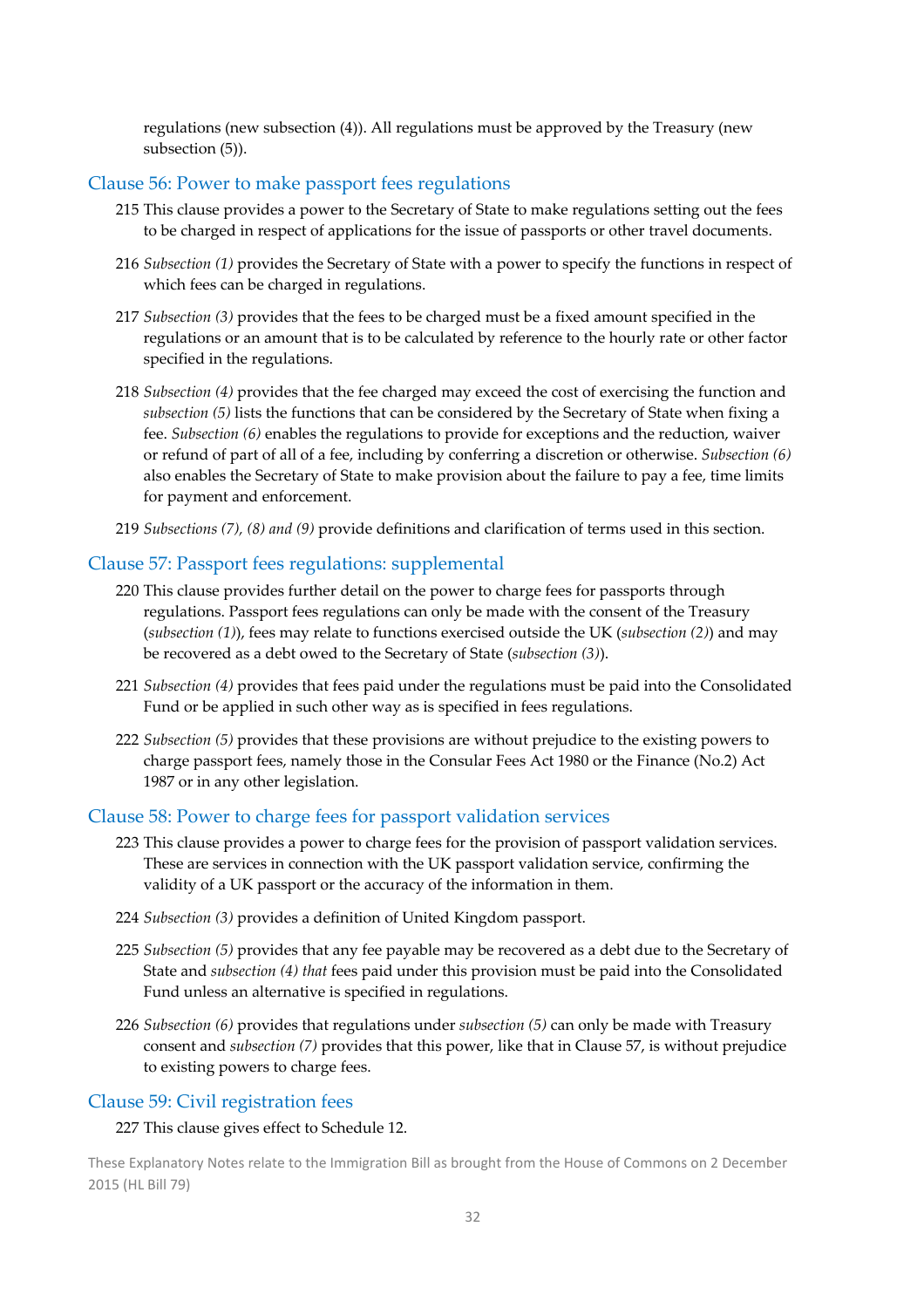## **Part 9: Final Provisions**

228 This Part provides powers to make transitional and consequential provision. It also makes provision for commencement by order and about the extent of the Act, as set out in paragraphs 48 to 52 of this document.

## **Schedules**

## **Schedule 1: Licensing Act 2003: amendments relating to illegal working**

- 229 Part 1 which inserts a new section 192A into the Licensing Act 2003 ('the 2003 Act') defines entitlement to work in the UK for the purposes of the 2003 Act.
- 230 Part 2 amends Part 3 of the 2003 Act (premises licences) with *paragraph 4* providing that a person without the entitlement to work in the UK may not apply for a licence to sell alcohol from particular premises, for example a public house, or to provide late night refreshment. The scheme only applies to licensees who are resident in the UK. Non-resident licensees are not subject to immigration controls.
- 231 *Paragraph 3* provides for the Secretary of State to be added to the list of responsible authorities notified when an application for a premises licence is submitted. This will enable the Secretary of State to make relevant representations in respect of such an application if she is satisfied that issuing the licence would undermine the licensing objective of the prevention of crime and disorder. Illegal working is a crime under the new offence created by clause 8 of this Bill and employing an illegal worker may also be an offence if the mens rea is satisfied under the offence amended by clause 9 of this Bill.
- 232 *Paragraph 5* inserts a new subsection (1A) into section 27 of the 2003 Act with the effect that an existing premises licence lapses if the licence holder ceases to be entitled to work in the UK. *Paragraphs 6* to *11* provide that this provision also applies to applications to transfer a licence and to interim authority notices.
- 233 Part 3 amends Part 6 of the 2003 Act (personal licences) with the effect that an applicant for a personal licence must have an entitlement to work in the UK and provides that the commission of immigration offences and requirements to pay civil penalties under immigration law on employers and landlords of illegal migrants may be considered by licensing authorities when considering whether to grant a licence. The commission of immigration offences may be considered by courts when considering forfeiture. Part 3 prescribes the circumstances in which a person has been required to pay a civil penalty, with reference to periods for objecting and appealing and the arrangements for establishing an excuse by conducting specified checks on workers and tenants.
- 234 *Paragraph 13* amends section 113 of the 2003 Act. *Paragraph 13(3)*, together with *paragraph 21*, inserts a new subsection (2A) into section 113 and amends Schedule 4 to the 2003 Act, to make an immigration offence a relevant offence for the purposes of Part 6 of the 2002 Act; and subparagraph (4) inserts provision defining 'immigration penalty' and provides when a person is treated as being subject to such a notice.
- 235 *Paragraph 14* amends section 115 of the 2003 Act (period of validity of personal licence) to provide that a personal licence ceases to have effect if the holder ceases to be entitled to work in the UK.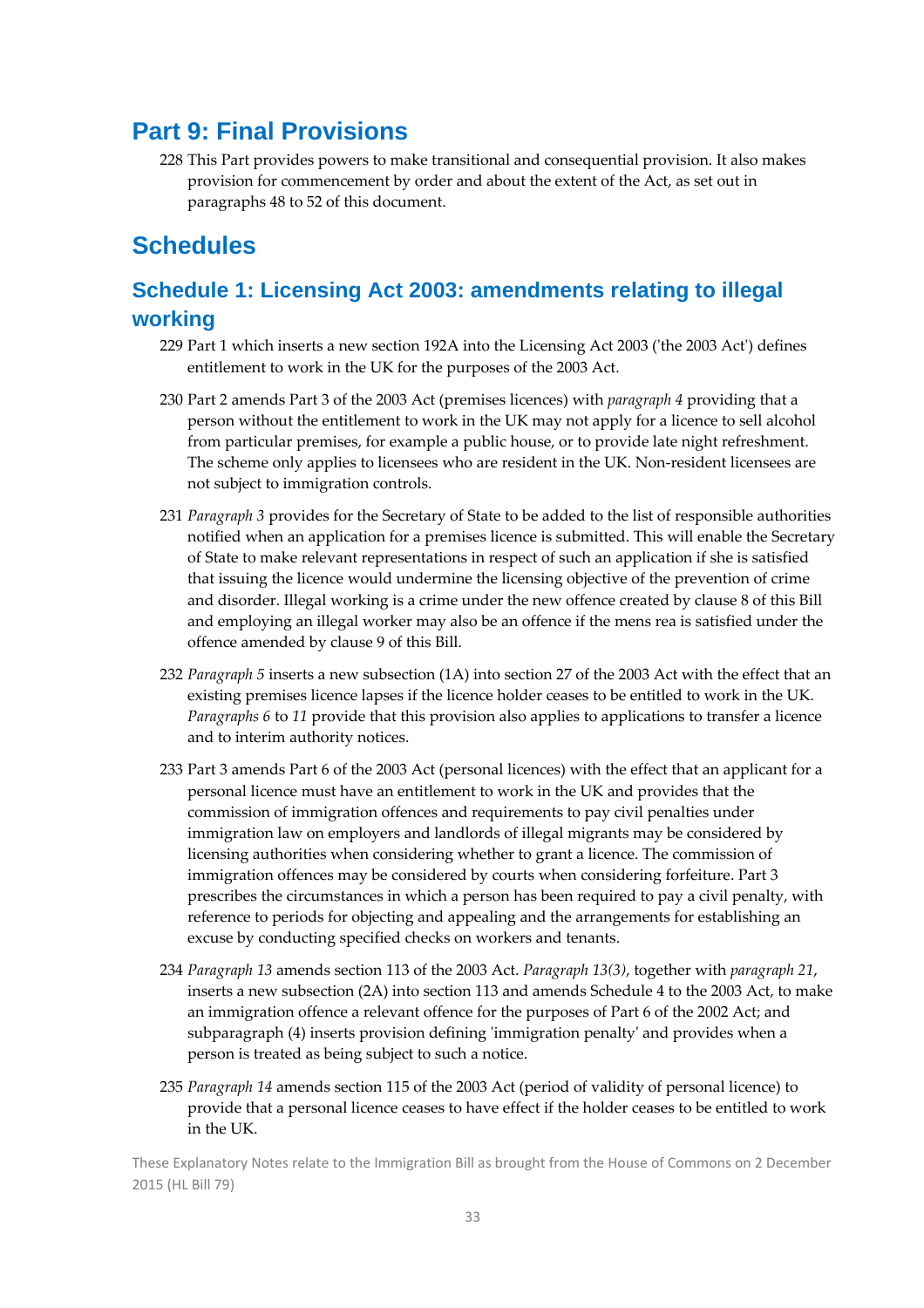- 236 *Paragraph 15* amends section 120 of the 2003 Act (determination of application for grant) to provide that if the applicant for a personal licence has been convicted of an immigration offence or been issued with an immigration penalty the chief officer of police and the Secretary of State must be notified of the application. New subsection (5B) of the 2003 Act provides that if, having regard to the applicantʹs commission of an immigration offence (or foreign comparable offence) or requirement to pay an immigration penalty, the Secretary of State is satisfied that granting the licence would be prejudicial to the prevention of illegal working in licensed premises, the Secretary of State must issue an immigration objection notice within 14 days. *Paragraph 16* amends section 122 of the 2003 Act and inserts a new subsection (2A) into that section to provide for notification by the licensing authority of its decision after the Secretary of State has given an immigration objection notice. *Paragraph 17* amends section 123 of the 2003 Act to deal with convictions for an immigration offence or requirement to pay an immigration penalty during the application period and *paragraph 18* amends section 124 of the 2003 Act to make provision for convictions for an immigration offence or requirement to pay an immigration penalty which come to light after the grant of a personal licence. New subsection (3B) sets out the steps the Secretary of State may take on being notified of a previous immigration offence or requirement to pay an immigration penalty.
- 237 *Paragraph 19* amends section 125(3) of the 2003 Act to require details of immigration penalties to be included in a personal licence and *paragraph 20* amends section 132 of the 2003 Act to require a licence holder to notify a licensing authority if required to pay an immigration penalty.
- 238 *Paragraph 22* amends section 179 of the 2003 Act to provide power for an immigration officer to enter premises which he has reason to believe are being used for certain licensable activities with a view to seeing whether immigration offences are being committed in connection with that activity.
- 239 Part 5 amends Schedule 5 to the 2003 Act to enable the Secretary of State to appeal against a decision of a licensing authority where the Secretary of State has given notice opposing a transfer of a premises licence (*paragraph 24*), an interim authority notice (*paragraph 25*) or grant of a personal licence (*paragraph 27*). *Paragraph 28* inserts into Schedule 5 to the 2003 Act provision that on any appeal, a magistratesʹ court may not consider whether or not the individual should have been granted leave to enter or remain in the UK.
- 240 Part 6 amends the interpretation section of the 2003 Act (sections 193 and 194) to include a definition of the prevention of illegal working in licensed premises for the purpose of Parts 2 and 3 of this Schedule, and includes immigration offences and penalties in the Act's index of defined expressions.
- 241 Part 7 makes provision for transitional arrangements. *Paragraph 34* provides that a premises licence issued before these measures come into force will not lapse if the holder's entitlement to work in the UK ceases. *Paragraph 35* makes the same provision in respect of personal licences. *Paragraph 36* relates to personal licences granted before or after the measures comes into force and has the effect of providing that a licensing authority may take account of immigration offences which were committed before or after the commencement of these measures when considering applications for personal licences.

### **Schedule 2: Private hire vehicles etc.**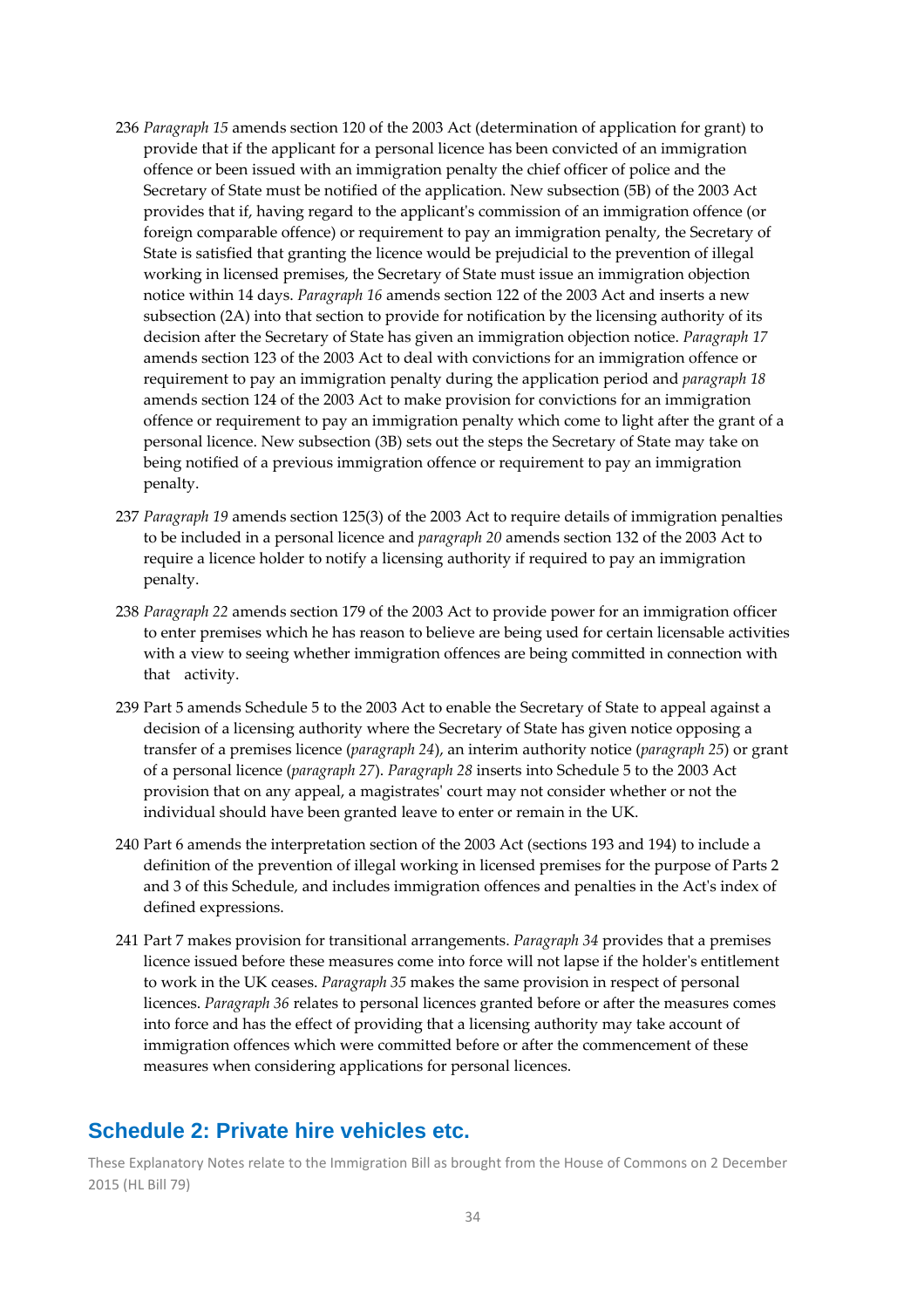#### Metropolitan Public Carriage Act 1869 (c.115)

- 242 *Paragraph 1* states that the following paragraphs make changes to the taxi licensing regime for London by amending the Metropolitan Public Carriage Act 1869 ('the 1869 Act'). The changes made to the 1869 Act are slightly different to those made to the Local Government (Miscellaneous Provisions) Act 1976 and the Private Hire Vehicles (London) Act 1998. This is because part of the taxi licensing regime in London is governed by secondary legislation rather than primary legislation (the London Cab Order 1934). The intention is that this order will be amended in line with these provisions.
- 243 *Paragraph 3* inserts a new section 8A into the 1869 Act which ensures that where someone's immigration leave is time‐limited to less than the statutory length for a driver licence, the licence will be issued for a duration which does not exceed the applicant's period of leave. Where an applicant's leave has been extended by virtue of section 3C of the Immigration Act 1971 any licence granted will be limited to a period not exceeding six months.
- 244 Where a licence holder's leave comes to an end (for example, through curtailment) their licence automatically lapses. When this happens the holder must return their licence, any copy, and their driver's badge to the licensing authority. A person who fails to do so within seven days, without reasonable cause, will be committing an offence and, on summary conviction, is liable to a fine not exceeding level 3 on the standard scale, and in the case of a continuing offence, a daily fine for each day they fail to return the documents after conviction.

#### The Local Government (Miscellaneous Provisions) Act 1976

- 245 *Paragraph 4* states that the following paragraphs make changes to the taxi and private hire vehicle licensing regime in England and Wales (except London) by amending the Local Government (Miscellaneous Provisions) Act 1976 ('the 1976 Act').
- 246 *Paragraphs 5, 8 and 10* amend the 1976 Act to provide that driver and operator licences shall not be issued to applicants who are disqualified by their immigration status (*paragraph 5* deals with private hire vehicle drivers, *paragraph 8* with operators and *paragraph 10* with taxi drivers). The licensing authority must have regard to any guidance issued by the Secretary of State in making a decision about someone's immigration status.
- 247 *Paragraph 7* inserts a new section 53A into the 1976 Act which ensures that where someone's immigration leave is time-limited to less than the statutory length for a driver's licence, the licence will be issued for a duration which does not exceed the applicant's period of leave. Where an applicant's leave has been extended by virtue of section 3C of the Immigration Act 1971 any licence granted will be limited to a period not exceeding six months.
- 248 Where a licence holder's leave comes to an end (for example, through curtailment) their licence automatically lapses. When this happens the holder must return their licence, any copy, and their driver's badge to the licensing authority. A person who fails to do so within seven days, without reasonable cause, will be committing an offence and on summary conviction, is liable to a fine not exceeding level 3 on the standard scale, and in the case of a continuing offence, a daily fine for each day they fail to return the documents after conviction.
- 249 *Paragraph 9* inserts a new section 55ZA which makes similar amendments as new section 53A in respect of operator licences.
- 250 *Paragraphs 11 and 12* make amendments to the 1976 Act to specify that grounds for suspension and revocation of driver and operator licences include where the holder has been convicted of an immigration offence or required to pay an immigration penalty.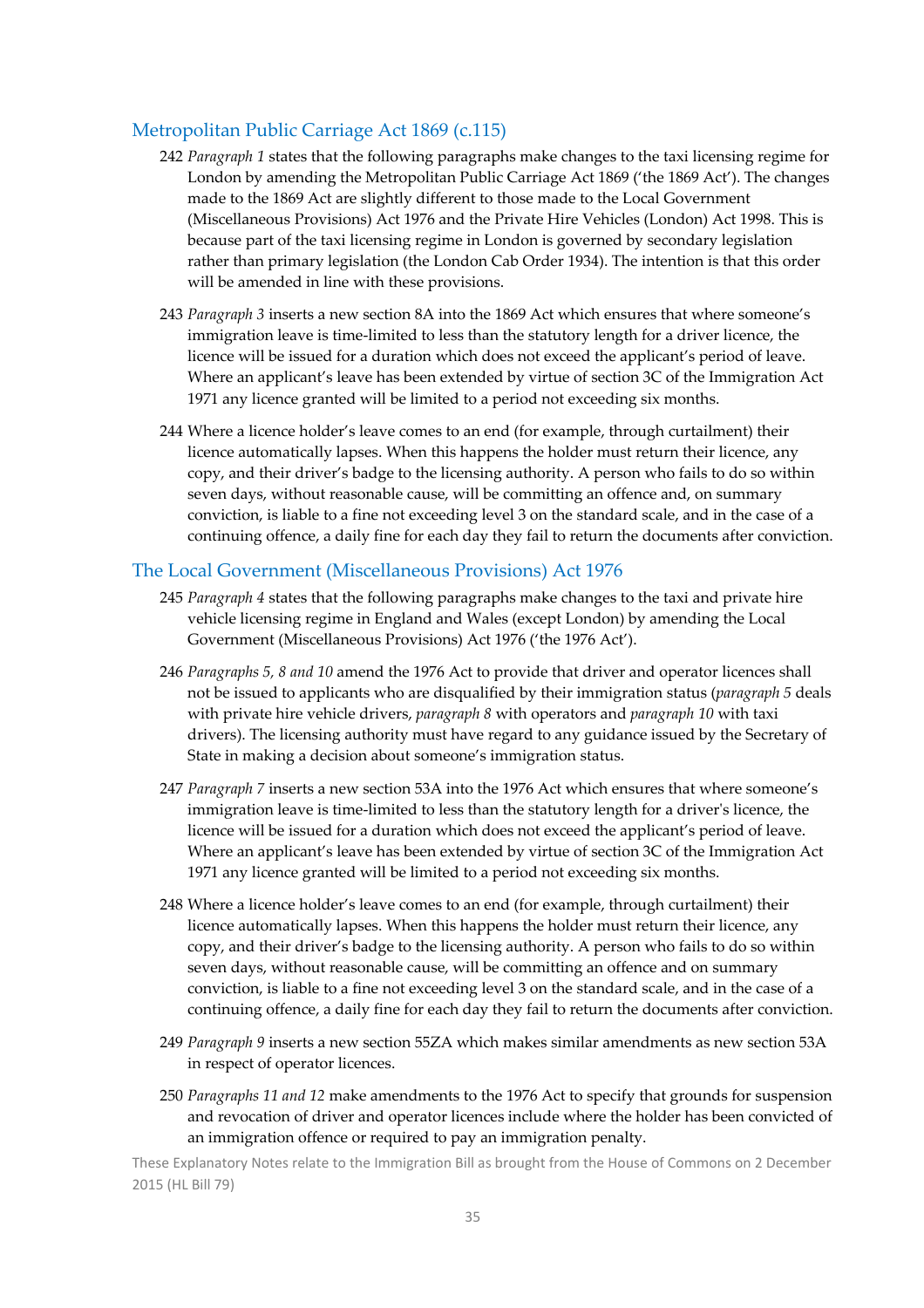- 251 *Paragraph 13* clarifies that on any appeal against the refusal or revocation of a licence under part II of the1976 Act, the court is not entitled to consider whether the appellant should be granted leave, or has been granted leave subsequent to the decision being appealed.
- 252 *Paragraph 14* inserts new section 79A into the 1976 Act which defines persons 'disqualified by reason of immigration status', which is used in the rest of the new provisions, as meaning someone who is subject to immigration control and has no valid and extant leave in the UK, or no right to undertake the work in question. It also specifies that these provisions apply to those who are on immigration bail who have no right to work, and defines a licensable activity.
- 253 *Paragraph 14* also inserts new section 79B which details what are relevant immigration offences and immigration penalties for the purposes of these provisions.

#### Private Hire Vehicles (London) Act 1998

- 254 *Paragraph 15* states that the following paragraphs make changes to the private hire licensing regime in London by amending the Private Hire Vehicles (London) Act 1998 ('the 1998 Act').
- 255 *Paragraph 16* adds a definition of 'operate' to the 1998 Act because this term is subsequently used in other amendments made to the 1998 Act.
- 256 *Paragraphs 17 and 19* amend the 1998 Act to provide that driver and operator licences shall not be issued to applicants who are disqualified by their immigration status. The licensing authority must have regard to any guidance issued by the Secretary of State in making a decision about someone's immigration status.
- 257 *Paragraph 18* inserts a new section 3A into the 1998 Act which ensures that where someone's immigration leave is time-limited to less than the statutory length for an operator's licence, the licence will be issued for a duration which does not exceed the applicant's period of leave. Where an applicant's leave has been extended by virtue of section 3C of the Immigration Act 1971, any licence granted will be limited to a period not exceeding six months.
- 258 Where a licence holder's leave comes to an end (for example, through curtailment) their licence automatically lapses. When this happens the holder must return their licence and driver's badge to the licensing authority. A person who fails to do so within seven days, without reasonable cause, will be committing an offence and on summary conviction, is liable to a fine not exceeding level 3 on the standard scale, and in the case of a continuing offence, a daily fine for each day they fail to return the documents after conviction.
- 259 *Paragraph 20* inserts a new section 13A which make similar amendments as new section 3A in respect of driver licences.
- 260 *Paragraph 21* makes amendments to the 1998 Act to specify that grounds for suspension and revocation of driver and operator licences include where the holder has been convicted of an immigration offence or required to pay an immigration penalty
- 261 *Paragraph 22* clarifies that on any appeal against the refusal or revocation of a licence under the 1998 Act the court is not entitled to consider whether the appellant should be granted leave, or has been granted leave subsequent to the decision being appealed.
- 262 *Paragraph 23* inserts new section 35A into the 1976 Act which defines 'persons disqualified by reason of immigration status', which is used in the rest of the new provisions, as meaning someone who is subject to immigration control and has no valid and extant leave in the UK, or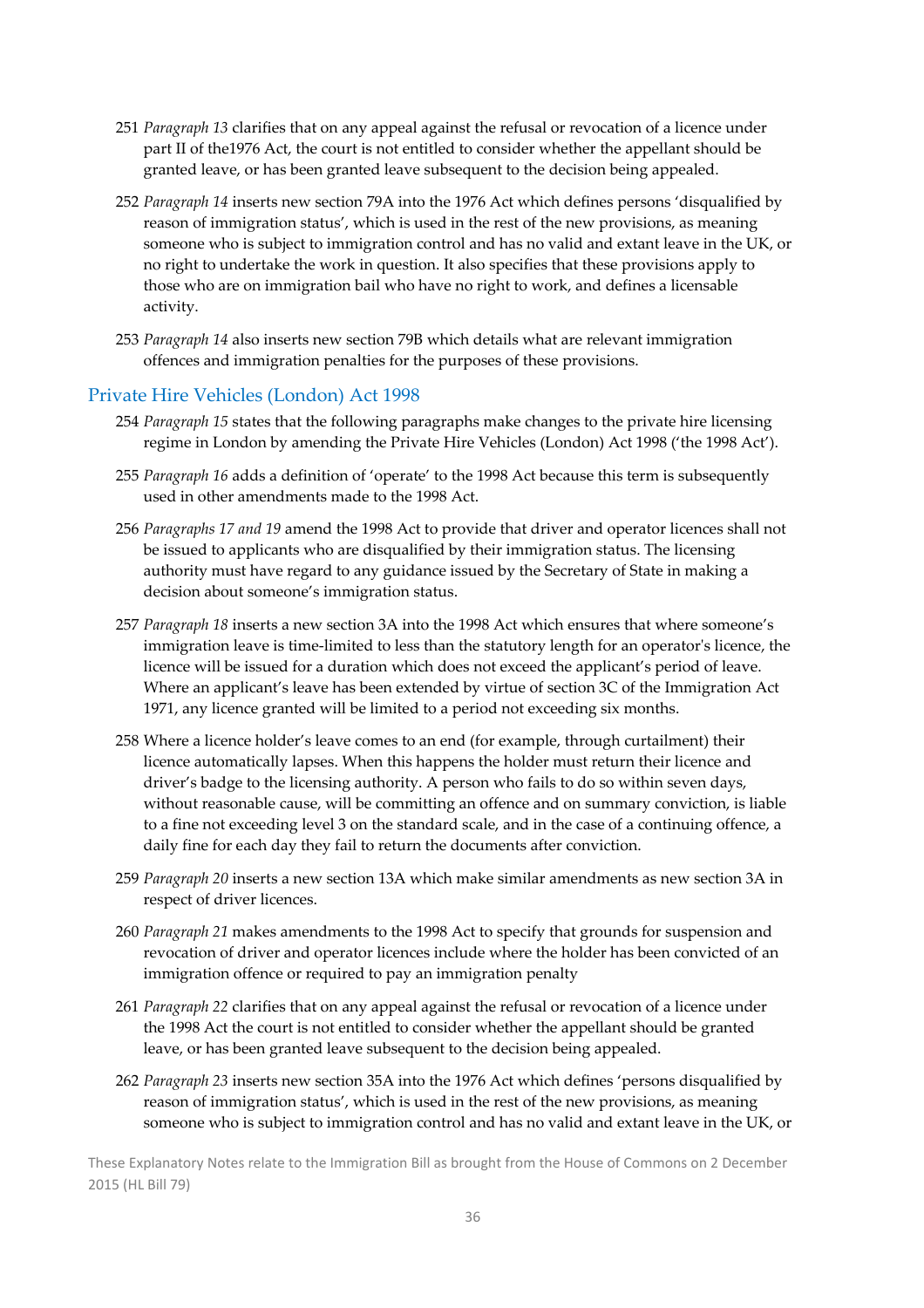no right to undertake the work in question. It also specifies that these provisions apply to those who are on immigration bail who have no right to work, and defines a licensable activity.

263 *Paragraph 23* also inserts new section 35B which details what are relevant immigration offences and immigration penalties for the purposes of these provisions.

## **Schedule 3: Illegal working closure notices and compliance orders**

#### Paragraph 1: Illegal working closure notices

- 264 Sub‐paragraphs (1) and (2) provide that a chief immigration officer or above can issue a notice to close business premises or a place of work for a specified period if two conditions are met (see below). The closure notice does not apply to a person who lives on the premises or who is authorised in writing by an immigration officer, to access the premises. The closure notice prohibits paid or voluntary work on the premises unless authorised in writing by an immigration officer.
- 265 Sub‐paragraphs (3) and (4) set out the first condition, which is that there is an illegal worker employed by an employer operating at the premises. This is an employee who is subject to immigration control and does not have valid leave or whose leave prohibits employment.
- 266 Sub‐paragraph (5) sets out the second condition, which is that the employer of the illegal worker, or a person connected with that employer, has previously breached illegal working legislation. This includes being convicted for an illegal working offence, receiving a valid civil penalty within the last three years or a valid civil penalty at any time which has not been paid. Sub‐paragraph (8) describes people connected to the employer who may also fulfill the second condition.
- 267 Sub-paragraph (6) ensures that a conviction which is deemed spent is not relevant when determining whether the first condition for issuing the notice is satisfied.
- 268 Sub‐paragraph (7) defines a valid civil penalty.
- 269 Sub-paragraph (9) prevents a notice being issued where the employer can show that he has conducted right to work checks in respect of each illegal worker.
- 270 Sub-paragraphs (10) and (11) require an immigration officer to make reasonable efforts to inform people who live on the premises and consult others as appropriate before issuing a notice.
- 271 Sub‐paragraph (12) permits the Secretary of State to amend the minimum rank of immigration officer able to issue to the closure notice. These regulations are subject to the affirmative procedure*.*

#### Paragraph 2: Illegal working closure notices: further provision

- 272 Sub-paragraph (1) lists the information to be provided in an illegal working closure notice.
- 273 Sub‐paragraphs (2), (3) and (4) provide that the closure cannot exceed 24 hours; or 48 hours (excluding Christmas day) if the notice is issued by an immigration officer of at least the rank of immigration inspector.
- 274 Sub-paragraphs (5) and (6) provide that an immigration inspector can extend the period of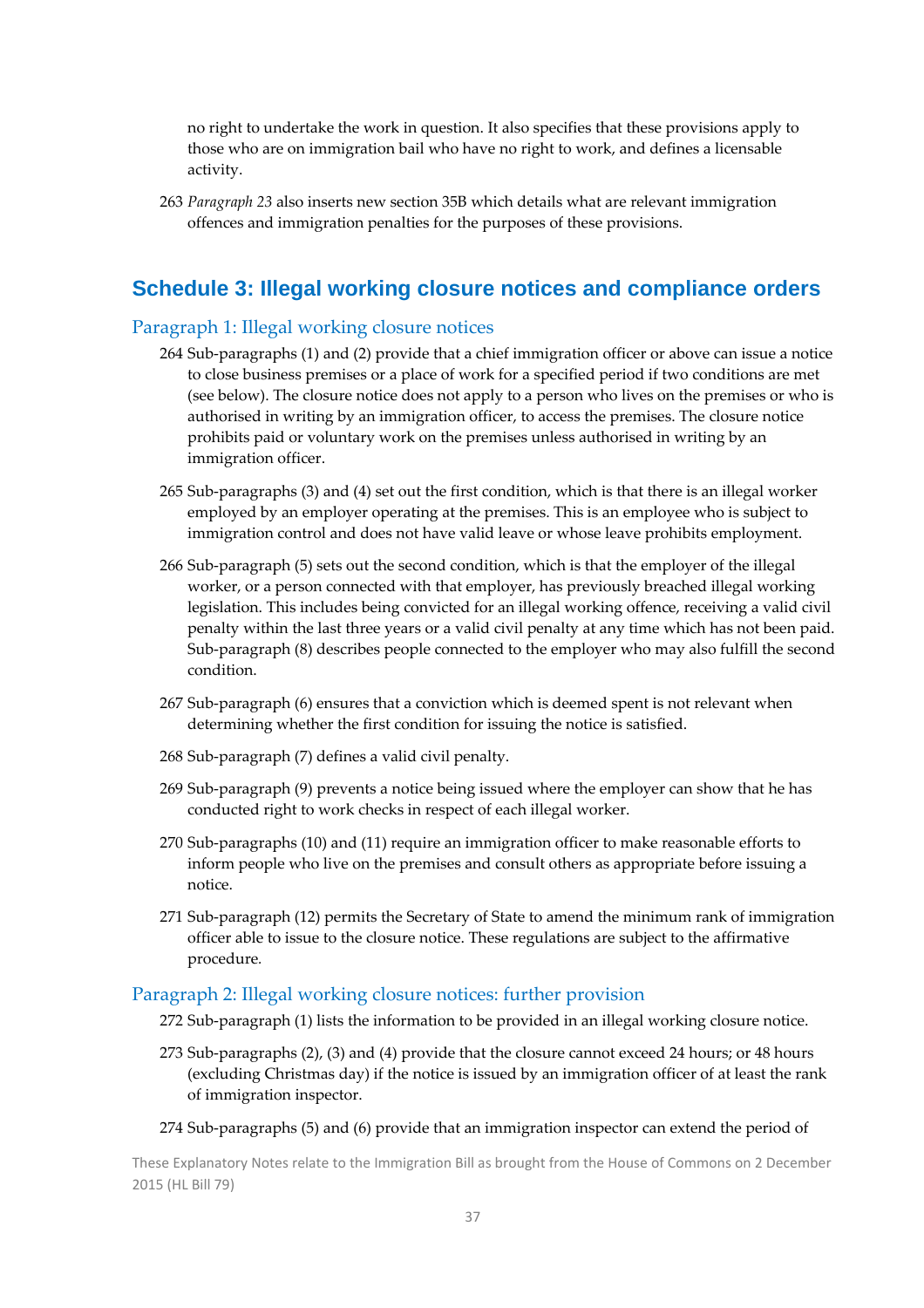closure by 24 hours for up to a maximum of 48 hours.

275 Sub‐paragraph (7) permits the Secretary of State to amend the minimum rank of immigration officer able to issue or extend the period of the closure notice beyond 24 hours. These regulations are subject to the affirmative procedure*.*

### Paragraph 3: Cancellation of closure notices

- 276 Sub-paragraph (1) permits an immigration officer to issue a cancellation notice where the employer has shown that, if he were issued a civil penalty, he would be excused from paying it in relation to the employment of each illegal worker.
- 277 Sub‐paragraph (2) requires that the immigration officer cancelling the notice must be of at least equal rank to the immigration officer who issued or extended it.

#### Paragraph 4: Service of notices

- 278 Sub-paragraphs (1) and (2) require notices under this Schedule to be served by an immigration officer who must, if possible, fix a copy of the notice to various points at the premises and give a copy of the notice to at least one person who has control of or lives on the premises, or was informed that the notice was going to be issued.
- 279 Sub-paragraph (3) requires the immigration officer to serve a notice on any other person who they reasonably believe to occupy any other part of the building or other structure in which the premises are situated if their access to that other part will be impeded.
- 280 Sub‐paragraph (4) allows an immigration officer to use reasonable force to enter any premises in order to fix or serve a copy of the notice.

#### Paragraph 5: Illegal working compliance orders

- 281 Sub‐paragraphs (1) and (2) require an immigration officer to make an application for an illegal working compliance order where an illegal working closure notice is issued unless the notice has been cancelled.
- 282 Sub‐paragraph (3) and (4) require the application for the compliance order to be heard by the court within 48 hours (excluding Christmas Day) of the closure notice being served.
- 283 Sub‐paragraph (5) allows the court to make an order where it is satisfied on the balance of probabilities that the conditions in paragraph 1 sub‐paragraphs (3) and (5) are met and it is necessary to prevent illegal working.
- 284 Sub‐paragraph (6) sets out a non‐exhaustive list of conditions that may be included in an illegal working compliance order. The court may prohibit or restrict access to the premises and require the employer to conduct right to work checks or produce documentation in relation to employees. The court may also specify when an immigration officer can enter the premises to carry out investigations and inspections to ensure compliance with illegal working legislation. The provision also makes clear that the court may also make any other provision it considers appropriate.
- 285 Sub‐paragraph (7) is self explanatory.
- 286 Sub-paragraph (8) restricts the maximum duration of an order to 12 months.
- 287 Sub‐paragraph (9) confirms that an order which prohibits or restricts access can do so in relation to particular persons, times or circumstances.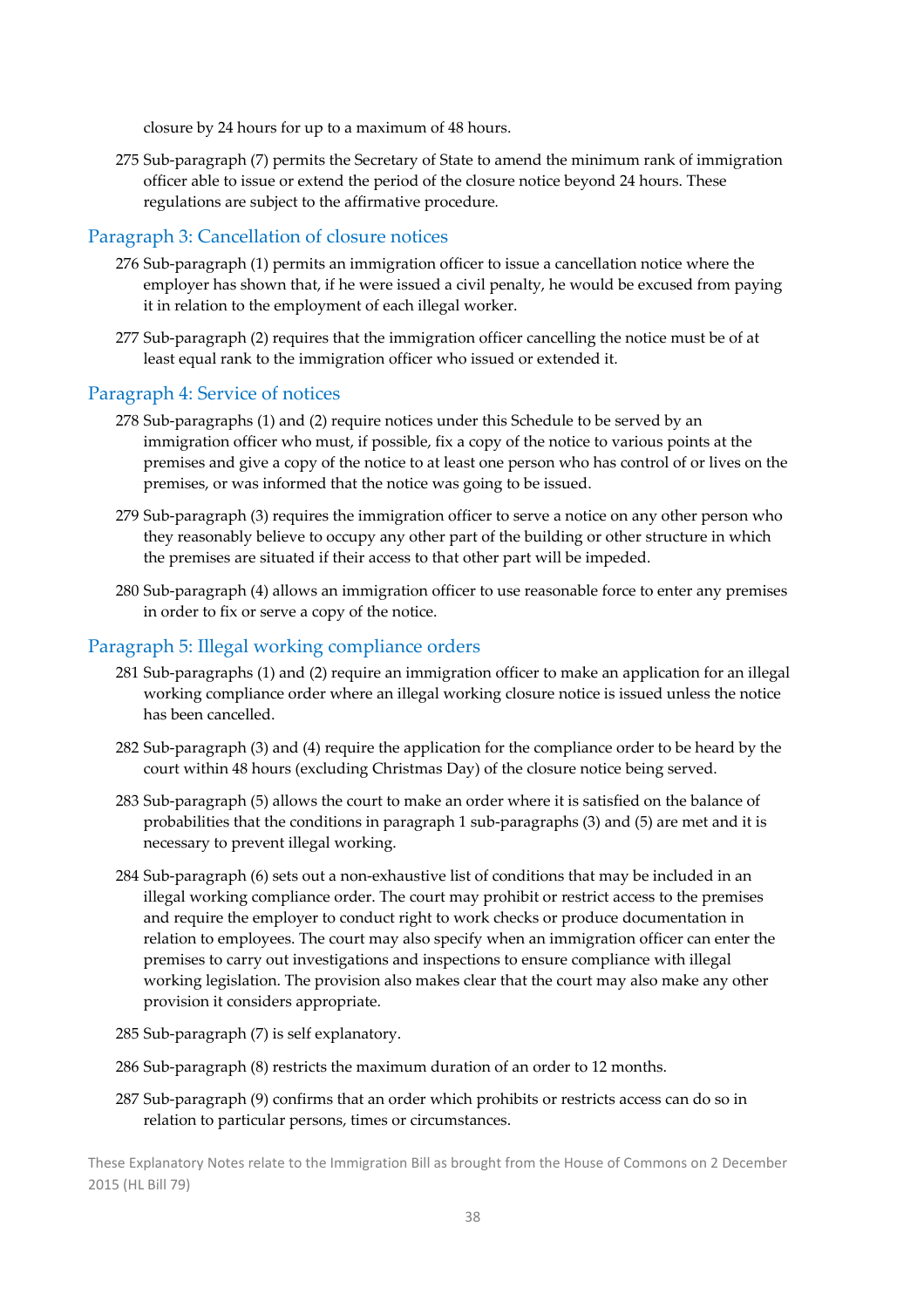- 288 Sub‐paragraph (10) permits an order to be made in respect of the whole or any part of the premises and can include provision as to access to other parts of the building or structure in which the premises is situated.
- 289 Sub‐paragraph (11) applies to premises in England and Wales only. It requires the court to notify the relevant licensing authority if it makes an illegal working compliance order in respect of licensed premises.

#### Paragraph 6: Compliance orders: adjournment of hearing

- 290 Sub‐paragraphs (1) and (2) allow the court to adjourn the hearing of the application for an order for 14 days to allow a person who occupies, controls or has an interest in the premises to show why the order should not be made.
- 291 Sub-paragraph (3) allows the court to order that the closure notice continues in force until the hearing is resumed.

#### Paragraph 7: Extension of illegal working compliance orders

- 292 Sub‐paragraph (1) permits an immigration officer to apply to the court to extend (or further extend) an illegal working compliance order.
- 293 Sub‐paragraph (2) allows the court to grant such an application where it is satisfied, on the balance of probabilities, that changes to the order are necessary in order to prevent illegal working.
- 294 Sub‐paragraph (3) allows the court to issue a notice summoning the employer or any other person with an interest in the premises to appear before a particular court at a particular time and date to respond to the application.
- 295 Sub‐paragraph (4) specifies information which must be included in any summons issued by the court.
- 296 Sub‐paragraph (5) prevents the extension of an order by more than 6 months as a result of any single application under this paragraph and places an absolute limit on the duration of an order of a maximum of 24 months.

#### Paragraph 8: Variation or discharge of illegal working compliance orders

- 297 Sub‐paragraph (1) allows an immigration officer, a person on whom the order was served, or any other person with an interest in the premises, to apply to the court to vary or discharge an illegal working compliance order.
- 298 Sub‐paragraph (2) allows the court to serve a notice on any of the parties mentioned above, summoning them to appear before a particular court on a particular date and time to respond to the application.
- 299 Sub‐paragraph (3) specifies information which must be included in any summons issued by the court.
- 300 Sub‐paragraph (4) prevents the court from discharging an illegal working compliance order unless it is satisfied, on the balance of probabilities, that the order is no longer necessary to prevent an employer operating at the premises from employing an illegal worker.

#### Paragraph 9: Notice and orders: appeals

301 Sub-paragraph (1) provides that an appeal can be made against a decision to make, extend,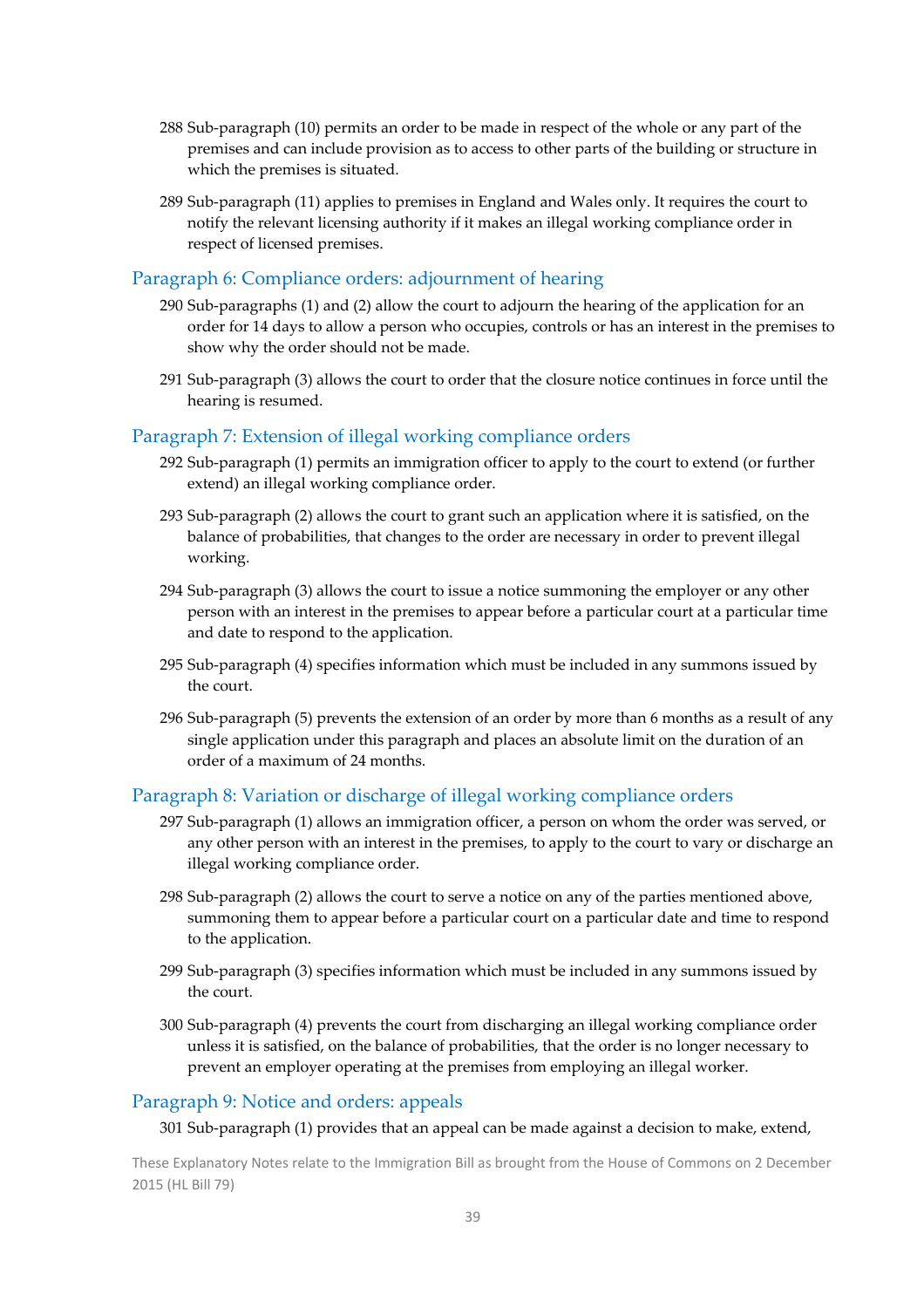vary or not discharge an illegal working compliance order, or to continue an illegal working closure notice, by the person on whom the closure notice was served or any other person who has an interest in the premises.

- 302 Sub‐paragraph (2) provides that an immigration officer may appeal against a decision not to make, extend, vary or continue an illegal working compliance order or a decision to vary or discharge such an order. An immigration officer may also appeal against a decision not to continue an illegal working closure notice.
- 303 Sub‐paragraph (3) provides that an appeal under this section is to the Crown Court in England and Wales or Northern Ireland, or the sheriff appeal court in Scotland.
- 304 Sub‐paragraph (4) requires an appeal under this paragraph to be made within 21 days of the decision in question.
- 305 Sub‐paragraph (5) allows the court to make whatever order it thinks appropriate on an appeal.
- 306 Sub‐paragraph (6) applies to premises in England and Wales only. It requires the court to notify the relevant licensing authority if it makes an illegal working compliance order in respect of licensed premises.

#### Paragraph 10: Notice and orders: enforcement

- 307 Sub‐paragraphs (1) and (2) allow an immigration officer or constable to enter premises where access is prohibited or restricted by an illegal working closure order or compliance notice, using reasonable force if necessary, and do anything necessary in order to secure those premises against entry.
- 308 Sub‐paragraph (3) allows a person acting under the supervision of and accompanied by an immigration officer or constable to enter the premises in order to carry out essential maintenance or repairs.

#### Paragraph 11: Notices and orders: offences

- 309 Sub‐paragraphs (1) and (2) create offences where a person enters or remains on premises in contravention of an illegal working closure notice or contravenes a compliance order without a reasonable excuse.
- 310 Sub‐paragraph (3) creates an offence where a person obstructs another person acting under *paragraphs 4* or *10(1).*
- 311 Sub‐paragraph (4) sets out the penalties for an offence in the relevant jurisdictions. The offence carries a maximum of 6 months imprisonment and/or an unlimited fine in England and Wales, a maximum of 12 months imprisonment and/or a fine of up to the statutory maximum in Scotland, and a maximum of 6 months imprisonment and/or a fine of up to the statutory maximum in Northern Ireland.
- 312 Sub‐paragraph (5) increases the maximum term of imprisonment on summary conviction to 51 weeks for an offence committed under this paragraph in England and Wales before section 281(5) of the Criminal Justice Act 2003 comes into force.

#### Paragraph 12: Access to other premises

313 Sub‐paragraph (1) allows the owner of premises which are in another part of the building or structure in which the closed premises are situated to apply for access where it is prohibited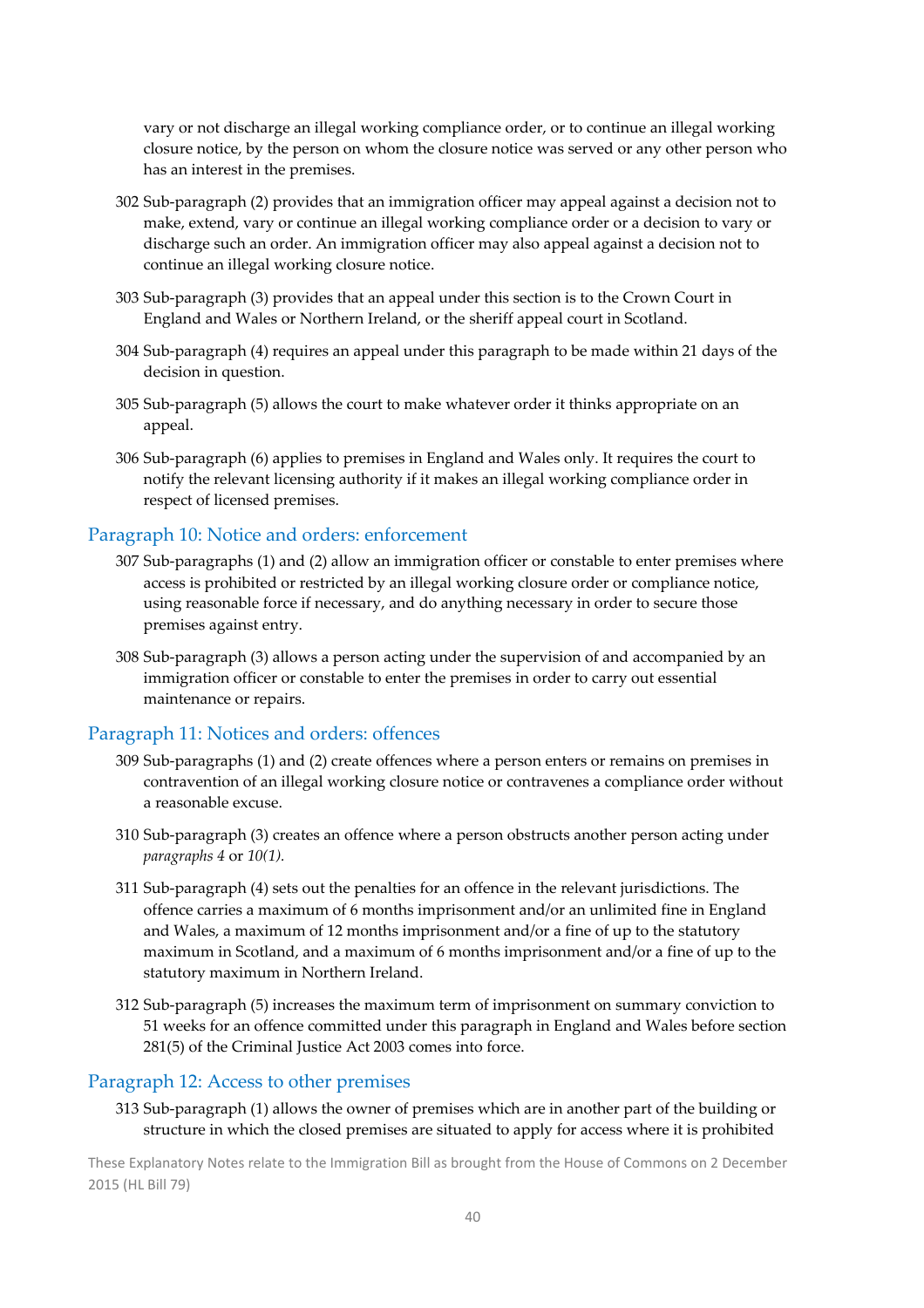by an illegal working compliance order.

- 314 Sub‐paragraph (2) requires notice of such an application to be served on an immigration officer, each person on whom the closure notice was served and any other person with an interest in the premises.
- 315 Sub‐paragraphs (3) and (4) permit the court to make whatever order it thinks appropriate in relation to access to another part of the building or structure in which the closed premises is situated.

#### Paragraph 13: Reimbursement of costs

- 316 Sub‐paragraph (1) allows the Secretary of State to apply to the court for an order requiring the owner or occupier of the premises to reimburse her for the costs of clearing, securing or maintaining the premises in respect of which an illegal working compliance order is in force.
- 317 Sub‐paragraph (2) allows the court to make an order requiring the owner or occupier of the premises to reimburse the Secretary of State in full or in part.
- 318 Sub-paragraph (3) requires an application for reimbursement of costs to be made within 3 months of the illegal working compliance order ceasing to have effect.
- 319 Sub‐paragraph (4) provides that an order for reimbursement of costs may only be made against a person who has been served with an application for the order.

#### Paragraph 14: Exemption from liability

- 320 Sub‐paragraph (1) lists the persons who are exempt from liability for damages in certain categories of proceedings arising from acts or omissions in the exercise of a power under this Schedule.
- 321 Sub‐paragraph (2) disapplies the exemption if the act or omission was in bad faith.
- 322 Sub‐paragraph (3) clarifies that the exemption does not prevent the award of damages if the act or omission was unlawful under section 6(1) of the Human Rights Act 1998.
- 323 Sub‐paragraph (4) clarifies that this exemption does not affect any other exemption under common law or otherwise.

#### Paragraph 15: Compensation

- 324 Sub‐paragraphs (1) and (2) allow a person who claims to have suffered financial loss as a consequence of an illegal working closure notice or compliance order to apply to the court for compensation within 3 months of the notice or order ceasing to have effect.
- 325 Sub‐paragraph (3) permits the court to order payment of compensation out of money provided by Parliament and lists the conditions which are to be met.
- 326 Sub‐paragraph (4) prevents a person from claiming compensation for financial loss relating to their work.

#### Paragraph 16: Guidance

- 327 Sub‐paragraphs (1) and (2) permit the Secretary of State to issue and revise guidance in relation to illegal working closure notices and compliance orders.
- 328 Sub‐paragraph (3) requires the Secretary of State to consult certain persons before issuing or revising such guidance.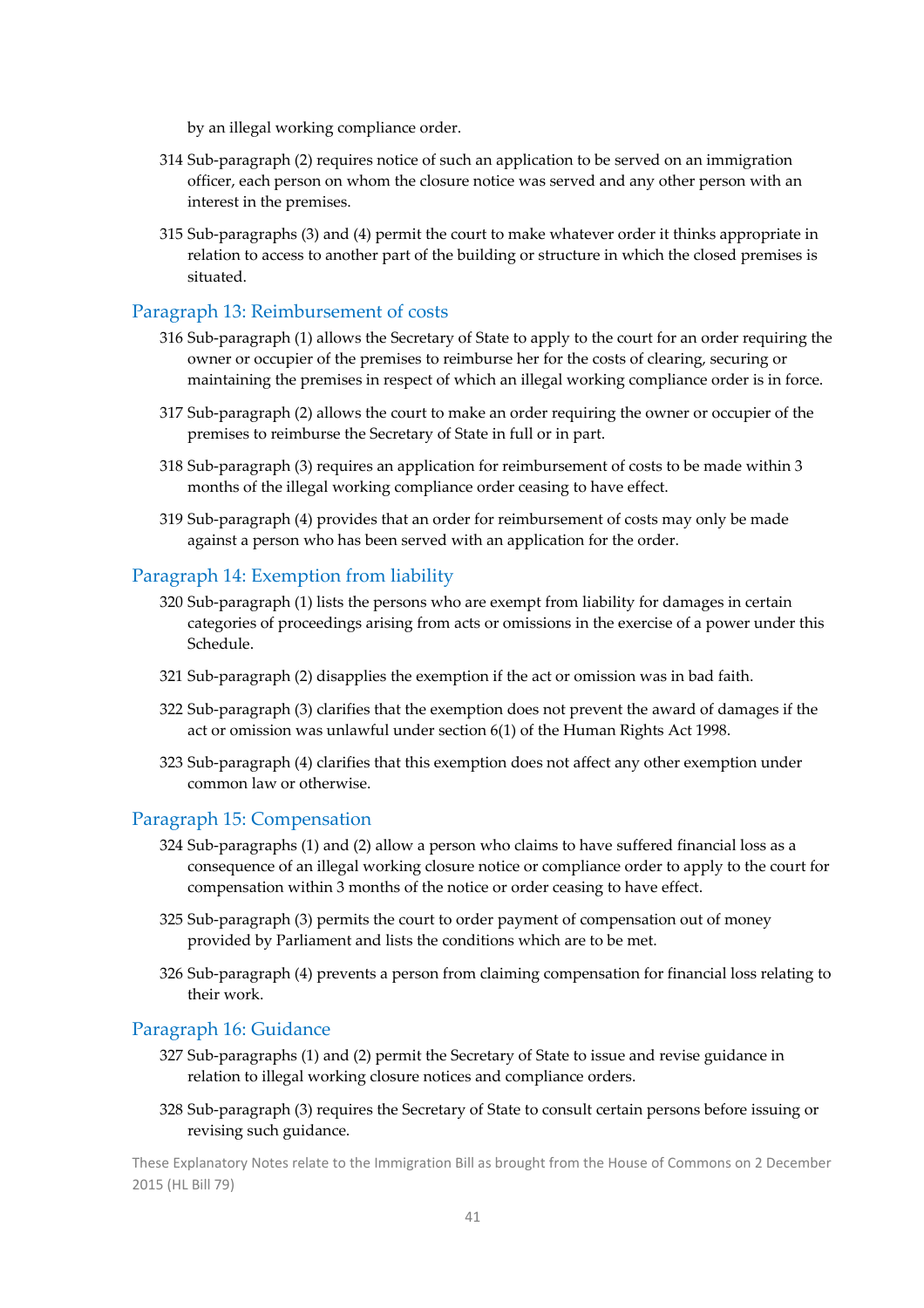329 Sub‐paragraph (4) requires the Secretary of State to publish the guidance.

#### Paragraph 17: Interpretation

330 This paragraph defines the terms used in the Schedule.

### **Schedule 4: Bank accounts**

- 331 *Paragraph 2* amends the 2014 Act, inserting new sections 40A 40H.
- 332 New section 40A creates a duty for banks and building societies to carry out periodic checks on the immigration status of holders, signatories and beneficiaries of existing current accounts  $('immigration check'')$ , to identify whether they are disqualified persons. Subsection  $(3)$  of new section 40A defines a disqualified person as someone known to be unlawfully present in the UK, and for whom the Secretary of State considers that a current account should not be provided by a bank or building society. The frequency of these checks will be specified in regulations made by HM Treasury (subsection (1) of new section 40A).
- 333 Subsection (2) of new section 40A defines an immigration check for the purposes of these provisions. Banks and building societies will be required to check current account holder details against information supplied by the Secretary of State to a specified anti‐fraud organisation or a specified data‐matching organisation. The check should ascertain whether a holder, signatory or beneficiary of an existing current account is a disqualified person. There is no requirement to contact account holders as part of the check or obtain additional documentary evidence.
- 334 New section 40B requires banks and building societies to notify the Secretary of State when an immigration check identifies that an account holder, signatory or beneficiary is a disqualified person.
- 335 New section 40C deals with the duties on the Secretary of State once she has been notified that an account holder is a disqualified person. On receiving such notification, the Secretary of State will first check that the individual has been correctly identified as a disqualified person.
- 336 If the Home Office confirms that the individual is a disqualified person, the Secretary of State must decide whether to apply to a court for an order to freeze the person's current account and any other accounts held by the disqualified person with that bank or building society. Subsection (2) of new section 40D provides that freezing orders are orders that prevent withdrawals from or payments from the account to which they relate.
- 337 The code of practice provided for in new section 40F will outline the factors which are to be taken into account in deciding whether to apply for a freezing order. For example, these might include the level of funds involved, the individual's immigration history and the risk they present to the public. It will also include guidance on keeping the orders under review and the circumstances in which it will be appropriate for the Secretary of State to apply for an order to be discharged. It is intended, in particular, that an application for discharge will be made when a disqualified person departs from the UK. The Code must be laid before Parliament before coming into effect.
- 338 If the Secretary of State does not wish to apply for a freezing order, she will notify the bank or building society (new section 40C).
- 339 New section 40D (freezing orders) provides for courts (as defined in subsection (9) of new section 40D) to be able to make an order to freeze accounts held by a disqualified person on application by the Secretary of State. A person whose account is frozen will not be able to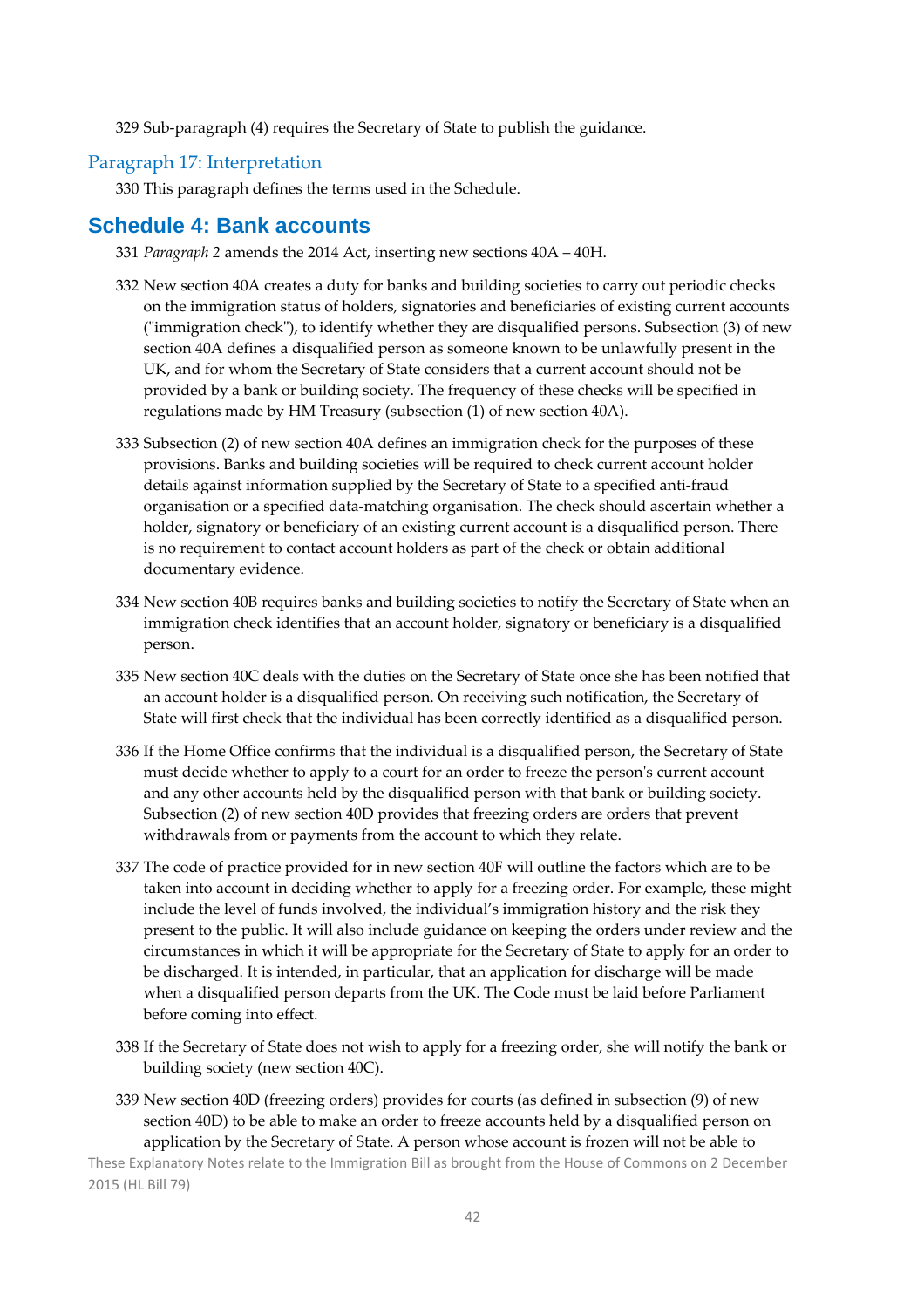make withdrawals or payment transfers from the account, subject to exceptions outlined below. A person other than the disqualified person may also be prevented from making withdrawals or payments from an account if it is jointly controlled with the disqualified person and the court consider it appropriate.

- 340 Freezing orders will not be limited to current accounts but may include any account which the disqualified person holds with the bank or building society provided notice has been given to the Secretary of State following an immigration check. The Secretary of State will have discretion as to which accounts are included in the application for a freezing order and the court will have discretion as to which accounts it includes in any order.
- 341 Where an account is frozen the order may make provision to allow payments necessary to meet an individual's basic living needs and legal expenses.
- 342 New section 40E makes statutory provision for appeals against freezing orders.
- 343 New section 40G establishes duties that will apply where a bank or building society has been notified that the Secretary of State does not intend to seek a freezing order (or where an application for a freezing order is unsuccessful, or where a freezing order is made but subsequently discharged). Subsection (2) requires that the bank or building society must close the accounts in question as soon as is reasonably practicable. This will allow notice to be given in line with the terms and conditions of an account. In the case of accounts that are overdrawn, or where the bank or building society believes that closure would significantly adversely affect other persons or bodies who operate or hold the accounts, the bank or building society may further delay closure for a reasonable period, but not indefinitely. This will enable the bank or building society to take necessary action to resolve the situation, including action to recover debt or open new accounts for third parties if that is appropriate.
- 344 Subsection (5) of new section 40G also provides that a bank or building society can comply with the duty in subsection (2) without closing an account. This will be the case where the account is also operated by others who are not disqualified persons and the bank or building society can prevent the disqualified person from continuing as a holder, beneficiary or signatory of the account while leaving the account open.
- 345 Where an account is closed under subsection (2) of new section 40G, the account holders must be informed that the closure is due to the fact that the account is operated by or for a disqualified person, where the bank may lawfully do so (that is, where notifying the person does not conflict with other legal duties). If a disqualified person is prevented from continuing to operate an account under subsection (5), account holders must also be informed.
- 346 The bank or building society will be under a further duty to notify the Secretary of State of the action it has taken to comply with the duty, in a manner to be prescribed in subsequent regulations made by the Treasury.
- 347 *Paragraph 3* amends section 41 of the 2014 Act to enable the Treasury to make regulations to enable the Financial Conduct Authority to regulate banks and building societiesʹ compliance with these new requirements.
- 348 *Paragraph 4* of Schedule 4 amends section 42 of the 2014 Act with the effect that the definitions of 'bank' and 'building society' which it contains also apply in the case of these new sections inserted into the 2014 Act by paragraph 2 of Schedule 4 to the Bill.
- 349 *Paragraph 5* extends to the new clauses the power to amend the categories of institution or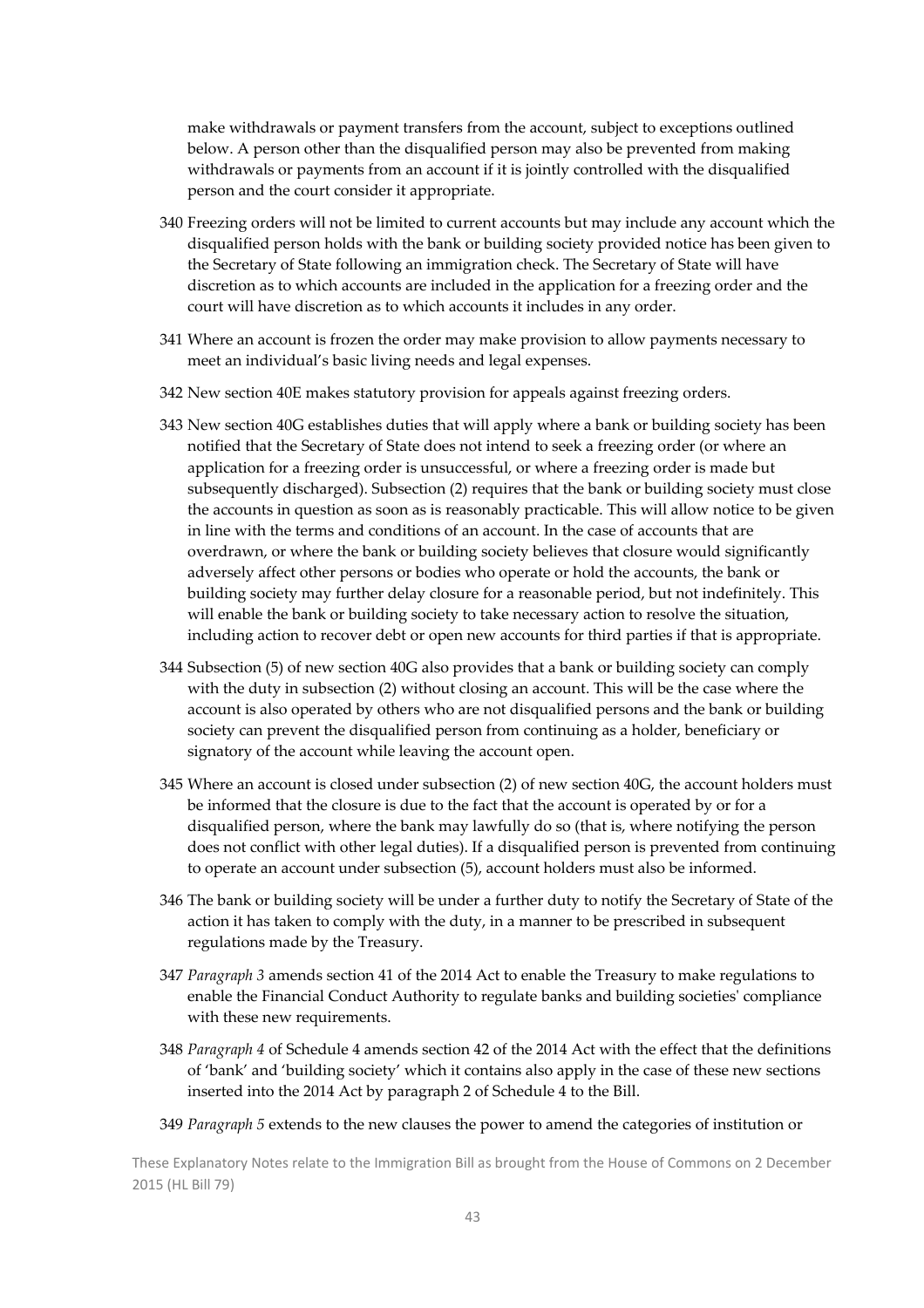account to which the provisions apply. This power is contained in section 43 of the 2014 Act.

- 350 *Paragraph 6* is a consequential amendment to section 74 of the 2014 Act, which governs the making of orders and regulations under the Act.
- 351 *Paragraph 7* amends the Civil Jurisdiction and Judgments Act 1982, to ensure that a freezing order made under new section 40D is in the category of judgments which can be enforced across the UK.

### **Schedule 5: Amendments to search warrant provisions**

- 352 When immigration warrants to enter premises were first added to the 1971 Act they closely reflected those available to the police in England and Wales, but over time amendments have been made to the Police and Criminal Evidence Act 1984 (PACE) so that the provisions are no longer aligned. This hampers efficient joint‐working between immigration and police officers, as well as other agencies that are used to working alongside the police. The new measures amend current laws to resolve the discrepancies between police and immigration warrants.
- 353 *Paragraph 2(3)* inserts new subsections (1A) to (1D) into section 28D of the 1971 Act. Under these new sections, one warrant can be used to enter multiple premises on a number of different occasions where necessary. Likewise, *paragraph 3(3)* does the same for warrants obtained under section 28FB of the 1971 Act, *paragraph 6(3)* for warrants obtained under paragraph 25A of Schedule 2 to the 1971 Act and *paragraph 7(3)* for a warrant obtained under section 45 of the UK Borders Act 2007.
- 354 *Paragraph 4* amends section 28J (search warrants: safeguards) of the 1971 Act to clarify the matters which must be specified in the application for an entry warrant which authorises multiple entries or entry to multiple premises.
- 355 *Paragraph 5* amends section 28K (execution of warrants) of the 1971 Act. Sub‐paragraph (2) inserts new subsections (2A) and (2B) which provide that any person who accompanies an immigration officer has the same power as the immigration officer in executing a warrant and seizing items to which the warrant relates, but only where supervised. Sub-paragraph (3) extends the validity of an immigration warrant from 1 to 3 months. Sub-paragraph (4) inserts new subsections (3A) and (3B) which give detail on the authorisation required for entry to those premises not specified on an all premises warrant and for entry a second or subsequent time on multiple entry warrants respectively. Sub-paragraph (6) inserts new subsection (8C) which removes the requirement for immigration search warrants obtained in Scotland to be returned after they have been executed. This reflects the treatment of warrants under the Scottish criminal justice system.

## **Schedule 6: Duty to supply nationality documents to Secretary of State: persons to whom duty applies**

356 This is the new Schedule A1 to the 1999 Act which specifies the persons to whom the duty in new section 20A of the 1999 Act applies.

### **Schedule 7: Immigration bail**

#### Part 1 ‐ Main provisions

357 Prior to the amendments made by this Schedule, there were a number of provisions under which a person who would otherwise have been held in immigration detention, could be released or have avoided being detained altogether. These were generally known as: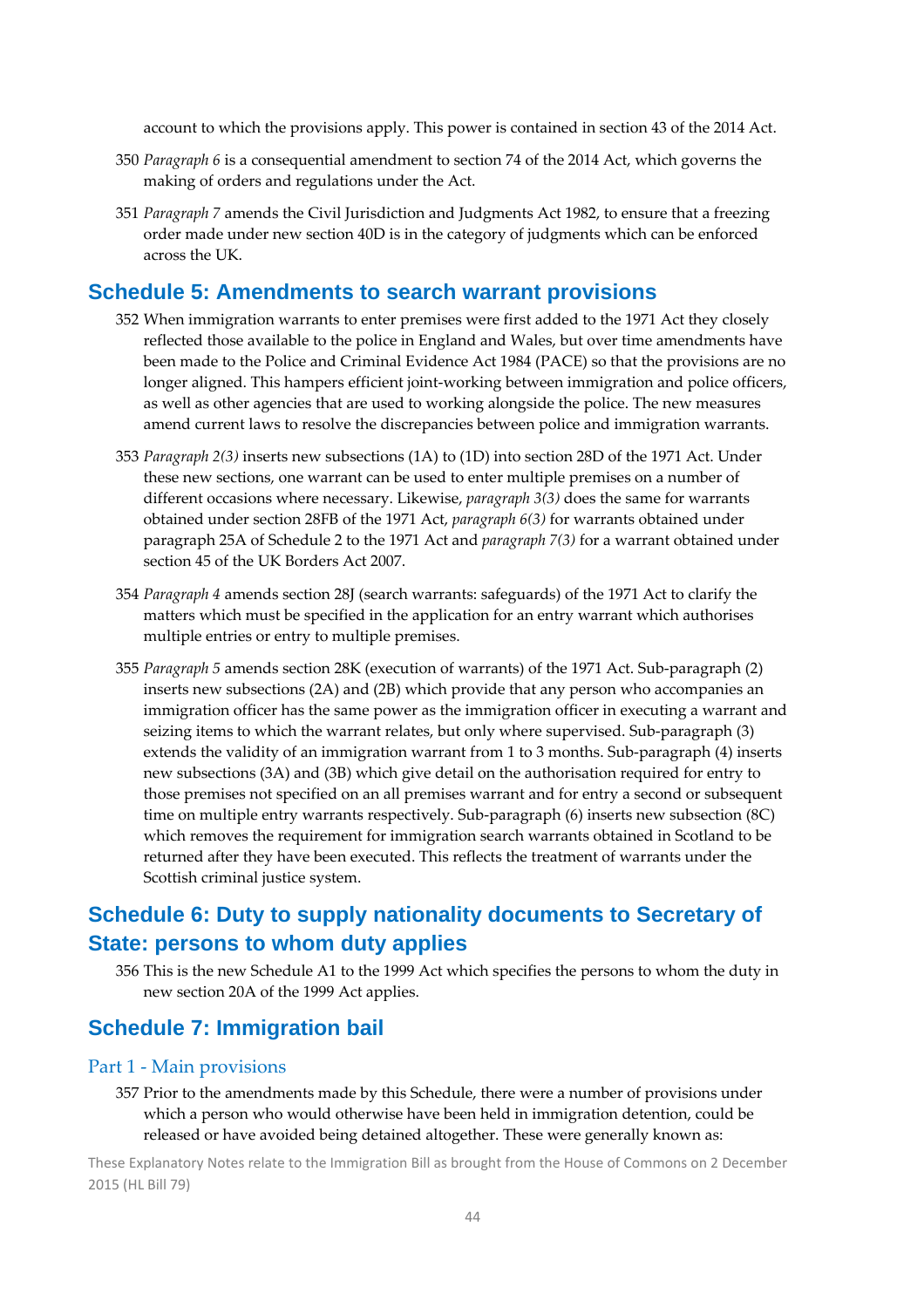temporary admission; temporary release; release on restrictions; and immigration bail. The Schedule replaces these with a new consolidated framework.

- 358 Sub‐paragraphs (1) to (3) of *paragraph 1* set out all the categories of persons being detained or liable to be detained who may be given immigration bail by the Secretary of State or the Tribunal. The paragraph also clarifies that a person can be granted immigration bail even if they are still liable to immigration detention, but cannot currently be detained, and the point at which immigration bail will end.
- 359 *Paragraph 2* sets out the different conditions which may be applied to a person on immigration bail. A person cannot be given bail without being subject to at least one of these conditions. Sub‐paragraph (3) and (4) provides the Secretary of State with the power to specify that a personʹs immigration bail includes a condition on electronic monitoring and/or residence. Prior to the amendments made by sub-paragraph (3) and (4), the Tribunal could decide not to apply an electronic monitoring or residence request made by the Secretary of State, (although in practice the Tribunal often granted the request). It is in the event of such a refusal by the Tribunal that the Secretary of State would, if she considered it appropriate, use her power to require that bail is subject to such a condition.
- 360 Sub‐paragraph (2) of *paragraph 3* sets out the factors which must be taken into account when deciding whether to grant immigration bail and what conditions should be imposed. Subparagraphs (3) and (4) prevent the Tribunal from granting bail in certain circumstances, where removal of the person from the UK is imminent. Sub-paragraphs (5) to (8) require the decision to give bail to be set out in a notice.
- 361 Sub‐paragraph (8) explains that immigration bail can be conditional upon specific requirements being met. For example, if electronic monitoring is a condition for bail, bail will not begin until the equipment has been installed to allow monitoring.
- 362 *Paragraph 4* replaces section 36 of the Asylum and Immigration (Treatment of Claimants, etc) Act 2004, which will be repealed, in setting out the electronic monitoring condition.
- 363 *Paragraph 5* provides for the ability to insist on a financial condition being required as a condition of bail, and sets out how monies owed can be collected if a bail conditions are not adhered to and a financial condition is in place.
- 364 *Paragraph 6* sets out when a personʹs conditions of bail may be amended or removed, or new conditions may be added, (as already set out in *paragraph 3*), by the Secretary of State or the Tribunal (whoever is managing that bail). The Tribunal may also choose to direct that the Secretary of State takes over management of the conditions where it has initially granted bail. Notice of a decision to vary bail must be given to the person on immigration bail.
- 365 The Secretary of State's ability to require a person to live at a particular address could be undone by that person's inability (for example, in having insufficient finances) to live at that address. *Paragraph 7* provides a power for the Secretary of State to provide accommodation. However, it may only be used where the Secretary of State requires residence at a particular address that she has specified as part of the imposition/mandating of the residence condition; it is not intended that the power is available where, for example, a person proposes a bail address which the Secretary of State accepts (even if the Secretary of State accepts the bail address and imposes/mandates a residence condition for that address).
- 366 *Paragraph 8* provides a specific power of arrest for failing to comply, or being likely to fail, with a condition of immigration bail. This is a civil (sometimes known as "administrative")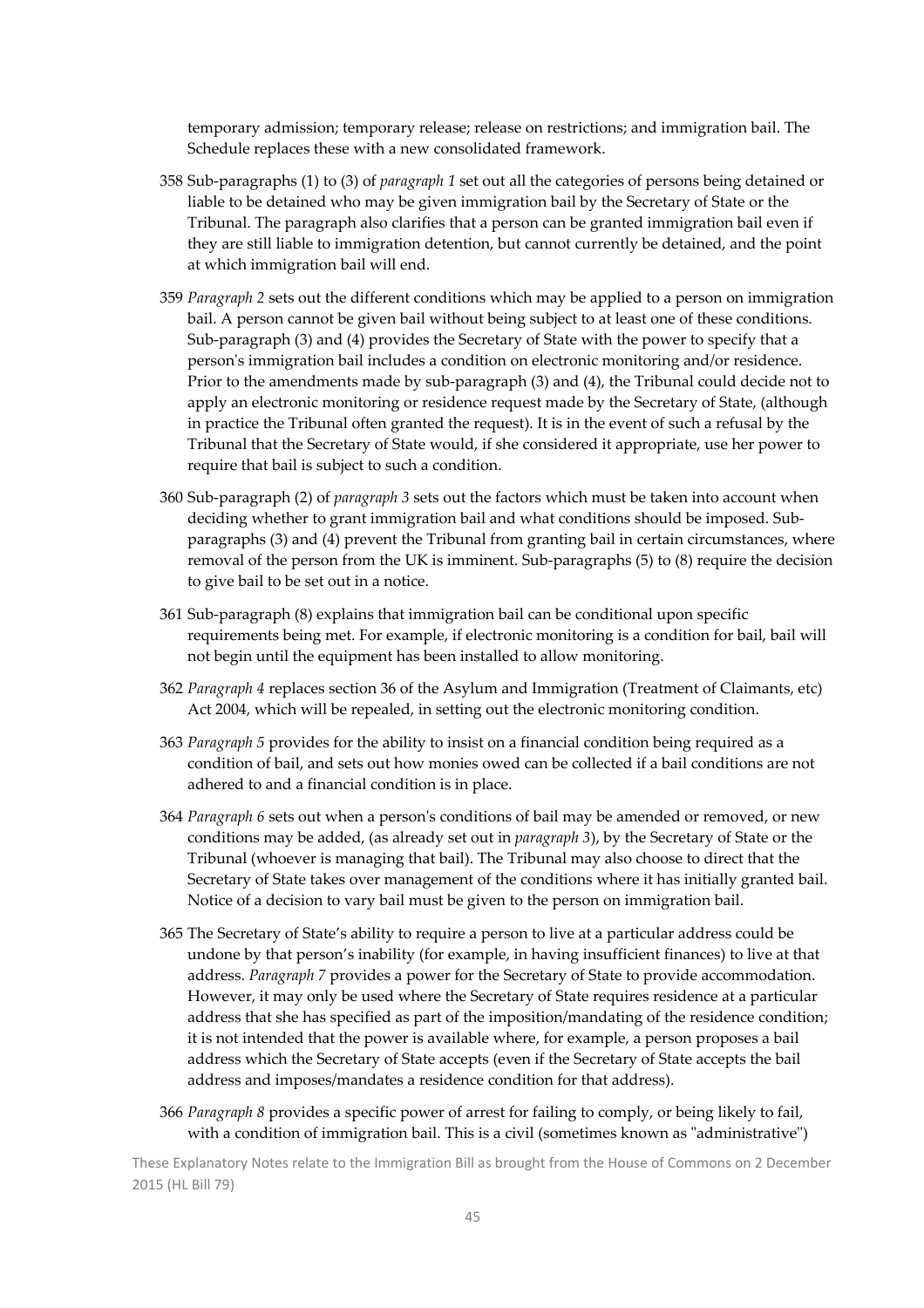arrest power, which may be exercised by a constable as well as an immigration officer. The intention is to bring the arrested person before the Secretary of State or the Tribunal with the consequence that they may be detained or released on immigration bail on the same or different conditions. It replaces the current powers of arrest for breaches of bail in Schedules 2 and 3 of the 1971 Act. This is separate to the arrest power immigration officers have under section 28A of the 1971 Act for the criminal offence in section 24(1) of that Act.

- 367 *Paragraph 9* sets out a number of requirements of the Tribunal Procedure Rules, providing for the effect of the current provisions to apply to new immigration bail.
- 368 Transitional provisions will apply so that persons who are subject to temporary admission, temporary release, release on restrictions or bail will transfer automatically to new immigration bail on commencement of these powers (*paragraph 10*).

#### Part 2: Consequential amendments

369 *Paragraph 12* amends section 24(1)(e) of the 1971 Act so that it now extends the offence of failing (without reasonable excuse) to observe restrictions imposed under Schedules 2 or 3 to that Act to include all the conditions of new immigration bail.

### **Schedule 8: Support for certain categories of migrant**

#### Part 1: Amendments of the Immigration Acts

- 370 The 1999 Act contains powers to support destitute asylum seekers and their dependants under section 95 of the Act. Failed asylum seekers and their dependants may also be supported under section 95 (if there were children aged under 18 in their household at the time their asylum claim and any appeal was finally rejected) or under section 4(2) of the 1999 Act. Certain other categories of migrants may be supported under section 4(1) of the 1999 Act.
- 371 Section 95 and section 4 both contain powers to make Regulations by negative resolution procedure to set out the circumstances and ways in which support may be provided.
- 372 This Schedule amends these provisions:
	- a. Persons who have children in their household at the time their asylum claim and any appeal is finally rejected will no longer be treated as though they were still asylum seekers and so will no longer be eligible for support under section 95;
	- b. Persons who have been refused asylum but made further submissions that they have asked to be treated as a fresh claim for asylum may be eligible for support under section 95 if a decision on the further submissions has not yet been made;
	- c. Persons whose further submissions have been rejected but who have been granted permission to apply for a judicial review of the rejection may be eligible for support under section 95.
- 373 The Schedule repeals the whole of section 4 of the 1999 Act and creates a new power ("section 95A") to support failed asylum seekers and their dependants who can demonstrate that they are destitute and that they face a genuine obstacle to leaving the UK at the point their appeal rights are exhausted.
- 374 The precise circumstances that will constitute a genuine obstacle may be set out in regulations. An example of a genuine obstacle may be the inability to access the requisite documentation in order to travel. As is already the case in respect of section 95 support, regulations may also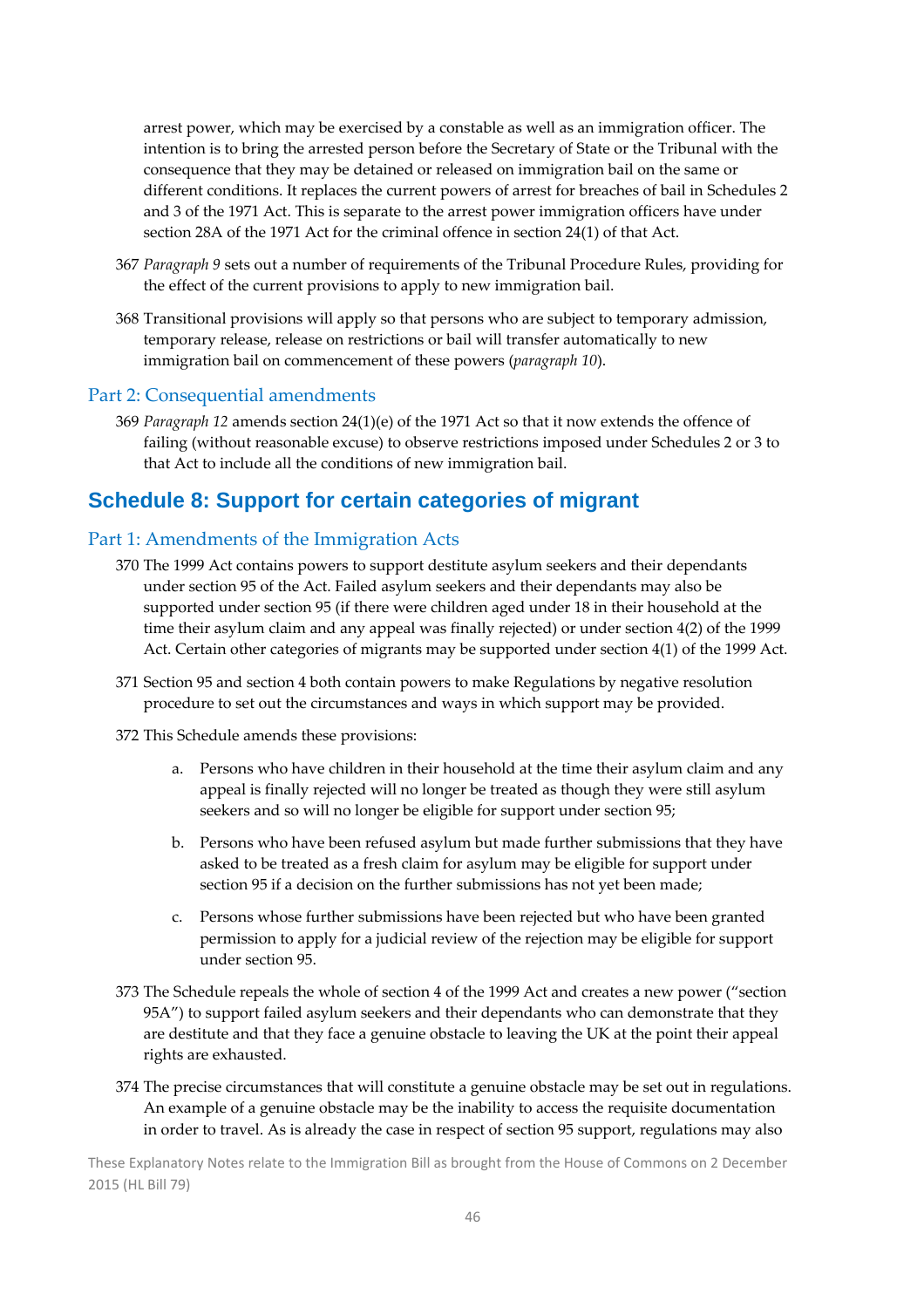specify how support may be provided. For example, support may be provided in the form of cash or vouchers that enable the persons to meet their daily living needs.

#### Part 2: Transitional provision

- 375 The Schedule also provides for transitional arrangements for failed asylum seekers who are currently supported under section 4 (mostly single adults but some families with children) and section 95 (all families with children) at the time the new arrangements come into force. Both categories will continue to be supported, but regulations will allow greater flexibility in determining the scope of the support. For example, in all cases support may be provided in the form of vouchers or cash (cash may not currently be provided in section 4 cases) but to continue to access support, persons may be required to show that they are complying with specified steps to facilitate their departure from the UK.
- 376 There will be no right of appeal against a decision to discontinue support provided to transitional cases or against a decision to refuse or discontinue support provided under section 95A.

### **Schedule 9: Availability of local authority support**

- 377 Schedule 3 to the 2002 Act already restricts the availability of local authority support to migrants without immigration status.
- 378 *Paragraph 2* of Schedule 9 to the Bill amends paragraph 1(1) of Schedule 3 to the 2002 Act so that, in England, adult migrant care leavers (who are nearly all former asylum seeking children whose asylum and any other human rights claims have failed) who have exhausted their appeal rights and have established no lawful basis to remain here, are prevented from accessing local authority support for care leavers under the Children Act 1989.
- 379 *Paragraph 3* prevents local authorities in England from paying the higher education tuition fees of adult migrant care leavers deemed to be overseas students because of their immigration status. Instead, to obtain such support, the person will, like other migrants, be required to qualify under the Education (Student Support) Regulations 2011 (SI 2011/1986).
- 380 *Paragraph 5* of this Schedule inserts a new paragraph 3A in Schedule 3 to the 2002 Act, which means that accommodation and subsistence support will be provided by local authorities in England to destitute families without immigration status under the regulations made under the new paragraph 10A of Schedule 3 to the 2002 Act (*paragraph 8* of this Schedule) rather than under section 17 of the 1989 Act. However, this Schedule will ensure that section 17 of the 1989 Act will remain available to the local authority, together with its other Children Act powers and duties, to deal with any other needs of the child or their family which the local authority considers it is necessary to meet in order to safeguard and promote the child's welfare.
- 381 Paragraph 5 also inserts new paragraphs 3B and 3C in Schedule 3 to the 2002 Act, which mean that support will be provided by local authorities in England to adult migrant care leavers under the regulations made under the new paragraph 10B of Schedule 3 to the 2002 Act (*paragraph 8* of this Schedule), or under the new section 95A of the 1999 Act, rather than under the Children Act 1989.
- 382 *Paragraph 8* of this Schedule inserts a new paragraph 7B in Schedule 3 to the 2002 Act to provide a new simplified definition in England of a person without immigration status, who will generally be ineligible for the forms of local authority support listed in paragraph 1(1) of Schedule 3.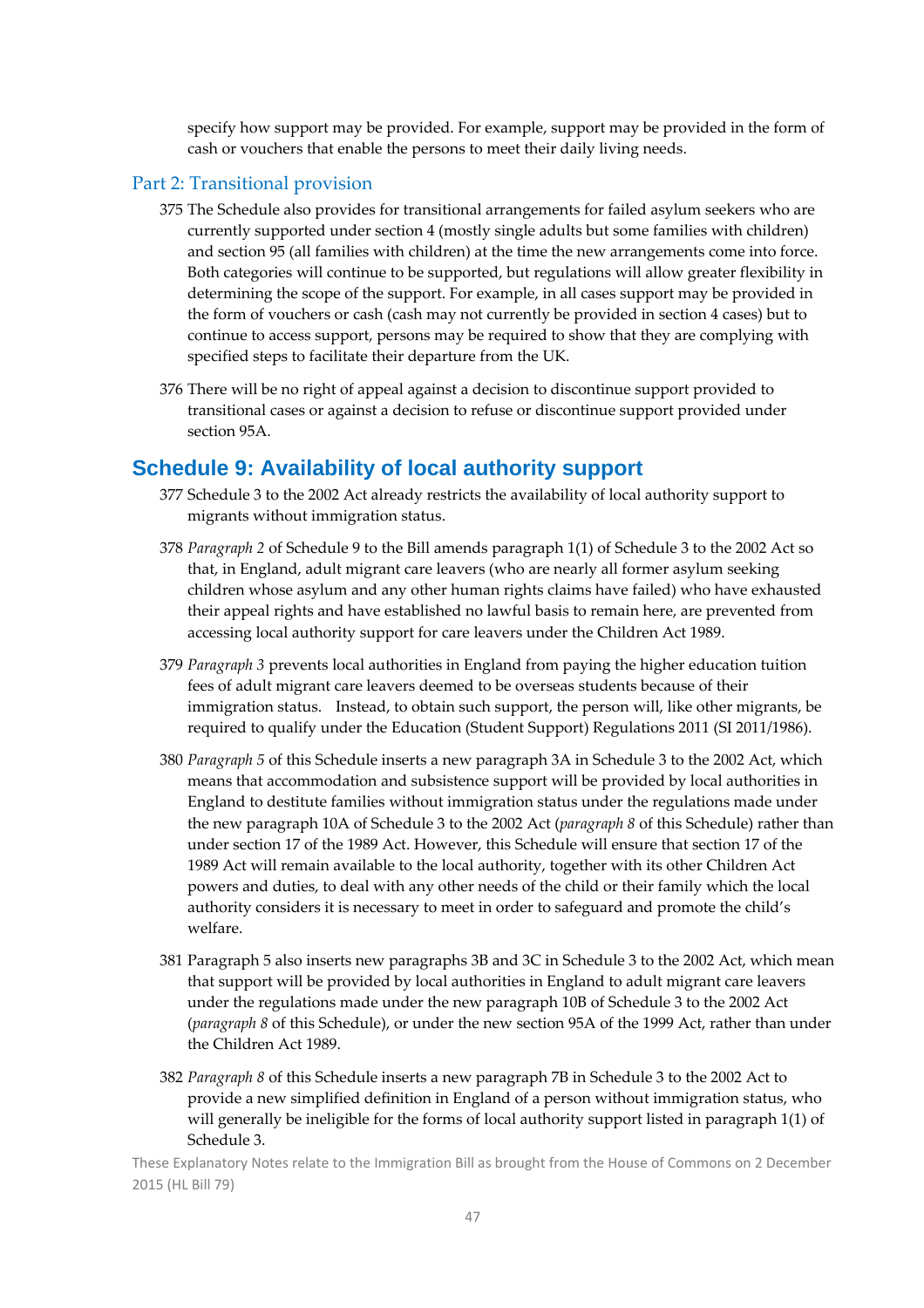- 383 *Paragraph 9* of this Schedule inserts a new paragraph 10A in Schedule 3 to the 2002 Act, under which regulations may be made, subject to Parliamentary approval, to enable local authorities in England to provide for the accommodation and subsistence needs of destitute families without immigration status (according to the definition set out in the new paragraph 7B). The circumstances in which this support may be provided are where:
	- a. The family has an outstanding specified immigration application or appeal (destitute asylum seekers and destitute failed asylum seekers who face a genuine obstacle to departure at the point their appeal rights are exhausted will be supported by the Home Office);
	- b. The family has exhausted all appeal rights and has not failed to co-operate with arrangements to leave the UK; or
	- c. The local authority is satisfied that the provision of support is necessary to safeguard and promote the welfare of a dependent child.
- 384 *Paragraph 9* also inserts a new paragraph 10B in Schedule 3 to the 2002 Act under which regulations will be made by the Secretary of State, subject to Parliamentary approval, to enable local authorities in England to provide for the support of adult migrant care leavers who have:
	- a. Exhausted their appeal rights in respect of their asylum claim but have an outstanding specified immigration application or appeal and are destitute; or
	- b. Exhausted their appeal rights and do not qualify for Home Office support under the new section 95A of the 1999 Act inserted by Schedule 8 because there is no genuine obstacle to their departure from the UK, but the local authority is satisfied that support needs to be provided. This will enable the local authority to ensure that support does not end abruptly and there can be a managed process of encouraging and enabling departure from the UK.
- 385 By virtue of paragraph 11 of Schedule 3 to the 2002 Act, the regulations under paragraph 10B will enable local authorities to provide such other social care support, as well as accommodation and subsistence, as they consider necessary in individual circumstances.

### **Schedule 10: Penalties relating to airport control areas**

386 *Paragraph 1* inserts new Part 1A into Schedule 2 to the 1971 Act.

- 387 Paragraph 28 of new Part 1A introduces a civil penalty regime to be applied where an aircraft or port operator fails to take all reasonable steps to ensure that passengers embark or disembark through the control areas (new sub-paragraphs  $(1)$  to  $(4)$ ). Sub-paragraph  $(5)$ provides that a civil penalty may be imposed in respect of each failure or in respect of each passenger. Sub‐paragraph (6) allows the Secretary of State to set the penalty at an amount she considers appropriate as long as that amount does not exceed the prescribed maximum.
- 388 Paragraph 28A of new Part 1A requires the Secretary of State to issue a code of practice to be followed by aircraft agents or operators and airport managers who have been issued with designation notices (sub‐paragraph (1)). Sub‐paragraphs (2) and (4) require the Secretary of State to have regard to the codes and other relevant matters when deciding whether to impose a penalty, when imposing a penalty and when considering a notice of objection. Sub‐ paragraph (3) requires the Secretary of State to issue a code of practice specifying the matters to be considered in determining the amount of a penalty in individual cases. Sub‐paragraphs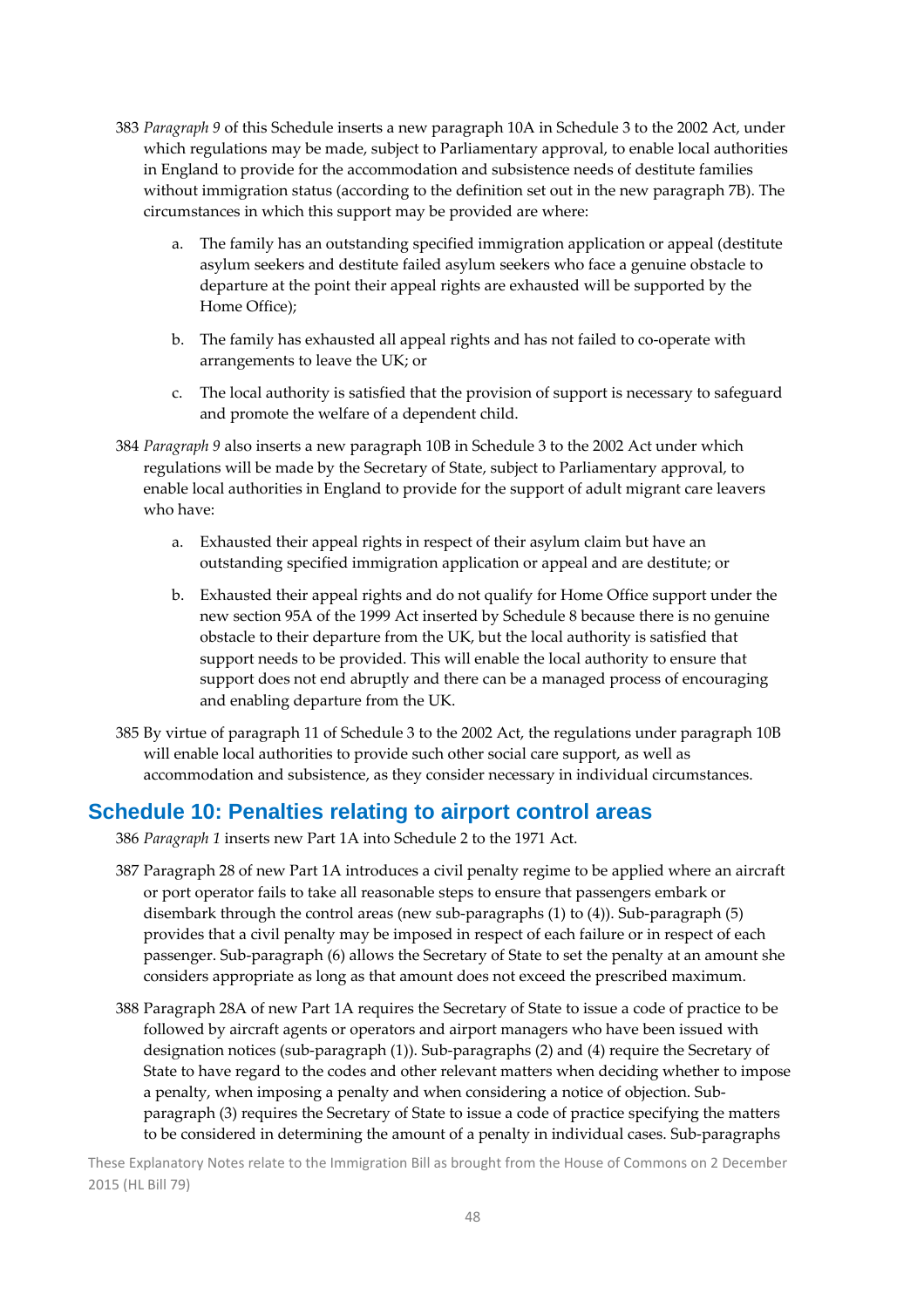(5) and (8) require the Secretary of State to lay the codes (and revised codes) before Parliament in draft. Sub‐paragraphs (6) and (8) provide for the codes (and revised codes) to come into force under regulations made by the Secretary of State. Sub‐paragraph (7) provides for the Secretary of State to review the codes and revise and re-issue them following such a review.

#### Paragraph 28B ‐ penalty notices

- 389 Sub‐paragraph (1) stipulates that the Secretary of State must notify a person in writing if she decides that a person is liable to a penalty.
- 390 Sub‐paragraph (2) stipulates that the penalty notice must be in writing, and include: the reasons for the penalty; the amount; the date of the notice; the payment method; the date by which payment must be made; and information about enforcement.

#### Paragraph 28C ‐ objections

- 391 Sub‐paragraph (1) provides that the recipient of a penalty notice may object on the ground that they are not liable to the imposition of the penalty, or that the amount of the penalty is too high
- 392 Sub‐paragraphs (2) and (3) provide that the recipient of a penalty notice may object by giving a notice of objection in writing to the Secretary of State, giving reasons for the objection within 28 days from the date specified in the penalty notice.
- 393 Sub‐paragraph (4) allows the Secretary of State to respond to the notice of objection by cancelling, reducing or increasing the penalty, or taking no further action.
- 394 Sub‐paragraph (5) requires the Secretary of State to notify the recipient of the decision, including the amount of any increased or reduced penalty, and give the recipient a new penalty notice if the penalty level is increased.
- 395 Sub‐paragraph (6) requires the Secretary of State to give notice of her decision, including the date on which it was made, before the end of the prescribed period, which may be extended by agreement with the recipient.

#### Paragraph 28D ‐ appeals

- 396 Sub‐paragraph (1) provides that the recipient may appeal to the court on the ground that the recipient is not liable to the imposition of a penalty, or that the amount of the penalty is too high.
- 397 Sub‐paragraph (2) provides that an appeal can only be brought if the appellant has objected to the notice.
- 398 Sub‐paragraph (3) requires that the appeal must be made within 28 days of the notification of the decision.
- 399 Sub‐paragraph (4) provides for the court to allow the appeal and either cancel or reduce the penalty; or dismiss the appeal.
- 400 Sub‐paragraph (5) requires the appeal to be a re‐hearing of the Secretary of State's decision to impose a penalty and to be determined having regard to: any extant codes of practice under paragraph 28A, and any other matters which the court thinks relevant (which may include matters of which the Secretary of State was unaware).
- 401 Sub‐paragraph (6) allows for a full re‐hearing under sub‐paragraph 3 irrespective of the Civil Procedure Rules (Part 52), or other rules applying to the court in question, that stipulate that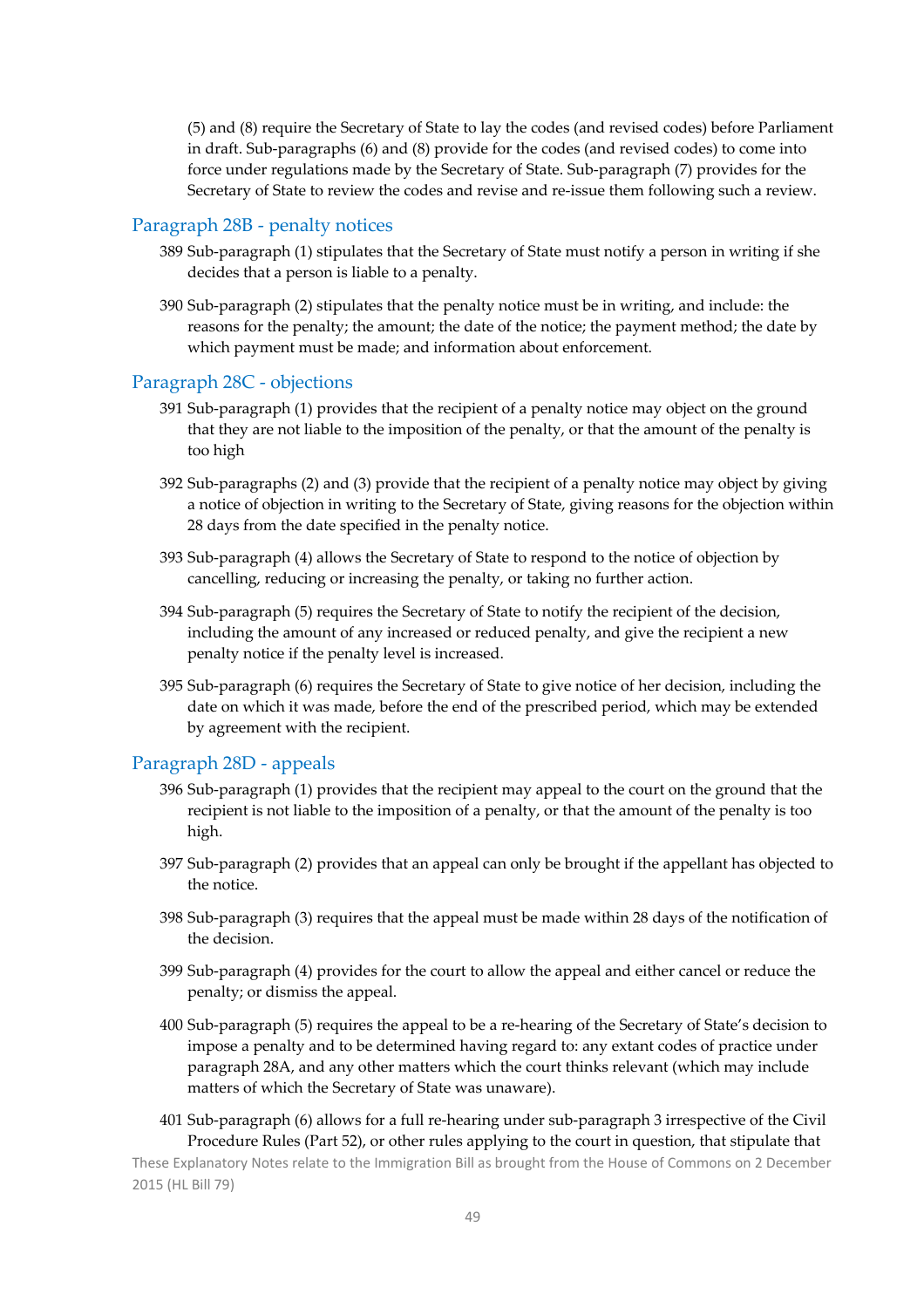an appeal must be on the basis of a point of law.

402 Sub‐paragraph (7) and (8) stipulates that in this section "the court" means: the county court if the appeal relates to a penalty notice for a failure to comply at an airport in England and Wales; the sheriff, if the appeal relates to a penalty for a failure to comply at an airport in Scotland; and a county court in Northern Ireland if the appeal relates to a penalty for a failure to comply at an airport in Northern Ireland.

#### Paragraph 28E ‐ enforcement

- 403 Sub‐paragraph (1) stipulates that this paragraph applies where a sum is payable to the Secretary of State as a penalty under paragraph 28.
- 404 Sub‐paragraph (2) stipulates that the penalty is recoverable in England and Wales as if it were payable under an order of the county court in England and Wales.
- 405 Sub‐paragraph (3) states that the penalty may be enforced in Scotland in the same manner as an extract registered decree arbitral bearing a warrant for execution issued by the sheriff court of any sheriffdom in Scotland.
- 406 Sub‐paragraph (4) stipulates that the penalty is recoverable in Northern Ireland as if it were payable under an order of a court in Northern Ireland.
- 407 Sub‐paragraph (5) stipulates that where action is taken for the recovery of a sum payable as a penalty, the penalty is: in relation to England and Wales to be treated for the purposes of section 98 of the Courts Act 2003 as if it were a judgment entered in the county court; and in relation to Northern Ireland to be treated for the purposes of Article 116 of the Judgments Enforcement (Northern Ireland) Order 1981 as if it were a judgment in respect of which an application has been accepted under Article 22 or 23(1) of that Order.
- 408 Sub‐paragraph (6) stipulates that money paid to the Secretary of State as a penalty under *paragraph 28* must be paid into the Consolidated Fund.

#### Paragraph 28F ‐ service of documents

- 409 Sub‐paragraph (1) stipulates that a document served on a person outside the UK as part of the penalty notice, objections or enforcement provisions of this section can be served: in person; by post; by fax; by email; or by any other prescribed manner.
- 410 Sub‐paragraph (2) provides for the Secretary of State to make regulations stipulating that a document served as above, and in accordance with the regulations, is to be taken to have been received at a time specified by or determined in accordance with the regulations.

#### Paragraph 28G ‐ interpretation of this part of this schedule

411 Sub‐paragraph (1) stipulates in this Part of the schedule that: "penalty notice" has the same meaning as in 28B(2); "prescribed" means prescribed by regulations made by the Secretary of State; and "the recipient" has the same meaning as in 28C(1).

#### Paragraph 28H ‐ regulations under this part of this schedule

412 Sub-paragraphs (1) to (3) stipulate that regulations under this Schedule are to be made by statutory instrument subject to the negative procedure, and may make different provision for different purposes; and may make incidental, supplementary, consequential, transitional, transitory or saving provision.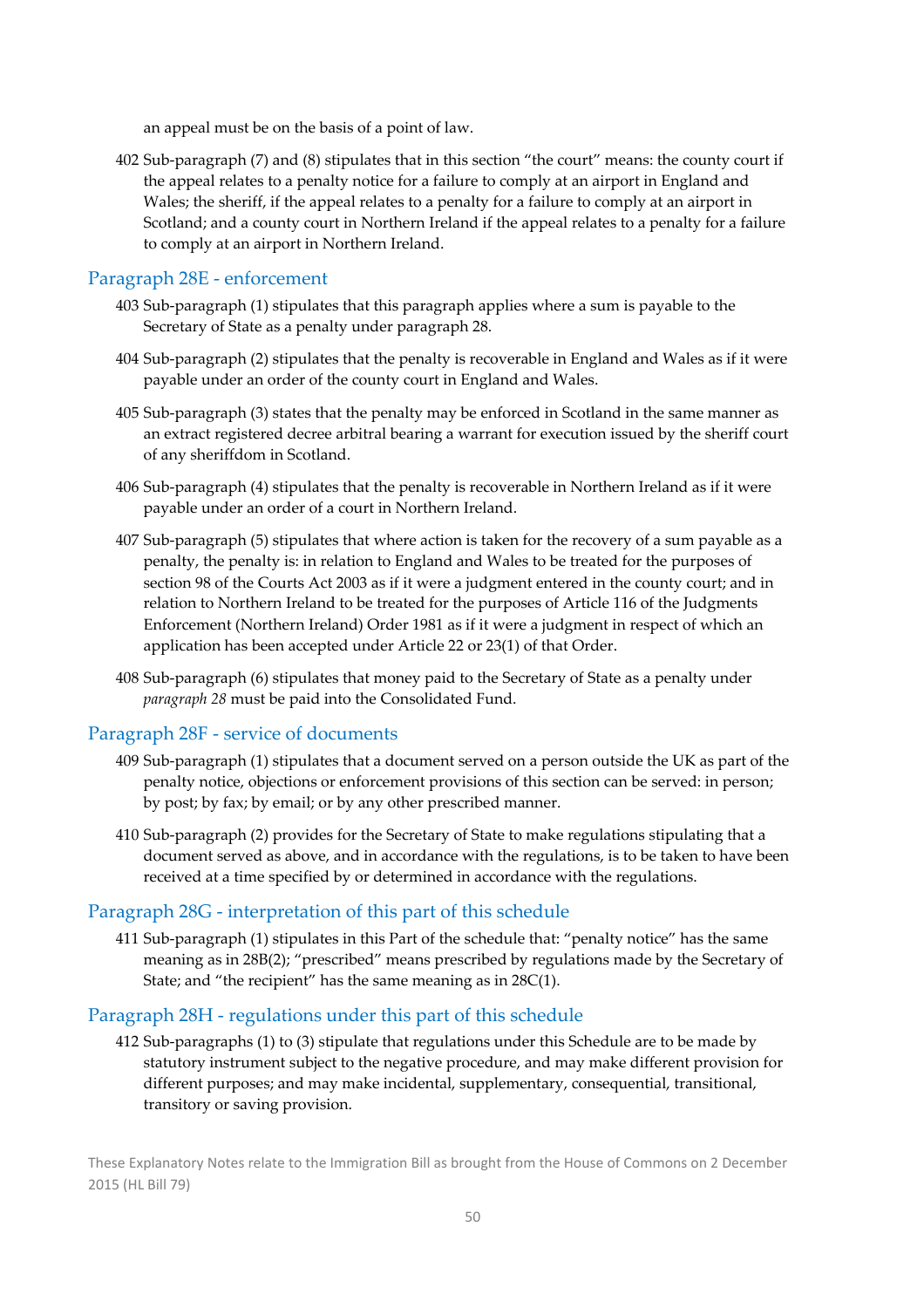### **Schedule 11: Maritime enforcement**

- 413 The maritime powers in the Bill are intended to combat three immigration offences in the territorial waters of the UK. Those offences are assisting unlawful immigration, assisting an asylum‐seeker to arrive in the UK, and assisting entry to the UK in breach of a deportation or exclusion order ("the facilitation offences"). Prior to the amendments set out in this schedule, immigration officers had no powers to tackle facilitation offences committed beyond UK soil. Therefore immigration officers were powerless to stop ships being used to carry illegal migrants in UK waters until those ships reached port. This schedule changes that.
- 414 *Paragraphs 1* to *4(a)* and *4(c)* make technical amendments to the facilitation offences to extend their scope to cover attempted facilitation. *Paragraphs 1* and *2* extend the offence of facilitating a breach of immigration law by a non‐EU citizen, to cover a person who facilitates an attempted breach. *Paragraph 3* amends section 25A of the 1971 Act to include facilitating the attempted arrival or entry into the UK by an asylum‐seeker. Sub‐paragraph 4(a) amends section 25B of the 1971 Act to include facilitating the attempted breach of a deportation order. Sub‐paragraph 4(c) amends 25B of the 1971 Act to include facilitating the attempted breach of an exclusion order made on the grounds of public policy, public security or public health.
- 415 Section 25B(2) of the 1971 Act refers to the Secretary of State personally directing the exclusion of an EU citizen from the UK for the public good. This part of the offence is out of alignment with the actual power and legal test to make exclusion orders in regulation 19 of the Immigration (European Economic Area) Regulations 2006 ("the 2006 Regulations"). Sub‐ paragraph 4(b) aligns section 25B(2) with the 2006 Regulations by removing the reference to the Secretary of State personally making these decisions and allowing them to be made by junior ministers or officials of the Secretary of State. Sub‐paragraph 4(b) also aligns the reference to the legal test for an exclusion order in the offence with that in Regulation 21 of the 2006 Regulations to ensure it applies to exclusion orders made on the grounds of public policy, public security or public health. Sub‐paragraph 4(d) ensures that the section 25B offence does not overlap with the separate existing offence of breaching a temporary exclusion order in section 10 of the Counter‐Terrorism and Security Act 2015.
- 416 *Paragraph 5* disapplies the requirement in Section 3 of the Territorial Waters Jurisdiction Act 1878 to obtain the consent of the Secretary of State to prosecute the facilitation offences committed in UK territorial waters.
- 417 *Paragraph 6* clarifies that the existing powers of arrest without warrant for the facilitation offences are available in respect of attempted facilitation offences.

#### New Part 3A to 1971 Act

- 418 *Paragraph 7* of this schedule inserts new Part 3A after Part 3 of the 1971 Act. Part 3A sets out the circumstances in which immigration officers, the police and members of the Armed Services can use the powers to stop, board, divert and detain a ship set out in new Schedule 4A of the 1971 Act (for which, see notes on *paragraph 8* below).
- 419 New section 28M subsections (1) and (2) set out an immigration officer's, police officer's and member of the Armed Services' powers to combat the facilitation offences in the territorial waters adjoining England and Wales. Those powers are principally to stop, board, divert and detain any ship suspected of involvement in a facilitation offence, regardless of the ship's nationality. Subsection (3) makes clear that the authority of the Secretary of State is required before these powers can be exercised in relation to a foreign ship or ship registered in the Isle of Man, Channel Islands, or a British Overseas Territory. Subsection (4) stipulates that this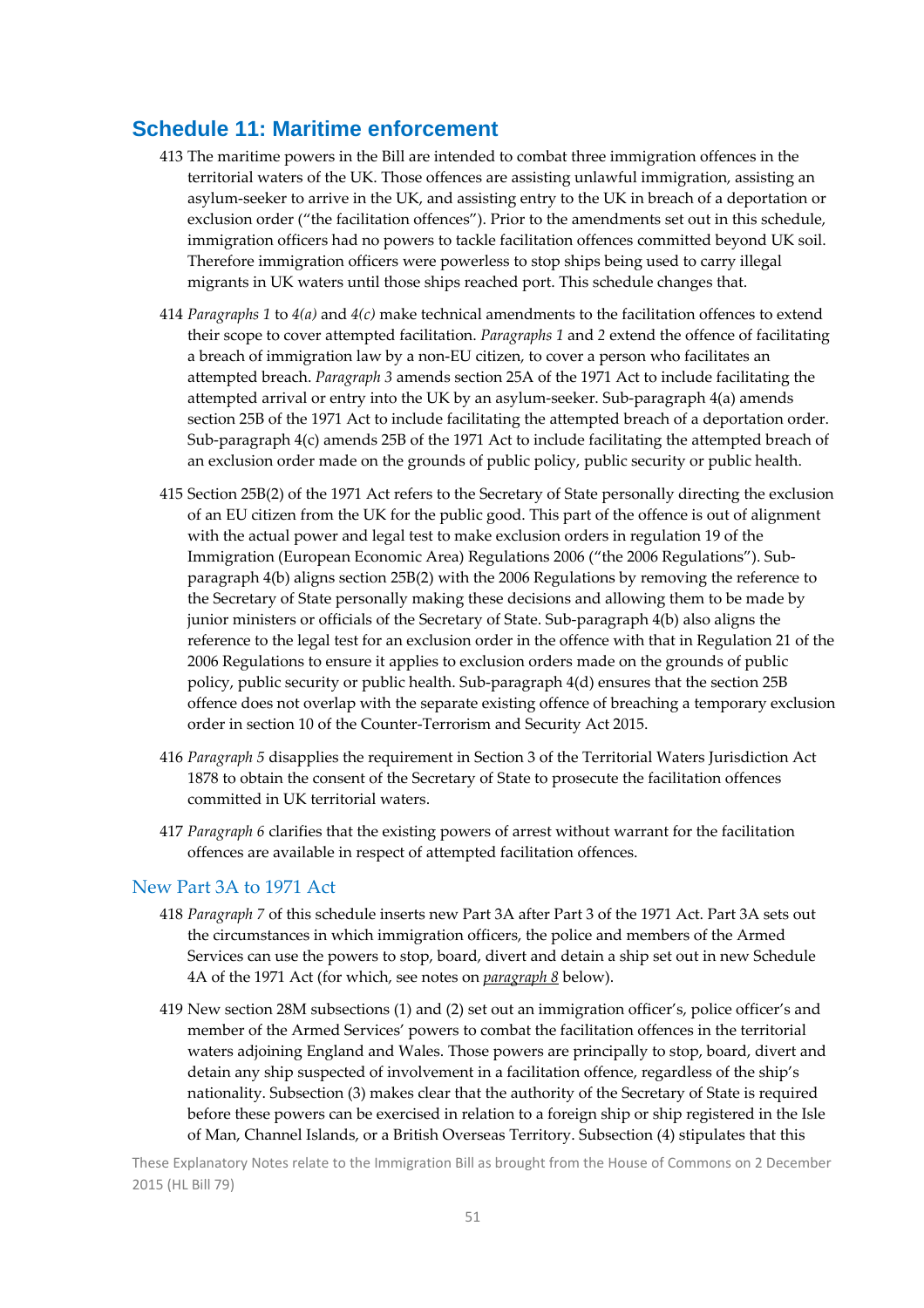authority can only be given in respect of a foreign ship where the exercise of the powers would be in accordance with the United Nations Convention on the Law of the Sea.

- 420 New sections 28N and 28O make equivalent provision to section 28M in respect of the territorial waters adjacent to Scotland and Northern Ireland.
- 421 Section 28P provides officers with a power to pursue ships suspected of involvement in the facilitation offences sailing between different parts of UK territorial waters (England and Wales, Scotland and Northern Ireland). The power is available where an audible or visible signal has been given for a ship to stop, which has been ignored, and the pursuit has not been interrupted (subsections (7) to (8)). Subsection (9) makes it clear that a change of ship or mode of transport will not interrupt the pursuit. Subsections (1) and (2) enable an immigration officer, English or Welsh police officer or member of the Armed Services to pursue a ship from the territorial waters adjacent to England and Wales into the waters adjacent to Scotland or Northern Ireland. Subsections (3) and (4) and subsections (5) and (6) make equivalent provision for Scotland and Northern Ireland.
- 422 Subsection (10) ensures that any right an immigration officer, police officer or member of the Armed Services may have to pursue ships into international waters under the common law is unaffected.
- 423 Section 28Q is self explanatory and defines terms used in Part 3A.

#### Part 1 of new Schedule 4A to the Immigration Act 1971

- 424 *Paragraph 8* inserts a new Schedule 4A after Schedule 4 of the 1971 Act. Schedule 4A sets out the powers an immigration officer, police officer or member of the Armed Services has to stop, board, divert, detain and search a ship to investigate the facilitation offences. Paragraph 1 is self explanatory and introduces Part 1 of Schedule 4A which governs the powers applicable in UK territorial waters adjacent to England and Wales.
- 425 Sub‐paragraphs 2(1) and (2) provide a power to stop and board a ship, and require the ship to be taken to a port in the UK, and be detained there. These powers only apply where there are reasonable grounds to suspect that the ship is involved in a facilitation offence. Sub‐paragraph 2(3) allows officers to order the ship's crew to help steer the ship to port. If the ship is to be detained, the immigration or police officer must notify the master of the ship in writing (subparagraph 2(4)) and the notice must tell the master that it will be detained until a further notice is served (sub‐paragraph 2(5)).
- 426 *Paragraph 3*, sub‐paragraphs (1) and (2) provides a power to search a ship and any person or object on that ship, where an immigration or police officer has reasonable grounds to suspect that there is evidence on the ship relating to a facilitation offence, or a connected offence. Subparagraph 3(3) gives the officer the power to require a person on the ship to give information about themselves or about anything on the ship.
- 427 Sub‐paragraphs (5) and (7) give examples of actions that can be carried out by officers during a search including opening containers, requiring documents and making copies. The power of search can only be used to the extent reasonably required to discover evidence of a facilitation or connected offence and does not authorise the removal of any clothing in public other than an outer coat, jacket or gloves (sub‐paragraph (4)). Sub‐paragraph (6) ensures that officers may require electronic evidence to be produced in a legible form and in a manner which may be taken away. Sub‐paragraph (8) clarifies that the powers are exercisable elsewhere than on the ship which has been boarded.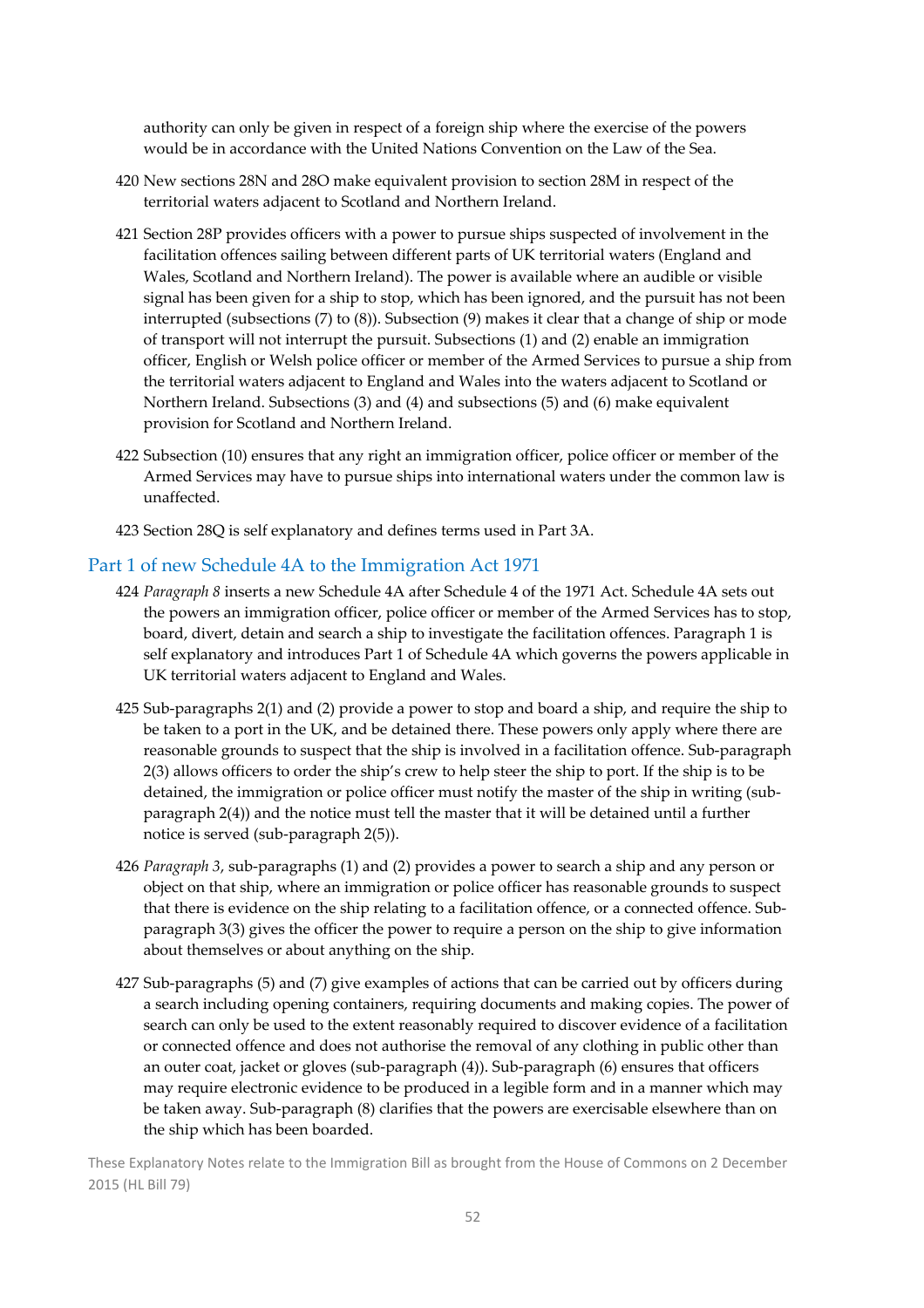- 428 Under *paragraph 4*, sub‐paragraphs (1) and (2) permit officers to arrest any person, without warrant, that they reasonably suspect to have committed a facilitation offence on the ship under investigation. Sub‐paragraph (3) also permits an officer to seize and retain any suspected evidence of a facilitation offence other than items of legal privilege. Sub-paragraph (4) clarifies that these powers can be exercised on the ship itself or elsewhere.
- 429 Under *paragraph 5(1)* and *(2),* officers can search a person on the ship for anything which they reasonably believe might be used to cause physical injury, damage to property or endanger the safety of a ship. Sub‐paragraph (2) ensures that the powers can only be exercised where the officer has reasonable grounds to believe that such an item is concealed on a person and only to the extent necessary. Officers may also seize and retain such items (sub‐paragraph (3)), but must return the items to the person they were taken from, if that person is released from detention (sub‐paragraph (4)). This power does not authorise the removal of any clothing in public other than an outer coat, jacket or gloves, but it does authorise the search of a person's mouth (sub‐paragraph (5)).
- 430 *Paragraph 6* provides a power for officers to require any person on the ship to produce a nationality document and, if they reasonably believe that person is concealing documents that may establish that person's identity, such as a passport or identity card, search that person (sub‐paragraphs 1 and 2). The power of search may only be exercised where there are reasonable grounds to believe that such a document is concealed on a person and only to the extent necessary (sub-paragraph (3)). The officer can seize and retain a document relating to a person's identity for as long as they believe that person will arrive in the UK, but this does not affect any other power of retention the office may have (sub‐paragraphs (4) and (5)). Documents seized and retained by constables or members of the Armed Services must be passed to an immigration officer as soon as possible after the ship has arrived in the UK (sub‐ paragraph (6)). The power does not authorise the removal of any clothing in public other than an outer coat, jacket or gloves, or the seizure or retention of any document that the officer reasonably believes is subject to legal privilege (sub‐paragraph (7)). Sub‐paragraph (8) defines "nationality document" and sub‐paragraph (9) clarifies that the power may be used elsewhere than on the ship being boarded.
- 431 To ensure that relevant officers can perform their powers under this Schedule, *paragraph 7* allows them to take another person, or relevant equipment and materials, on board a ship. The assistant may perform functions on behalf of the relevant officer under their supervision.
- 432 *Paragraph 8* confirms that, where necessary, a relevant officer may use reasonable force to perform their functions set out in this Part of the Schedule.
- 433 Under *paragraph 9* a relevant officer must provide evidence of their authority to exercise the powers set out in this Schedule, if requested to do so.
- 434 In order to carry out their functions, relevant officers require some protection from prosecution. *Paragraph 10* protects officers from personal liability in any civil or criminal proceedings for anything done in performance of the functions in this Schedule, provided that a court is satisfied that they acted in good faith and had reasonable grounds for their actions.
- 435 *Paragraph 11* creates two offences where a person does not comply with the investigation. The first (sub‐paragraph (1)) makes it an offence where a person intentionally obstructs an officer exercising the powers in this Schedule, or fails to comply with a requirement made by an officer, without reasonable excuse. The second (sub‐paragraph (2)) makes it an offence where a person knowingly or recklessly provides false information, or intentionally fails to disclose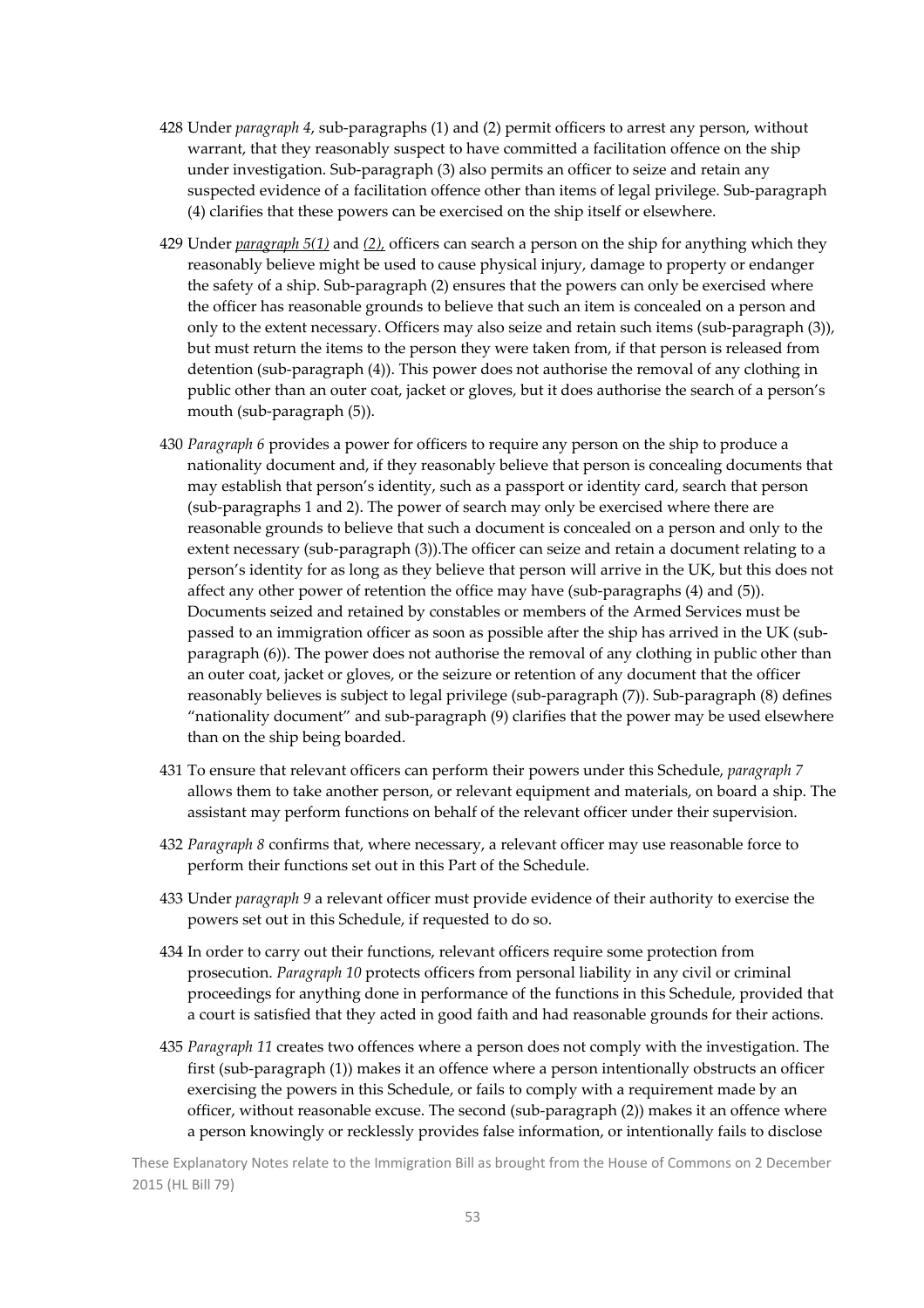anything material, where an officer requires information when exercising the powers within this Schedule. Sub‐paragraph (3) provides officers with a power of arrest without warrant for either of these offences. Both of these offences are summary only and on conviction the defendant is liable to an unlimited fine or 6 months imprisonment or both (sub-paragraph (4)). Sub‐paragraph (5) increases the maximum period of imprisonment to 51 weeks after the commencement of section 281(5) of the Criminal Justice Act 2003.

#### Part 2 of new Schedule 4A

436 Part 2 of new Schedule 4A makes equivalent provision to Part 1 of Schedule 4A in respect of UK territorial waters adjacent to Scotland.

#### Part 3 of new Schedule 4A

437 Part 3 of new Schedule 4A makes equivalent provision to Part 1 of Schedule 4A in respect of UK territorial waters adjacent to Northern Ireland.

### **Schedule 12: Civil registration fees**

#### Part 1: Powers to make regulations for the charging of fees

438 *Paragraph* 1 inserts new section 71A into the Marriage Act 1949 ("the 1949 Act").

- 439 Subsection (1) of new section 71A enables fees to be set for a number of specified functions provided in connection with marriages, including under the 1949 Act and the Marriage (Registrar Generalʹs Licence) Act 1970, as well as for other marriage services provided by or on behalf of the Registrar General, superintendent registrars and registrars. Existing fees on the face of the 1949 Act are omitted (see *paragraphs 9* to *18* of this Schedule), as those fees may now be prescribed under the new section 71A. The power enables fees to be set for services previously provided without charge, and for any services provided in connection with marriages by the persons specified, including services performed under other enactments.
- 440 Subsections (3) and (4) of new section 71A provide that the regulations may require the superintendent registrar or registrar to pass on part of a fee paid to him or her to the Registrar General. In some cases, the Registrar General contributes to services provided by the superintendent registrar and registrar, and this provision enables the costs of that contribution to be recovered. For example, the Registrar General is involved in the verification of divorces obtained overseas, or provides blank certificate stock for use in issuing marriage certificates.
- 441 Subsection (5) of new section 71A enables the regulations to provide for the reduction, waiver, or refund of part or all of a fee, whether by conferring a discretion or otherwise, so that the regulations, and the person to whom the fee is payable, may respond where requiring payment of the fee would be unduly harsh or otherwise inappropriate.
- 442 Regulations under this section will be made by the Secretary of State and subject to the negative resolution procedure.
- 443 *Paragraph* 2 inserts a new section 38A into the Births and Deaths Registration Act 1953 ("the 1953 Act"). Subsection (1) of new section 38A allows the Minister to make regulations to set fees for birth and death registration services. As for marriages, the fees currently specified on the face of the 1953 Act are omitted (see *paragraphs 22* to *28* of this Schedule) and those fees may instead be prescribed under new section 38A. The power also enables the setting of fees for services which have to date been provided without charge, and, more broadly, for any birth and death registration services (including those performed under other enactments)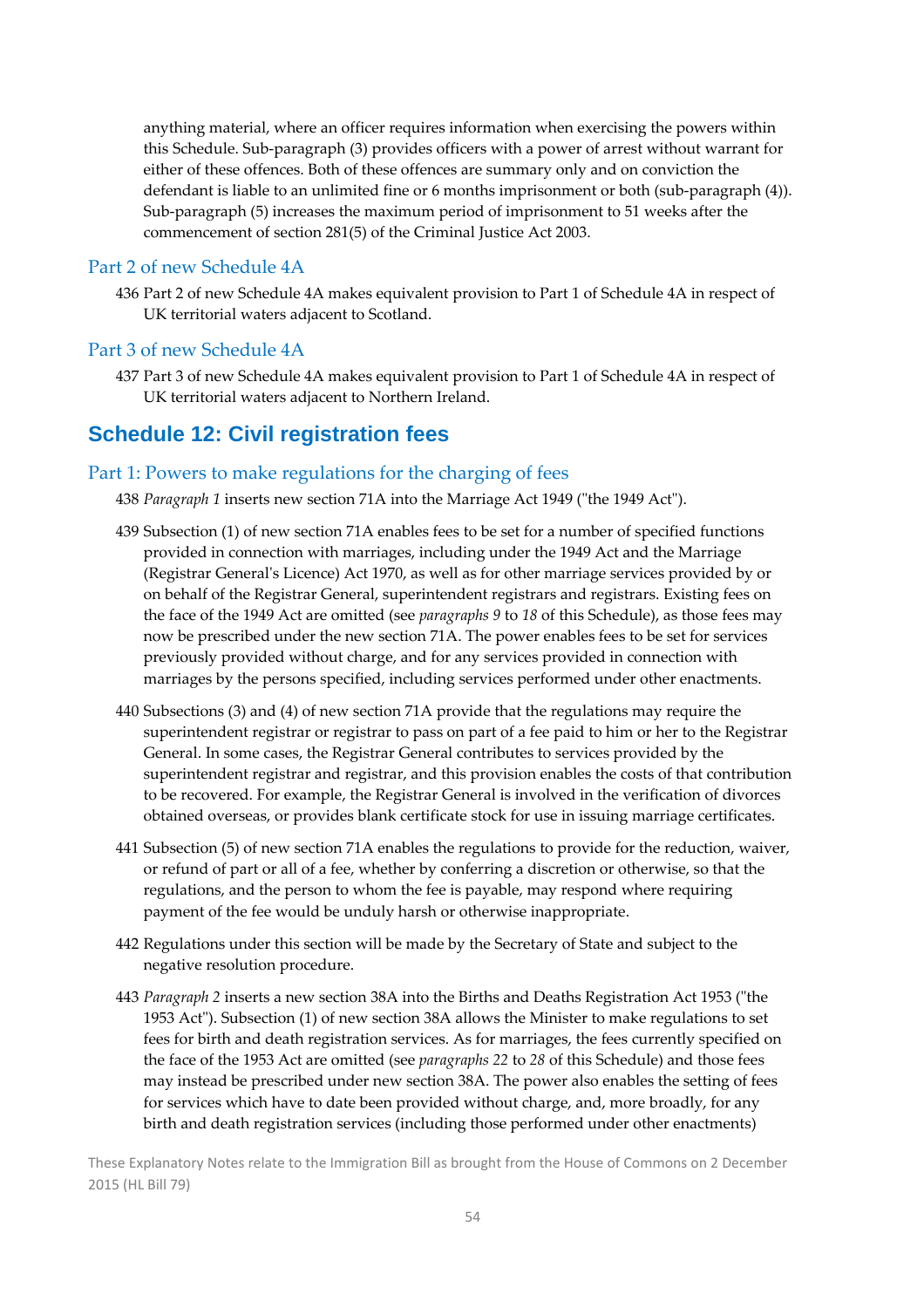provided by or on behalf of the Registrar General, superintendent registrars and registrars, or by any other person.

- 444 Also as for marriage, subsections (3) and (4) of new section 38A enable the regulations to provide for part of the fee that is paid to superintendent registrars and registrars to be passed on by them to the Registrar General, to cover the cost of the Registrar General's contribution to the particular service.
- 445 Regulations under this new section will be made by the Minister and will be subject to the negative resolution procedure.
- 446 *Paragraph 3* inserts new section 19B: Fees in respect of provision or copies of records etc. into the Registration Service Act 1953. The Registrar General holds a wide range of records, both modern and historic, and the powers to set fees in respect of those records are complex, widespread and often archaic.
- 447 Subsection (1) of new section 19B enables the Minister to prescribe fees for the provision of copies or other records of any information held by the Registrar General to ensure that the Registrar General is able to recover the costs of providing such services where no other fee is specified, or where it is more appropriate to specify a fee in a single place, rather than prescribing the same fee under a number of different enactments (for example relating to births, deaths, adoptions, parental orders, marriages, gender recognition and so on).
- 448 *Paragraph 4* amends section 34 of the Civil Partnership Act 2004 (fees) to align the provision for fees in connection with civil partnerships with that made for births, deaths and marriages.
- 449 *Paragraph 5* amends section 9 of the Marriage (Same Sex Couples) Act 2013 (conversion of civil partnership into marriage), to align the provision for fees in connection with conversions of civil partnerships into marriages with that made for births, deaths, marriages and civil partnerships.

#### Part 2: Consequential and related amendments

450 *Paragraphs 6* to *37* make consequential and related amendments to relevant legislation.

### **Commencement**

- 451 Subsections (3) to (5) of clause 32 come into force on the day this Bill receives Royal Assent. These subsections confer a power to grant immigration bail while an individual is liable to detention, whether or not the power to detain can be exercised.
- 452 The immigration skills charge measure in clause 55 comes into force two months after Royal Assent.
- 453 The remaining provisions of the Bill will come into force by means of commencement regulations made by the Secretary of State. Subject to parliamentary approval of the Bill and any necessary secondary legislation, it is intended to start commencement of the provisions of the Bill from summer 2016.

## **Financial implications of the Bill**

#### 454 The financial costs and benefits of the Bill have been set out in accompanying impact assessments. The following assessments have been made: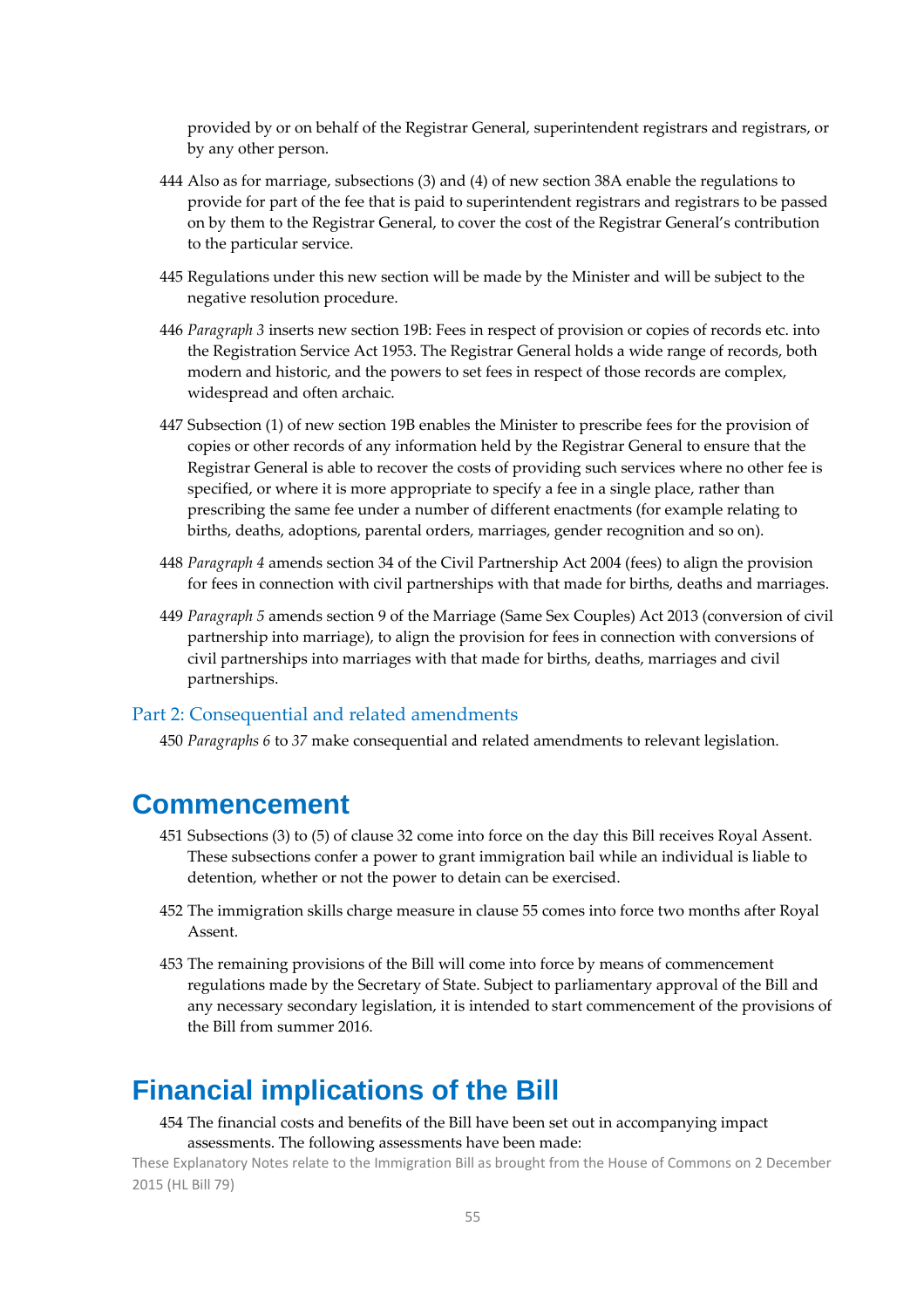- a. An overarching Bill impact assessment;
- b. An impact assessment of the illegal working measures relating to licensing in the 2003 Act;
- c. An impact assessment of the illegal working measures in relation to private hire vehicles;
- d. An impact assessment of the bank accounts measures;
- e. An impact assessment on reforms to the support available for failed asylum seekers and other illegal migrants; and
- f. An impact assessment on the English language measures.

## **Parliamentary approval for financial costs or for charges imposed**

455 The additional expenditure arising from the Bill is subject to a Money Resolution. On introduction the House of Commons agreed that any expenditure arising from this Bill (should it become an Act) incurred by a member of government will be taken out of money supplied by Parliament. The Bill is also subject to a Ways and Means Resolution relating to the immigration skills charge and fees measures, and payments in to the Consolidated Fund.

## **Compatibility with the European Convention on Human Rights**

456 Section 19 of the Human Rights Act 1998 requires the Minister in charge of a Bill in either House of Parliament to make a statement before Second Reading about the compatibility of the provisions of the Bill with the Convention rights (as defined by section 1 of that Act). The Rt Hon Lord Bates, Minister of State at the Home Office,, has made the following statement:

ʺIn my view the provisions of the Immigration Bill are compatible with the Convention rights."

457 The government has published a separate ECHR memorandum with its assessment of compatibility of the Bill's provisions with the Convention rights (see related documents below).

## **Related documents**

458 The following documents are relevant to the Bill and can be read at the stated locations:

- **•** Prime Minister's Speech on Immigration, 21 May 2015, https://www.gov.uk/government/speeches/pm‐speech‐on‐immigration
- Government consultation 'Tackling Exploitation in the Labour Market' https://www.gov.uk/government/consultations/labour-market-exploitationimproving‐enforcement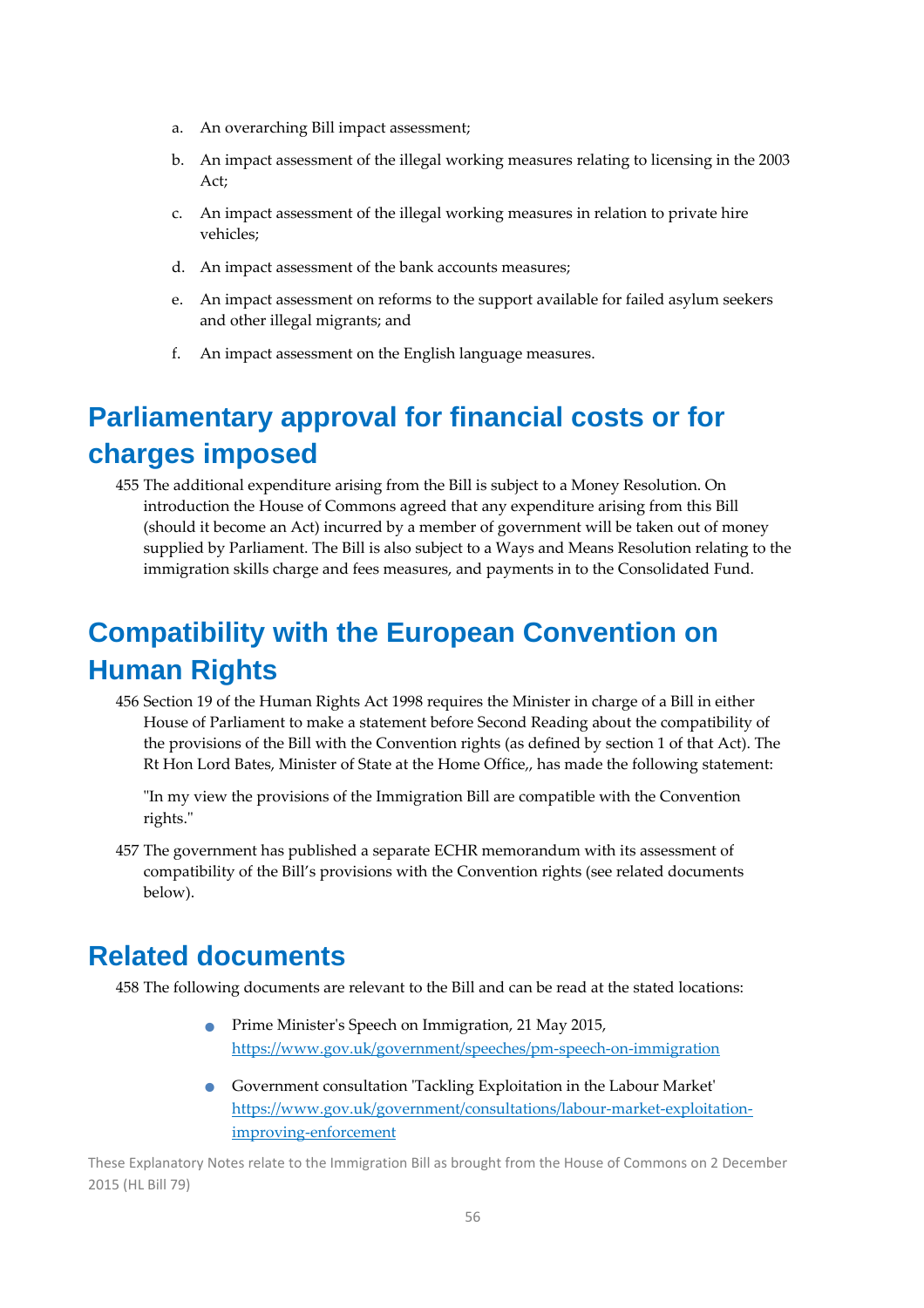- Evaluation of the Right to Rent Scheme https://www.gov.uk/government/publications/evaluation‐of‐the‐right‐to‐rent‐ scheme
- Government consultation 'Reforming support for failed asylum seekers and other illegal migrants' https://www.gov.uk/government/consultations/reform-ofsupport‐for‐failed‐asylum‐seekers‐and‐other‐illegal‐migrants
- Government response to the consultation 'Reforming support for failed asylum seekers and other illegal migrantsʹ https://www.gov.uk/government/uploads/system/uploads/attachment\_data/file/ 473231/Response\_to\_Consultation.pdf
- Government consultation 'Language Requirements for Public Sector Workers' https://www.gov.uk/government/consultations/language‐requirements‐for‐ public‐sector‐workers
- Migration Advisory Committee 'Call for evidence: Review of Tier 2' https://www.gov.uk/government/consultations/call‐for‐evidence‐review‐tier‐2‐ route

Additional documents relating to the Immigration Bill may be found on the Bill webpage: https://www.gov.uk/government/collections/immigration‐bill‐2015‐16.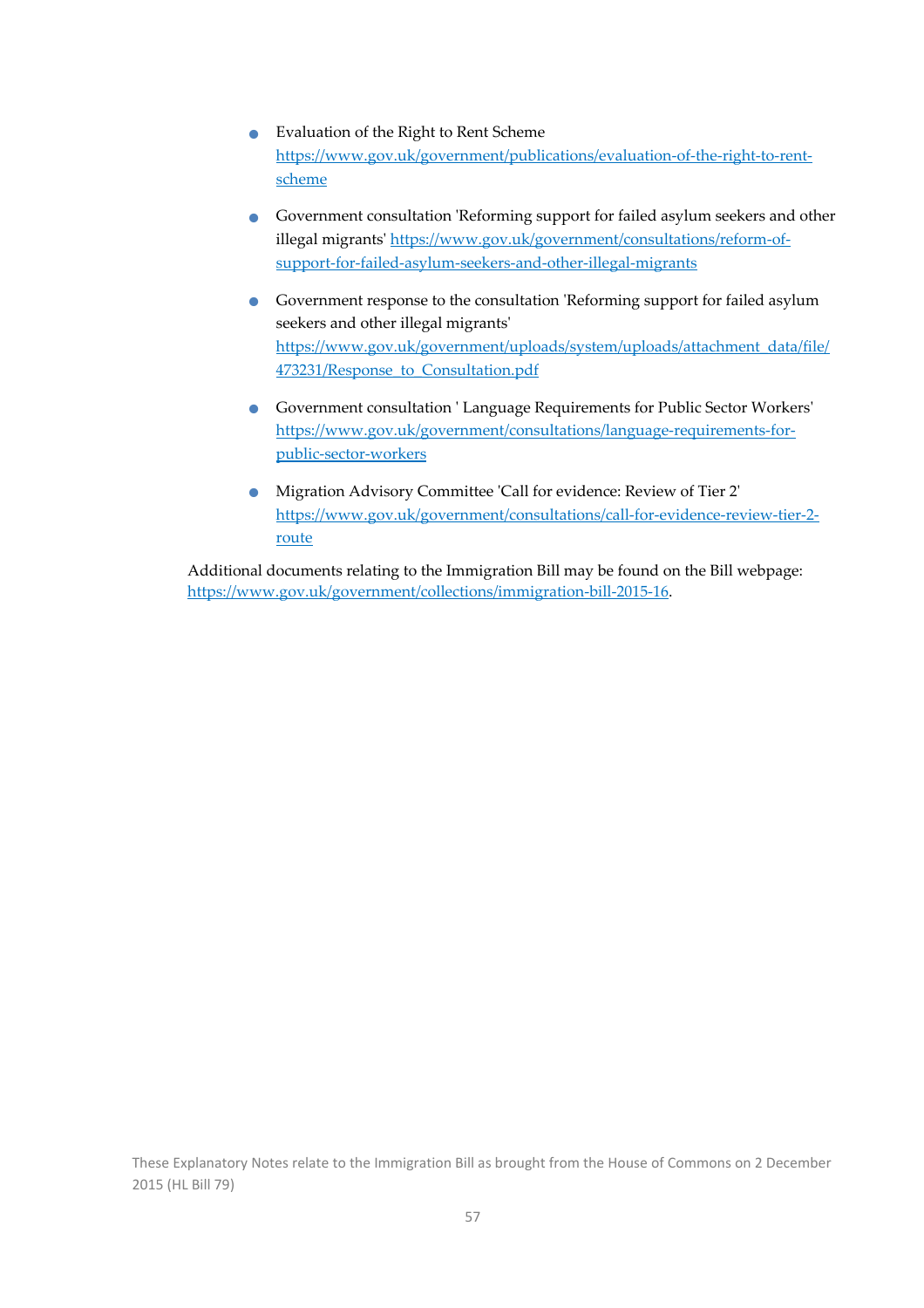## **Annex A - Glossary**

| <b>Term</b>              | Reference                                                                                            |
|--------------------------|------------------------------------------------------------------------------------------------------|
| 1869 Act                 | Metropolitan Public Carriage Act 1869 (c.115)                                                        |
| 1949 Act                 | Marriage Act 1949                                                                                    |
| 1953 Act                 | Births and Deaths Registration Act 1953                                                              |
| 1971 Act                 | Immigration Act 1971                                                                                 |
| 1976 Act                 | Local Government (Miscellaneous<br>Provisions) Act 1976                                              |
| 1998 Act                 | Private Hire Vehicles (London) Act 1998                                                              |
| 1999 Act                 | Immigration and Asylum Act 1999                                                                      |
| 2002 Act                 | Nationality, Immigration and Asylum Act<br>2002                                                      |
| 2003 Act                 | Licensing Act 2003                                                                                   |
| 2006 Act                 | Immigration, Asylum and Nationality Act<br>2006                                                      |
| 2014 Act                 | <b>Immigration Act 2014</b>                                                                          |
| 2015 Act                 | Modern Slavery Act 2015                                                                              |
| <b>ECHR</b>              | European Convention on Human Rights                                                                  |
| <b>MAC</b>               | <b>Migration Advisory Committee</b>                                                                  |
| <b>NHS</b>               | National Health Service                                                                              |
| Non-EEA                  | non-European Economic Area                                                                           |
| The Tribunal             | First-tier Tribunal                                                                                  |
| <b>Immigration Rules</b> | Rules laid down by the Secretary of State<br>pursuant to section 3(2) of the Immigration<br>Act 1971 |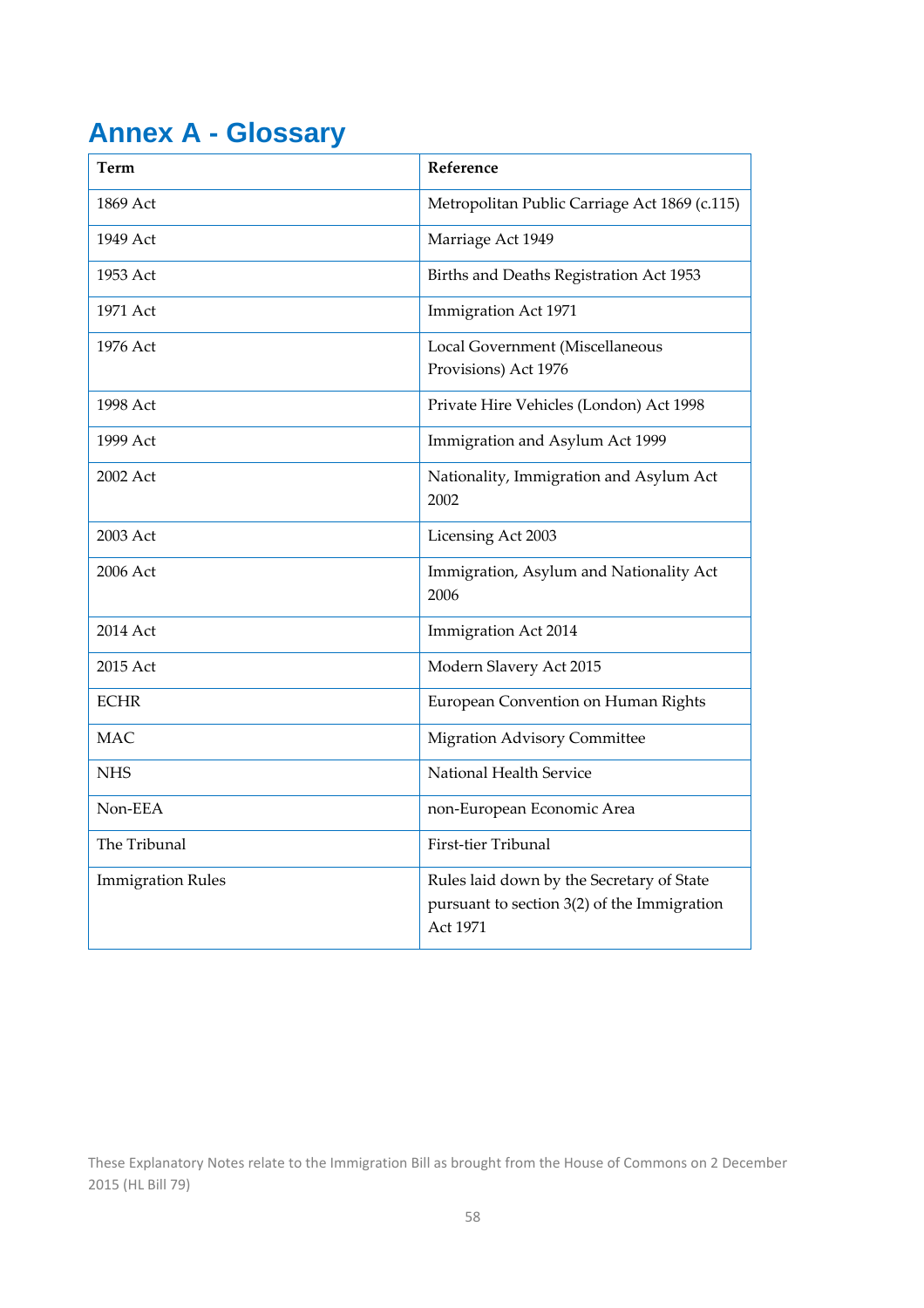## **Annex B - Territorial extent and application**

| Provision                                      | England                                                  | <b>Wales</b>                                           |                                                             | <b>Scotland</b>                |                                                             | Northern Ireland                                 |                                                             |
|------------------------------------------------|----------------------------------------------------------|--------------------------------------------------------|-------------------------------------------------------------|--------------------------------|-------------------------------------------------------------|--------------------------------------------------|-------------------------------------------------------------|
|                                                | <b>Extends to E</b><br>& W and<br>applies to<br>England? | <b>Extends to</b><br>E & W and<br>applies to<br>Wales? | Legislative<br><b>Consent</b><br><b>Motion</b><br>required? | <b>Extends to</b><br>Scotland? | Legislative<br><b>Consent</b><br><b>Motion</b><br>required? | <b>Extends to</b><br><b>Northern</b><br>Ireland? | Legislative<br><b>Consent</b><br><b>Motion</b><br>required? |
| Part 1 Labour<br>Market and<br>Illegal working |                                                          |                                                        |                                                             |                                |                                                             |                                                  |                                                             |
| Clause 1                                       | Yes                                                      | Yes                                                    | No                                                          | Yes                            | No                                                          | Yes                                              | No                                                          |
| Clause 2                                       | Yes                                                      | Yes                                                    | No                                                          | Yes                            | No                                                          | Partial                                          | No                                                          |
| Clause 3                                       | Yes                                                      | Yes                                                    | No                                                          | Yes                            | No                                                          | Partial                                          | No                                                          |
| Clause 4                                       | Yes                                                      | Yes                                                    | No                                                          | Yes                            | No                                                          | Yes                                              | No                                                          |
| Clause 5                                       | Yes                                                      | Yes                                                    | No                                                          | Yes                            | No                                                          | Yes                                              | No                                                          |
| Clause 6                                       | Yes                                                      | Yes                                                    | No                                                          | Yes                            | No                                                          | Yes                                              | No                                                          |
| Clause 7                                       | Yes                                                      | Yes                                                    | No                                                          | Yes                            | No                                                          | Yes                                              | No                                                          |
| Clause 8                                       | Yes                                                      | Yes                                                    | No                                                          | Yes                            | No                                                          | Yes                                              | No                                                          |
| Clause 9                                       | Yes                                                      | Yes                                                    | No                                                          | Yes                            | No                                                          | Yes                                              | No                                                          |
| Clause 10                                      | Yes                                                      | Yes                                                    | No                                                          | Yes                            | No                                                          | Yes                                              | No                                                          |
| Clause 11                                      | Yes                                                      | Yes                                                    | No                                                          | Yes                            | No                                                          | Yes                                              | No                                                          |
| Clause 12                                      | Yes                                                      | Yes                                                    | No                                                          | Yes                            | No                                                          | Yes                                              | No                                                          |
| Part 2 Access<br>to Services                   |                                                          |                                                        |                                                             |                                |                                                             |                                                  |                                                             |
| Clause 13                                      | Yes                                                      | Yes                                                    | No                                                          | Yes                            | No                                                          | Yes                                              | No                                                          |
| Clause 14                                      | Yes                                                      | Yes                                                    | No                                                          | Yes                            | No                                                          | Yes                                              | No                                                          |
| Clause 15                                      | Yes                                                      | Yes                                                    | No                                                          | Yes                            | No                                                          | Yes                                              | No                                                          |
| Clause 16                                      | Yes                                                      | Yes                                                    | No                                                          | Yes                            | No                                                          | Yes                                              | No                                                          |
| Clause 17                                      | Yes                                                      | Yes                                                    | No                                                          | Yes                            | No                                                          | Yes                                              | No                                                          |
| Clause 18                                      | Yes                                                      | Yes                                                    | No                                                          | Yes                            | No                                                          | Yes                                              | No                                                          |
| Clause 19                                      | Yes                                                      | Yes                                                    | No                                                          | Yes                            | No                                                          | Yes                                              | No                                                          |
| Part 3<br>Enforcement                          |                                                          |                                                        |                                                             |                                |                                                             |                                                  |                                                             |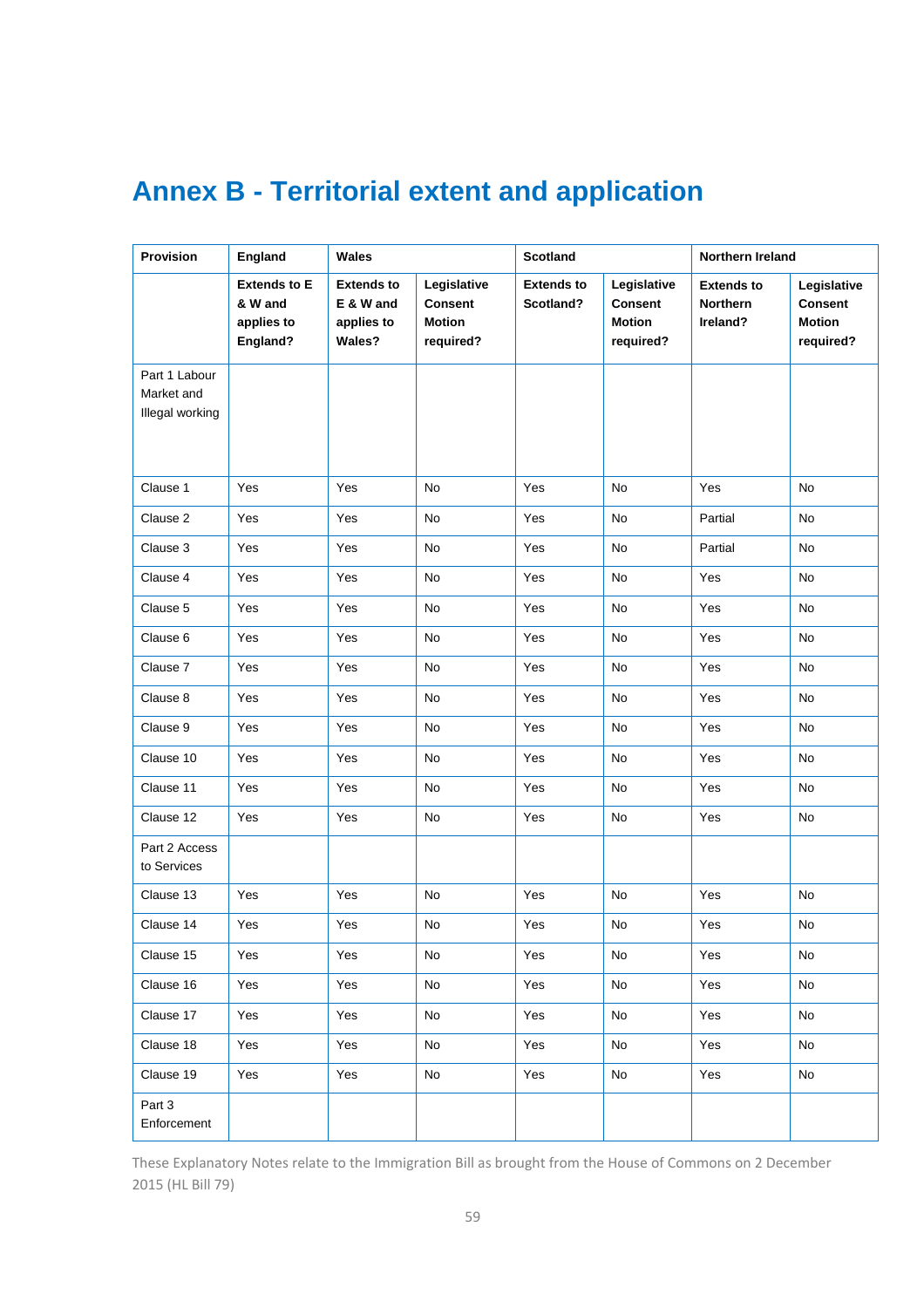| Clause 20                                                  | Yes | Yes | No                           | Yes | No | Yes                          | No                           |
|------------------------------------------------------------|-----|-----|------------------------------|-----|----|------------------------------|------------------------------|
| Clause 21                                                  | Yes | Yes | No                           | Yes | No | Yes                          | No                           |
| Clause 22                                                  | Yes | Yes | No                           | Yes | No | Yes                          | $\mathsf{No}$                |
| Clause 23                                                  | Yes | Yes | No                           | Yes | No | Yes                          | No                           |
| Clause 24                                                  | Yes | Yes | No                           | Yes | No | Yes                          | $\mathsf{No}$                |
| Clause 25                                                  | Yes | Yes | No                           | Yes | No | Yes                          | No                           |
| Clause 26                                                  | Yes | Yes | No                           | Yes | No | Yes                          | No                           |
| Clause 27                                                  | Yes | Yes | No                           | Yes | No | Yes                          | $\mathsf{No}$                |
| Clause 28                                                  | Yes | Yes | No                           | Yes | No | Yes                          | No                           |
| Clause 29                                                  | Yes | Yes | No                           | Yes | No | Yes                          | No                           |
| Clause 30                                                  | No  | No  | No                           | Yes | No | $\mathsf{No}$                | No                           |
| Clause 31                                                  | Yes | Yes | No                           | Yes | No | Yes                          | No                           |
| Clause 32                                                  | Yes | Yes | No                           | Yes | No | Yes                          | $\mathsf{No}$                |
| Clause 33                                                  | Yes | Yes | $\operatorname{\mathsf{No}}$ | Yes | No | Yes                          | $\mathsf{No}$                |
| Part 4<br>Appeals                                          |     |     |                              |     |    |                              |                              |
| Clause 34                                                  | Yes | Yes | No                           | Yes | No | Yes                          | No                           |
| Clause 35                                                  | Yes | Yes | No                           | Yes | No | Yes                          | $\mathsf{No}$                |
| Clause 36                                                  | Yes | Yes | No                           | Yes | No | Yes                          | $\mathsf{No}$                |
| Part 5 Asylum                                              |     |     |                              |     |    |                              |                              |
| Clause 37                                                  | Yes | Yes | No                           | Yes | No | Yes                          | No                           |
| Clause 38                                                  | Yes | Yes | No                           | Yes | No | Yes                          | No                           |
| Clause 39                                                  | Yes | Yes | No                           | No  | No | $\operatorname{\mathsf{No}}$ | No                           |
| Clause 40                                                  | Yes | Yes | $\mathsf{No}$                | No  | No | ${\sf No}$                   | $\mathsf{No}$                |
| Clause 41                                                  | Yes | Yes | No                           | No  | No | No                           | No                           |
| Clause 42                                                  | Yes | Yes | No                           | No  | No | No                           | $\mathsf{No}$                |
| Clause 43                                                  | Yes | Yes | No                           | Yes | No | Yes                          | $\operatorname{\mathsf{No}}$ |
| Part 6 Border<br>Security                                  |     |     |                              |     |    |                              |                              |
| Clause 44                                                  | Yes | Yes | No                           | Yes | No | Yes                          | No                           |
| Clause 45                                                  | Yes | Yes | No                           | Yes | No | Yes                          | No                           |
| Clause 46                                                  | Yes | Yes | No                           | Yes | No | Yes                          | No                           |
| Part 7<br>Language<br>Requirements<br>for Public<br>Sector |     |     |                              |     |    |                              |                              |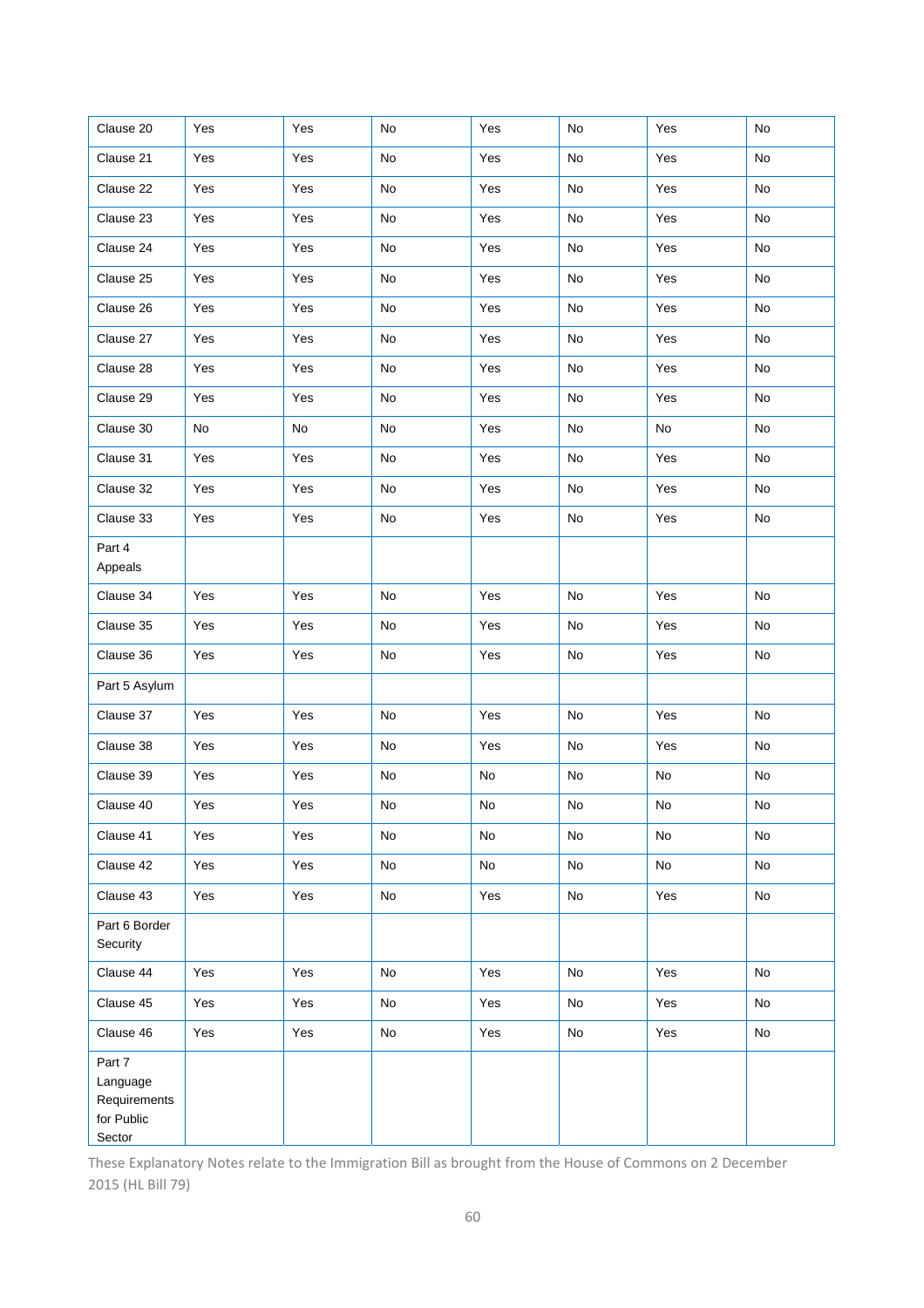| Workers                    |     |     |            |               |     |                              |     |
|----------------------------|-----|-----|------------|---------------|-----|------------------------------|-----|
| Clause 47                  | Yes | Yes | Yes        | Yes           | No  | No                           | N/A |
| Clause 48                  | Yes | Yes | Yes        | Yes           | No  | No                           | N/A |
| Clause 49                  | Yes | Yes | Yes        | Yes           | No  | No                           | N/A |
| Clause 50                  | Yes | Yes | Yes        | Yes           | No  | No                           | N/A |
| Clause 51                  | Yes | Yes | Yes        | Yes           | No  | No                           | N/A |
| Clause 52                  | Yes | Yes | Yes        | Yes           | No  | No                           | N/A |
| Clause 53                  | Yes | Yes | Yes        | Yes           | No  | No                           | N/A |
| Clause 54                  | Yes | Yes | Yes        | Yes           | No  | No                           | N/A |
| Part 8 Fees                |     |     |            |               |     |                              |     |
| Clause 55                  | Yes | Yes | No         | Yes           | No  | Yes                          | No  |
| Clause 56                  | Yes | Yes | No         | Yes           | No  | Yes                          | No  |
| Clause 57                  | Yes | Yes | No         | Yes           | No  | Yes                          | No  |
| Clause 58                  | Yes | Yes | No         | Yes           | No  | Yes                          | No  |
| Clause 59                  | Yes | Yes | No         | $\mathsf{No}$ | N/A | $\operatorname{\mathsf{No}}$ | N/A |
| Part 9 Final<br>Provisions |     |     |            |               |     |                              |     |
| Clause 60                  | Yes | Yes | No         | Yes           | No  | Yes                          | No  |
| Clause 61                  | Yes | Yes | No         | Yes           | No  | Yes                          | No  |
| Clause 62                  | Yes | Yes | No         | Yes           | No  | Yes                          | No  |
| Clause 63                  | Yes | Yes | No         | Yes           | No  | Yes                          | No  |
| Clause 64                  | Yes | Yes | No         | Yes           | No  | Yes                          | No  |
| Clause 65                  | Yes | Yes | No         | Yes           | No  | Yes                          | No  |
| Schedules                  |     |     |            |               |     |                              |     |
| Schedule 1                 | Yes | Yes | No         | No            | N/A | No                           | N/A |
| Schedule 2                 | Yes | Yes | No         | No            | N/A | No                           | N/A |
| Schedule 3                 | Yes | Yes | No         | Yes           | No  | Yes                          | No  |
| Schedule 4                 | Yes | Yes | No         | Yes           | No  | Yes                          | No  |
| Schedule 5                 | Yes | Yes | ${\sf No}$ | Yes           | No  | Yes                          | No  |
| Schedule 6                 | Yes | Yes | No         | Yes           | No  | Yes                          | No  |
| Schedule 7                 | Yes | Yes | No         | Yes           | No  | Yes                          | No  |
| Schedule 8                 | Yes | Yes | No         | Yes           | No  | Yes                          | No  |
| Schedule 9                 | Yes | No  | No         | Yes           | No  | Yes                          | No  |
| Schedule 10                | Yes | Yes | No         | Yes           | No  | Yes                          | No  |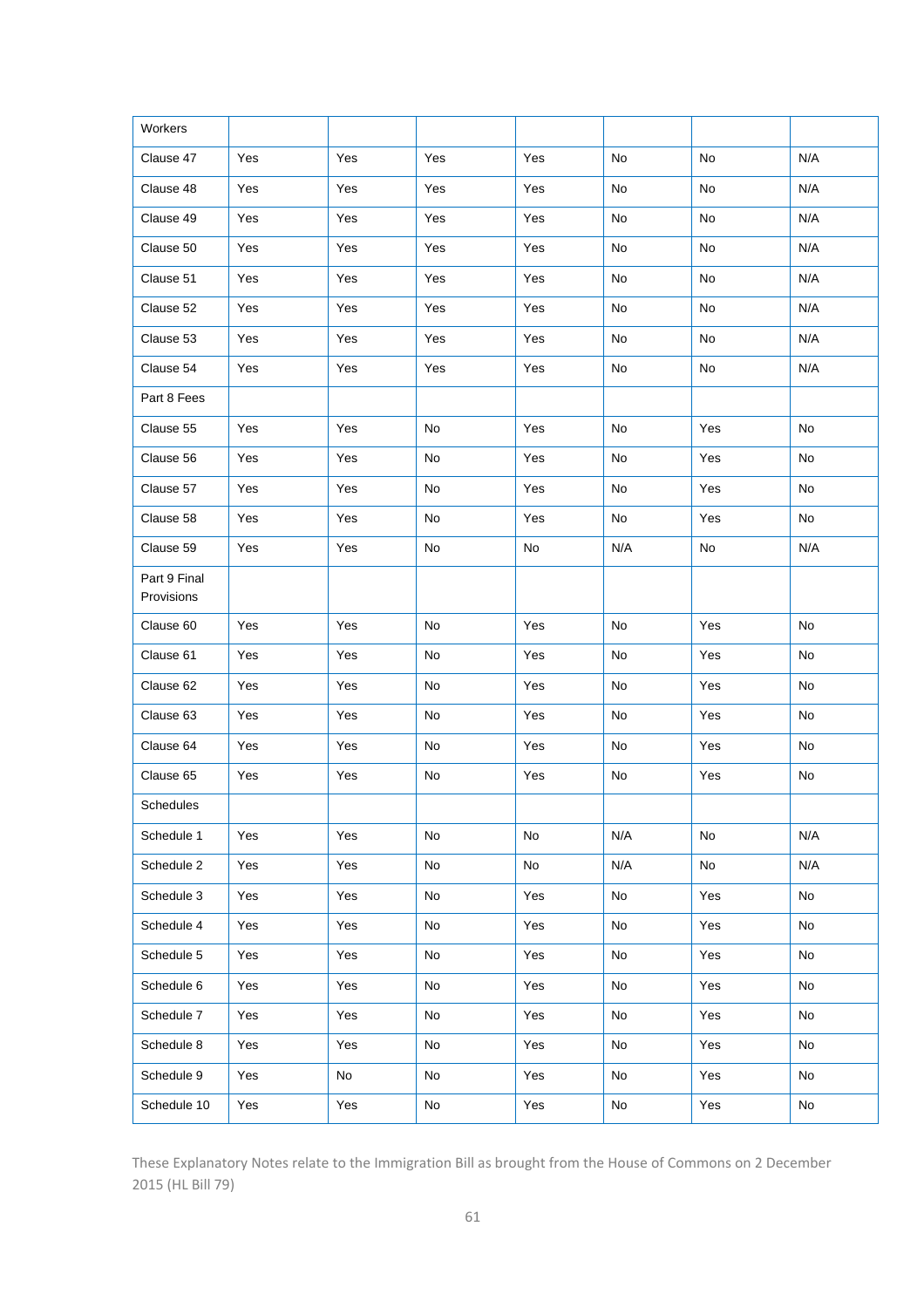| Schedule 11 | Yes | Yes | No | Yes | No  | Yes | No  |
|-------------|-----|-----|----|-----|-----|-----|-----|
| Schedule 12 | Yes | Yes | No | No  | N/A | No  | N/A |